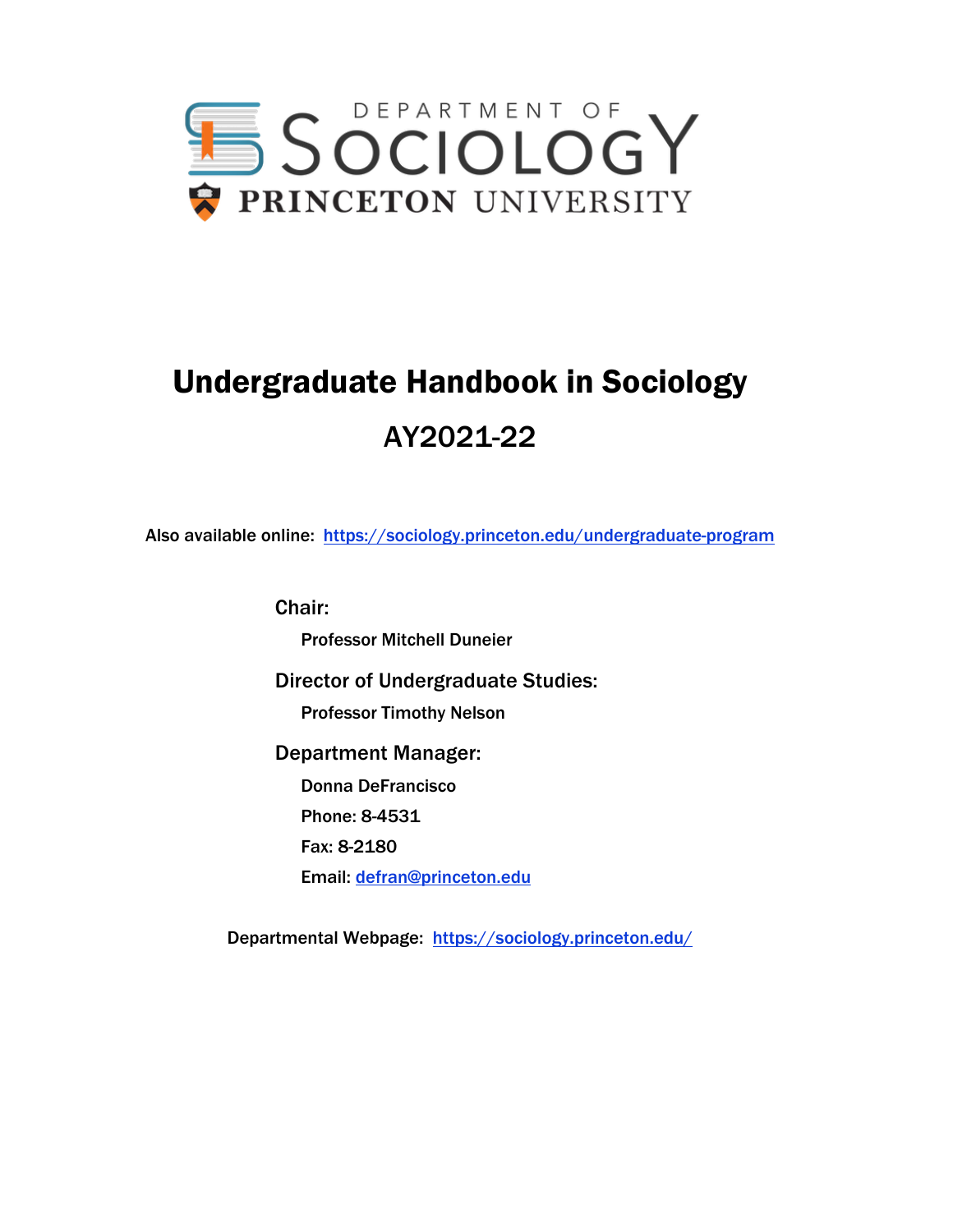## **Table of Contents**

| 1              |     |                                                                            |  |
|----------------|-----|----------------------------------------------------------------------------|--|
|                | 1.1 |                                                                            |  |
| $\overline{2}$ |     |                                                                            |  |
|                | 2.1 |                                                                            |  |
|                | 2.2 |                                                                            |  |
|                | 2.3 |                                                                            |  |
|                |     |                                                                            |  |
| 1              |     |                                                                            |  |
|                | 1.1 |                                                                            |  |
|                | 1.2 |                                                                            |  |
|                | 1.3 |                                                                            |  |
|                | 1.4 |                                                                            |  |
|                | 1.5 | Taking Six-Week Graduate Courses and Receiving Credit from the Registrar 8 |  |
|                | 1.6 |                                                                            |  |
|                | 1.7 |                                                                            |  |
| $\overline{2}$ |     |                                                                            |  |
|                | 2.1 |                                                                            |  |
|                | 2.2 |                                                                            |  |
|                | 2.3 |                                                                            |  |
|                | 2.4 |                                                                            |  |
| 3              |     |                                                                            |  |
| 4              |     |                                                                            |  |
|                | 4.1 |                                                                            |  |
|                | 4.2 |                                                                            |  |
| 5              |     |                                                                            |  |
|                | 5.1 |                                                                            |  |
|                | 5.2 |                                                                            |  |
|                | 5.3 |                                                                            |  |
| 6              |     |                                                                            |  |
| 7              |     |                                                                            |  |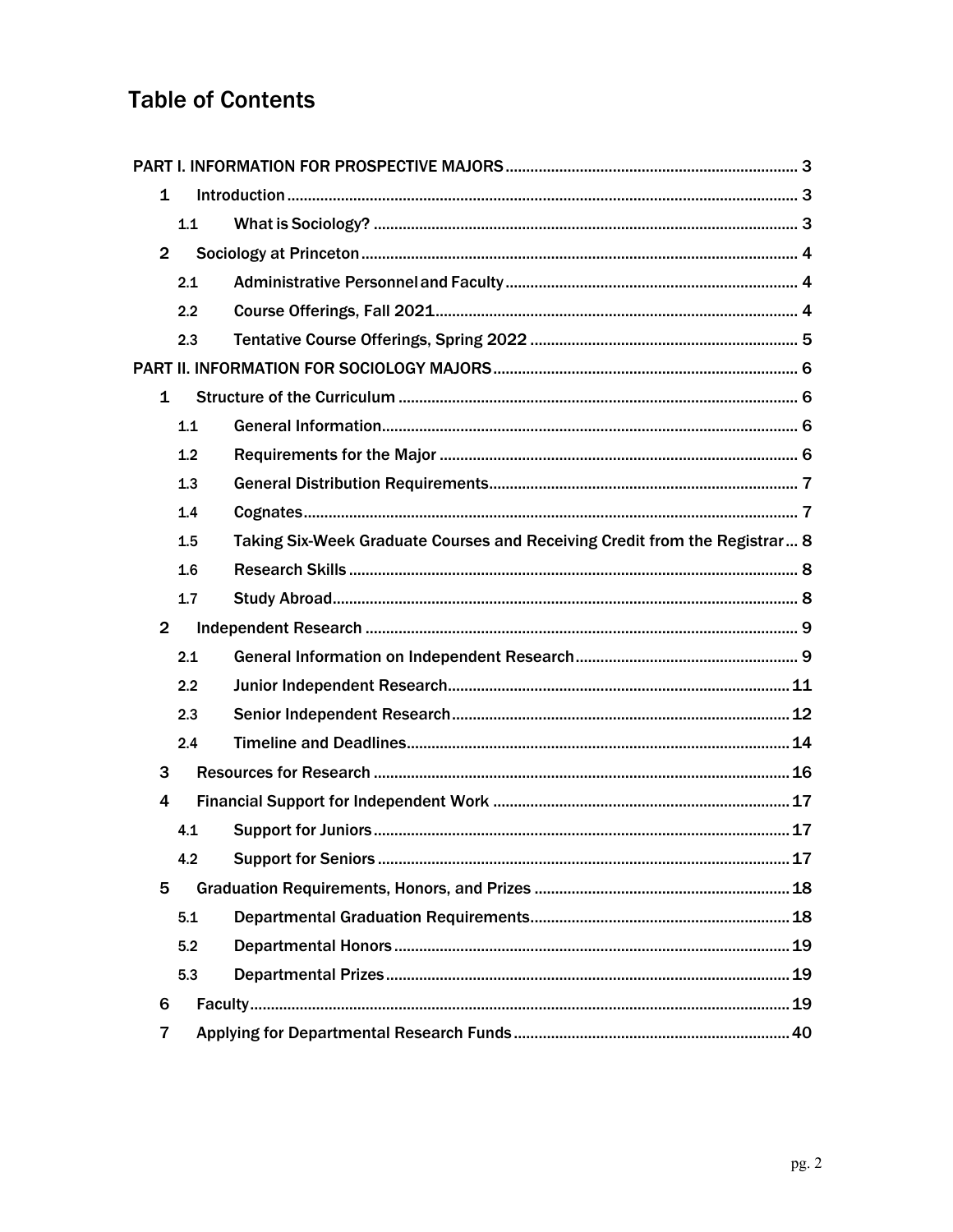### PART I. INFORMATION FOR PROSPECTIVE MAJORS

#### 1. Introduction

#### 1.1. What is Sociology?

Many people who major in sociology had never heard of it before they came to Princeton. These students learn that we offer a cutting-edge undergraduate major for people interested in the social dimensions of politics, economics, history, psychology, and population dynamics. We are also a department in which concentrators can deepen their understanding of global issues, and our program is designed so that students who wish to go abroad in the spring of the Junior year can do so. Our students benefit from a smaller major where they get more individual attention from faculty than they reasonably can expect in the larger concentrations.

If you are a sociologist at Princeton, the world is your oyster. This is a department where you can integrate different approaches to knowledge. Sociology was founded in the 19th Century by a Frenchman, Auguste Comte, who said we were destined to be the Queen of the Sciences. He believed that this new field could produce knowledge about society based on scientific evidence. He regarded sociology as the last science to be developed following physics, chemistry, and biology - but sociology, he believed, should contribute to the welfare of humanity by using science to understand and therefore control and predict group behavior. In the United States, empirical studies of inequality between- and withingroups began with Jane Addams examining settlement houses in Hull House Maps and Papers (1895), W.E.B. Du Bois analyzing the black community in The Philadelphia Barrio (1899), and W.I. Thomas and Florian Znaniecki explaining the lives of immigrants in The Polish Peasant in Europe and America (1918).

Like the discipline's founders, sociology professors at Princeton are working on important topics of concern in the "real world" inside and outside the university. Courses deal with such issues as the way that people find jobs, spend money, lose their homes, acquire an education, start businesses, participate in their neighborhoods, form families, and adapt to life in a new country. Course discussions include the role social networks play, the dilemmas that diversity exposes in higher education, and how poverty and inequality have deepened in America.

Recent books by professors in the department include studies of immigration, eviction, poverty, health, inequality, religious diversity, schooling, neighborhood life, and household finances. We are interested in revealing the exercise of power when none appears to be operating. And we help students trace how a course of action can have unintended consequences. We emphasize the careful use of evidence to develop and enrich our understanding of social processes, and we use a wide variety of statistical, ethnographic, and historical methods.

People often ask how practical a sociology degree is, and they are surprised to learn that our majors go into a wide range of fields from investment banking to law to medicine to big data analytics to education to political activism and the non-profit sector.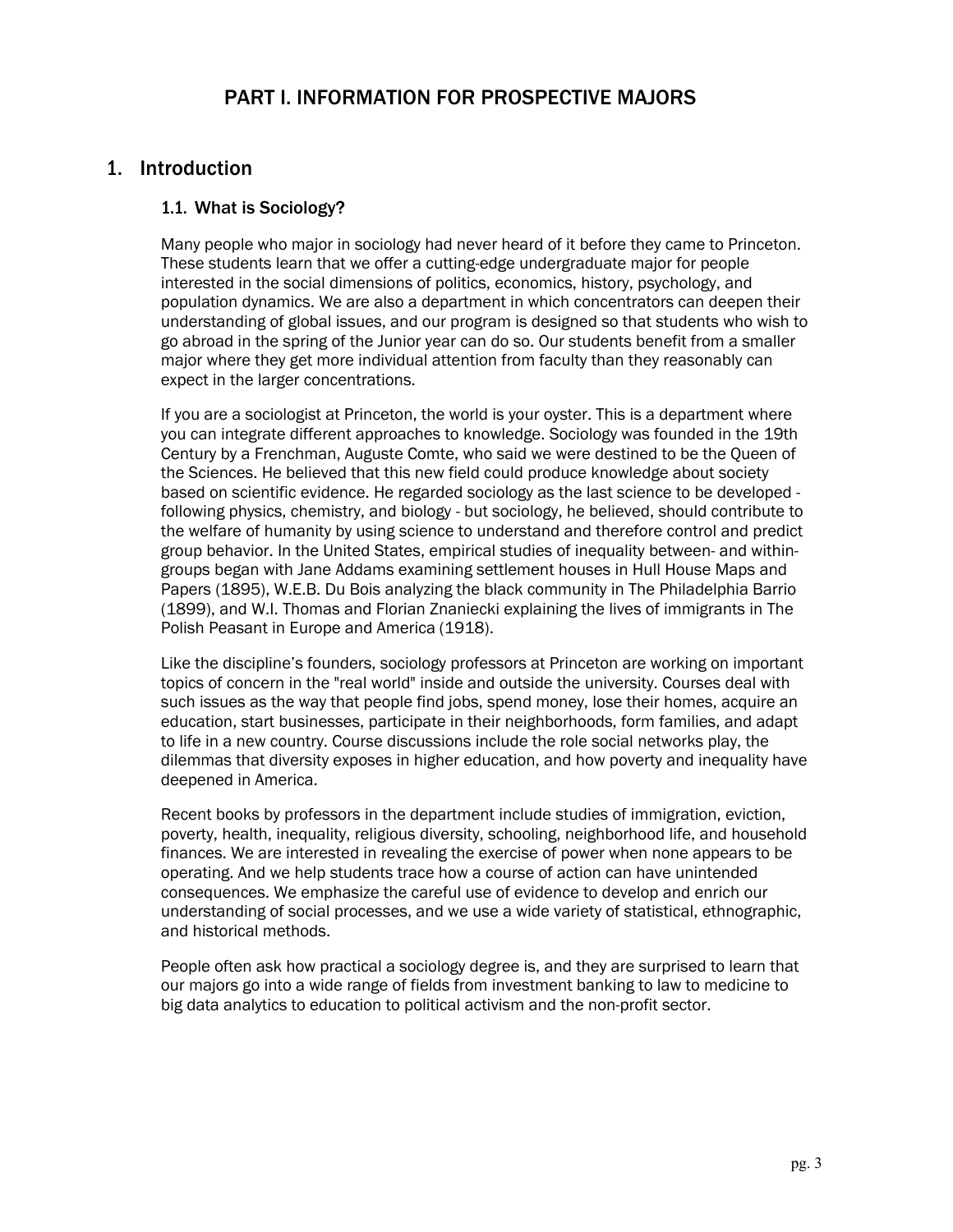### 2. Sociology at Princeton

#### 2.1. Administrative Personnel and Faculty

#### **Chair**

Mitchell Duneier, 155 Wallace Hall, 8-8040. E-mail: mduneier@princeton.edu

#### Director of Undergraduate Studies

Timothy Nelson, 181 Wallace Hall, 8-4530, E-mail: socrep@princeton.edu

#### Administrative Staff

Donna DeFrancisco, Department Manager, 108 Wallace Hall, 8-4531. E-mail: defran@princeton.edu

Donna DeFrancisco, Undergraduate Administrator, 108 Wallace Hall, 8-4531. E-mail: defran@princeton.edu

Lance Gilmore, Academic Support, 106 Wallace Hall, 8-4436, E-mail: *lance.gilmore@princeton.edu* 

Kristina Phillips, Office Support, 106 Wallace Hall, 8-4436, E-mail: kp11@princeton.edu

Amanda Rowe, Graduate Administrator, 104 Wallace Hall, 8-4543. E-mail: arowe@princeton.edu

#### Faculty

For faculty profiles, refer to https://sociology.princeton.edu/people/faculty, or Part II, Section 6 of this handbook.

#### 2.2. Course Offerings, Fall 2021

#### 2.2.1. Undergraduate Courses, Fall 2021

#### SOC 101 Introduction to Sociology

T. Nelson, TTH 10:00–10:50 a.m.

#### SOC 102 Police Violence, #BlackLivesMatter, and the COVID-19 Pandemic F. Wherry, M W 11:00–11:50 a.m.

#### SOC 204 Social Networks

M. Salganik, M W 11:00–11:50 a.m.

#### SOC 215 The Sociology of the Internet

J. Vertesi, TH 12:30–1:20 pm (Pre-Recorded) TH 2:30–3:20 p.m.

#### SOC 300 Claims and Evidence in Sociology

K. Edin/J. Raymo, MW 9:00–9:50 a.m.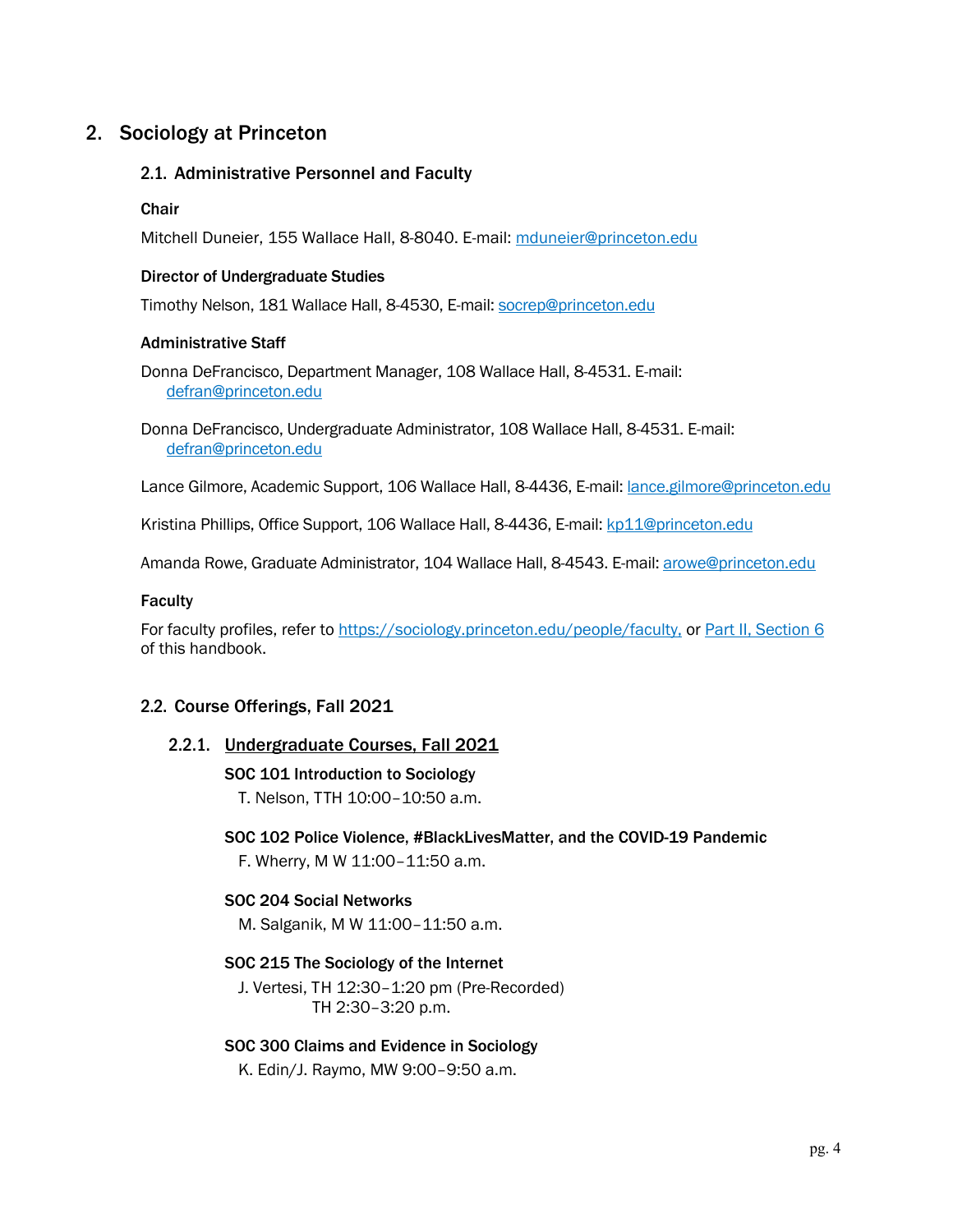#### SOC 301 Statistical Methods in Sociology

*(Required of Majors, Fall of Junior Year)* T. Hamilton, MW 10:00–10:50 a.m. W 11:00–11:50 a.m.

SOC 311/ GSS 451 Sexuality in Global Contexts K. Velasco, TTH 9:00–9:50 a.m.

#### SOC 371 Genomics and Society

S. Trejo, TTH 11:00–11:50 a.m.

#### 2.2.2. Graduate Courses That May Be of Interest, Fall 2021

*Graded P/D/F Only. Cannot count as one of the nine SOC courses.*

#### SOC 505 Research Seminar in Empirical Investigation

D. Conley, W 12:00-3:00 p.m.

#### SOC 508 Proseminar

M. Duneier, M 10:30am-12:00 p.m.

#### SOC 540 Topics in Economic and Organizational Sociology: Culture and Economic Sociology (Half-Term)

F. Garip/F. Wherry/V. Zelizer, TH 1:30-4:30 p.m.

- SOC 560 Topics in Social Stratification: Sociology of Elites (Half-Term) P. Starr, M 1:30-4:30 p.m.
- SOC 592 Text as Data: Statistical Text Analysis for the Social Sciences (Half-Term) B. Stewart, TH 1:30-4:30 p.m.

#### 2.3. Tentative Course Offerings, Spring 2022

#### 2.3.1. Tentative Undergraduate Courses, Spring 2022

SOC 211 Sociology of Religion T. Nelson

#### SOC 250 The Western Way of War

M. Centeno

SOC 302 Sociological Theory

S. Khan

SOC 306/SML 306 Machine Learning with Social Data: Opportunities and **Challenges** 

B. Stewart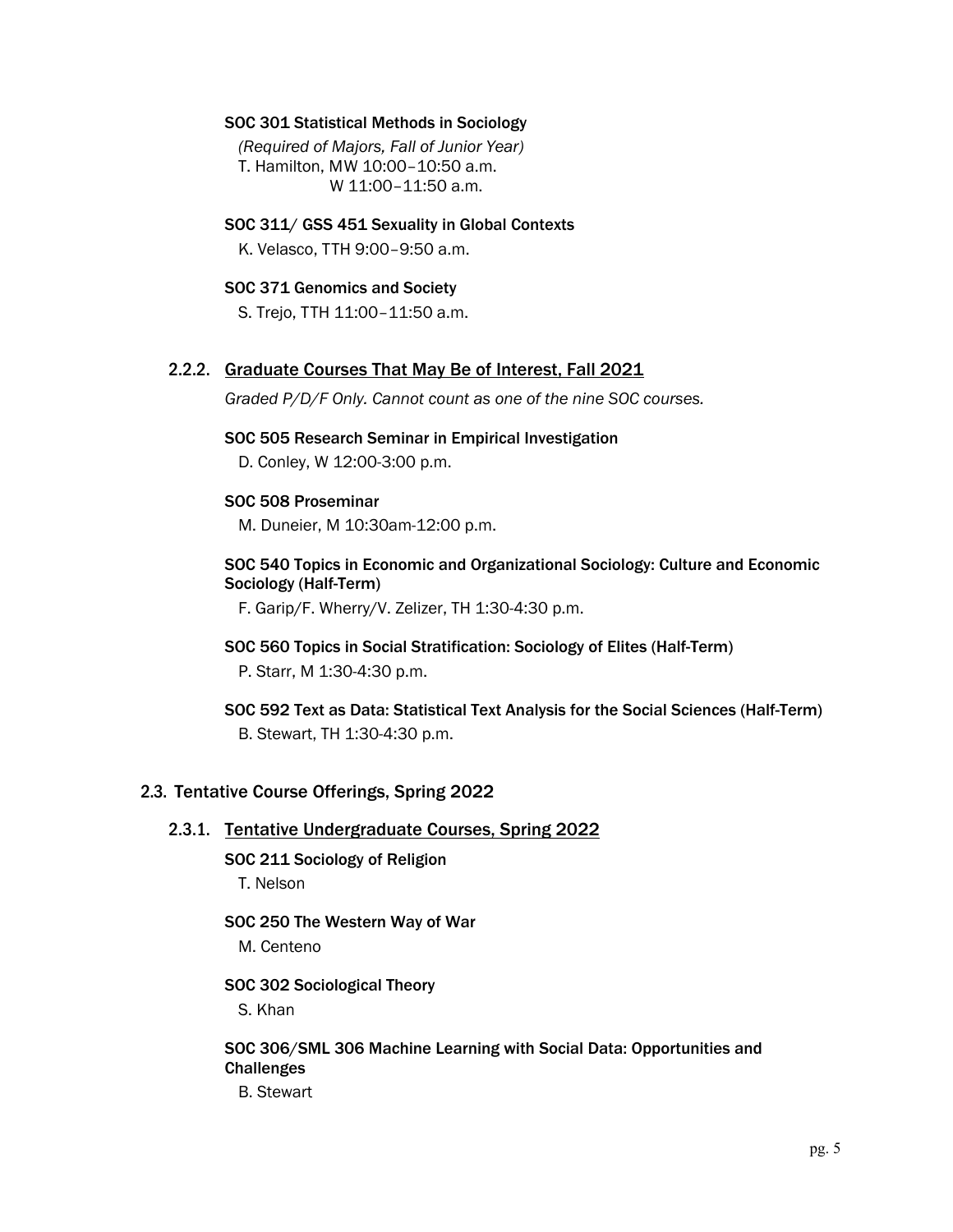- SOC 336 Money, Work, and Social Life A. Goldstein
- SOC 350 The Social Meaning of Money V. Zelizer
- SOC 409/COS 409 Critical Approaches to Human Computer Interaction, J. Vertesi J. Vertesi
- SOC ### Sports, Recreation, and Society S. Trejo
- SOC ### Identities: Gender, Sexuality, Race, and Class K. Velasco
- SOC ### Systematic Racism P. Fernández-Kelly
- SOC ### Elites and Power in America P. Starr
- SPI 330/ SOC 328 Population, Society, and Public Policy A. Hendi
- SOC 334/SOC 319 Media and Public Policy P. Starr
- 2.3.2. Tentative Graduate Courses That May Be of Interest, Spring 2022 *Graded P/D/F Only. Cannot count as one of the nine SOC courses.* TBD

### PART II. INFORMATION FOR SOCIOLOGY MAJORS

#### 1. Structure of the Curriculum

#### 1.1. General Information

The departmental major has been designed to provide a coherent intellectual experience that is both rigorous and responsive to diverse scholarly interests and career goals. The curriculum consists of (1) before declaring a major in sociology, it is strongly recommended, but not required, that students take SOC 101 or another sociology course or Freshman Seminar taught by a sociology professor, (2) required departmental courses, (3) a Junior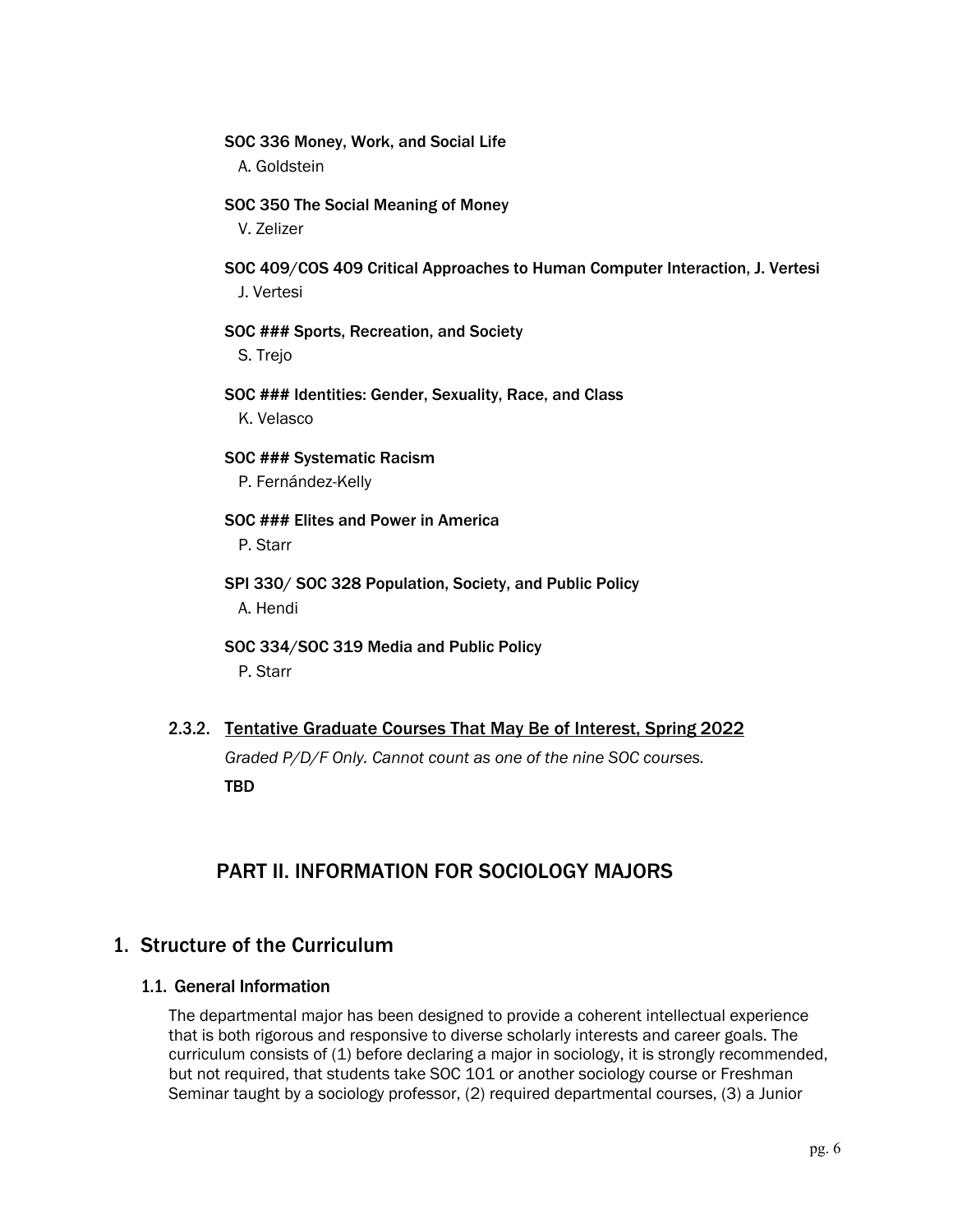Paper, and (4) a Senior Thesis, followed by an oral examination on the thesis and a poster presentation. Please note that the Handbook material you are now reading may have been updated more recently than the Undergraduate Announcement. In cases where the two publications provide conflicting information, follow this Handbook.

#### 1.2. Requirements for the Major

#### 1.2.1.Requirements for Sociology

Students are normally encouraged to complete one or more courses in sociology by the end of the Sophomore year.

To fulfill a major in sociology, students must satisfy the following requirements:

- 1) Complete a minimum of nine (9) departmental (including cognate) courses. SOC 101, Introduction to Sociology; SOC 300, Claims and Evidence in Sociology; SOC 301, Statistical Methods in Sociology, and SOC 302, Sociological Theory, are required of all majors and should be completed by the end of the Junior year. Sociology courses taken prior to the Junior year count toward the nine required courses. Students may also include among these nine courses up to two cognate courses, which are defined as courses in other departments that are directly relatedto a student's sociological interests. To be included as part of one's departmental program, cognates must be pre-approved by the Director of Undergraduate Studies.
- 2) In addition to SOC 101, SOC 300, SOC 301, and SOC 302, students are required to take at least one course at the 300-level or higher in order to graduate.
- 3) Complete a single Junior Paper and receive a passing grade (D or better), usually 35-40 pages in length, due in April.
- 4) Complete a Senior Thesis and receive a passing grade (C or better), typically 75- 100 pages in length, due in April.
- 5) Take an oral examination on the Senior Thesis and receive a passing grade (C or better).
- 6) Prepare a professional poster describing Senior Thesis results presented during the oral examination.

#### 1.3. General Distribution Requirements

Students must fulfill the university's general distribution requirements as well as those in sociology. Candidates for the A.B. degree must successfully complete one course in Ethical Thought and Moral Values (EM); one course in Epistemology and Cognition (EC); one course in Historical Analysis (HA); two courses in Literature and the Arts (LA); one course in Quantitative and Computational Reasoning (QCR); two courses in Social Analysis (SA); and two courses in Science and Engineering (SEN/SEL). Most courses in sociology contribute to satisfying the SA distribution area requirement, and some fulfill the requirement for HA, QCR, or EC. The Undergraduate Announcement contains further information on the distribution requirements as well as the writing and language requirements.

#### 1.4. Cognates

Students may include as part of their departmental requirements up to two cognate courses –courses in other departments that are related to a student's sociological training. The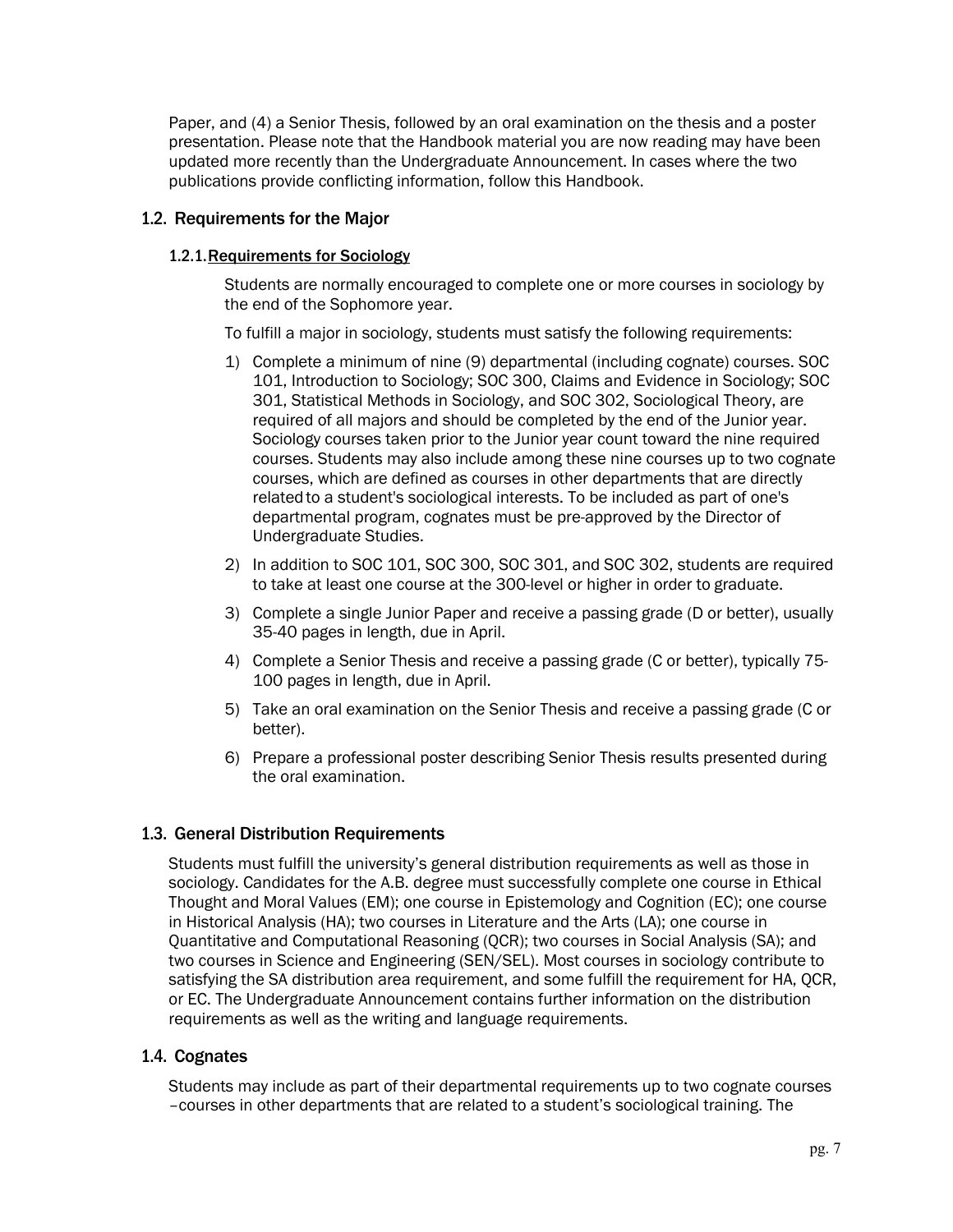student must obtain approval, upon submission of a course syllabus, from the Director of Undergraduate Studies to designate a course as a cognate. Once designated as cognates, courses will be treated exactly as departmental courses. Grades from cognates will be included in calculations to determine whether a student qualifies for departmental honors. Students cannot reverse the designation of a course as a cognate.

#### 1.5. Taking Six-Week Graduate Courses and Receiving Credit from the Registrar

For undergraduates interested in taking a sociology graduate mini seminar (half- semester course), special arrangements need to be made to receive university credit for the course. The student meets with the professor to gain his/her permission to take the course and to treat the other six weeks of the semester as a reading course. Information on reading courses can be found at this link: https://odoc.princeton.edu/curriculum/special-academicprograms/reading-courses The professor must be willing to commit three-hours per week to meet with the student. The student completes the form

https://odoc.princeton.edu/sites/odoc/files/Reading%20Course%20Application%20For m%20Rev%2012-15-17.pdf When submitting the two forms from this site (one is completed by the student and the other by the professor), also include the syllabus from the graduate course and a syllabus for the other six weeks of the course. If the reading course is approved, it is given the number SOC 090 and you will receive a grade for it, not P/D/F.

Alternatively, undergraduates may sign-up for two, back-to-back mini-seminars with the approval of the faculty members for each mini-seminar. Please see Donna DeFrancisco information on the process of receiving course credit.

An undergraduate may take a half-term graduate course if he/she does not need the course credit. The course will appear on the transcript with the appropriate credit hours listed. The student should understand that the half-term course will not count towards the 31 courses required for the A.B. The student must complete a form which can be found at https://registrar.princeton.edu/sites/registrar/files/2019-01/Permission-to-Enroll-in-Graduate-Courses.pdf.

#### 1.6. Research Skills

Depending on students' needs and interests, Sociology majors are strongly encouraged to strengthen their research skills beyond the level required in SOC 300 & SOC 301. This advice applies with even greater force to students who are contemplating graduate study in Sociology. Some students will want to pursue advanced training in applied statistics (including multiple regression analysis with applications to several different types of dependent variables). Others may find that additional training in qualitative research methods best meets their needs. Either way, a deeper understanding of alternative methods of analysis will pave the way for a rigorous and sophisticated Senior Thesis in which original analysis of empirical data is a requirement.

#### 1.7. Study Abroad

Sociology at Princeton is filled with cutting edge scholarship at the crossroads of global and international sociology. The department believes that study abroad adds a valuable dimension to the experience in Sociology as well as a possible basis for independent work in the Junior and Senior year. To encourage its students to take advantage of the many fine programs in other countries that exist for Princeton undergraduates, the department has designed its requirements to enable concentrators to go abroad in the spring of their Junior year.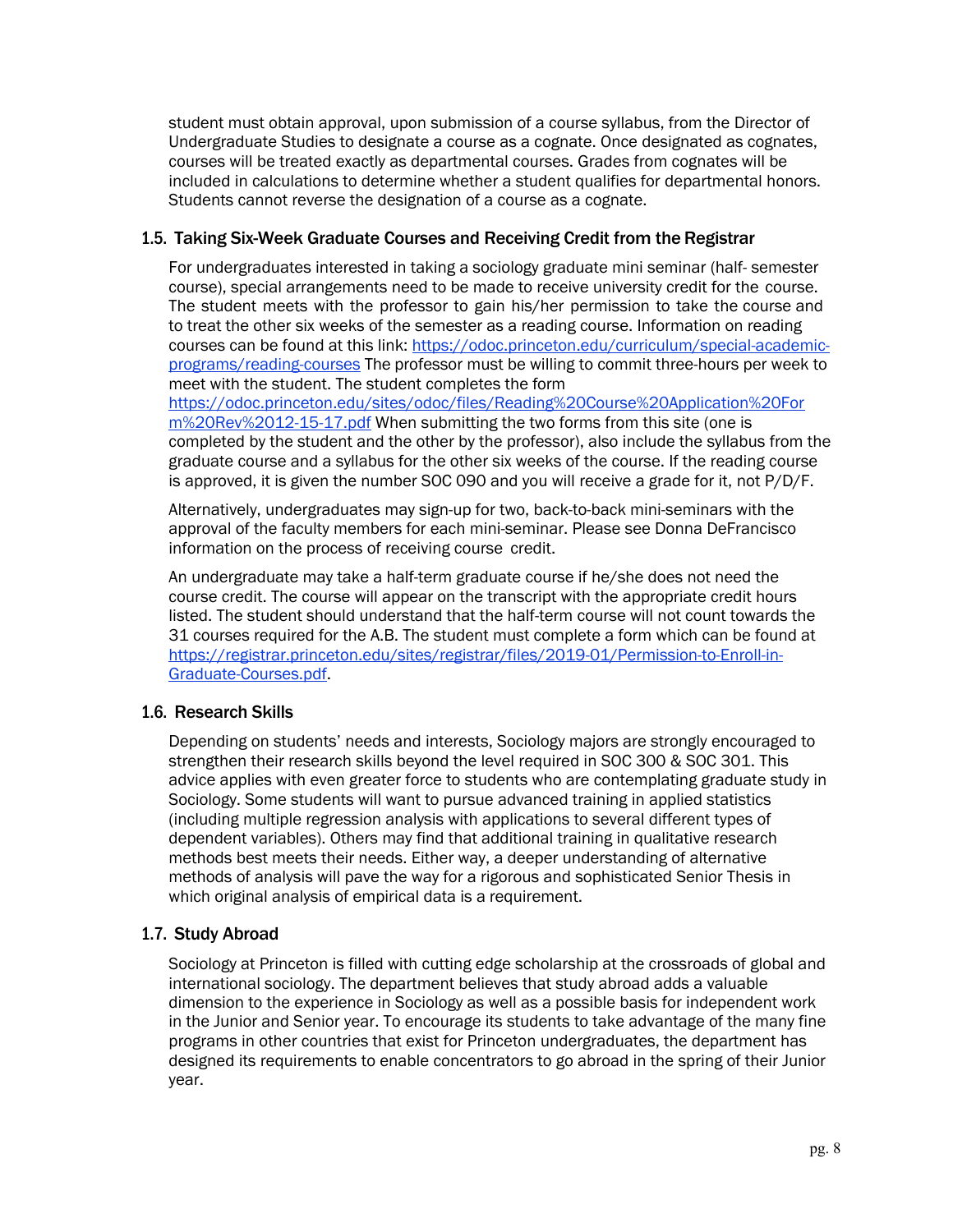#### 2. Independent Research

Princeton University requires all Juniors and Seniors to conduct independent research. Requirements differ across departments and by class standing. However, several guidelines and deadlines apply to both Juniors and Seniors. The general guidelines are presented first, followed by the specific requirements for the Junior Paper and Senior Thesis.

#### 2.1. General Information on Independent Research

#### 2.1.1. Basing Independent Work on Previous Work/ Research

With the permission of their independent work advisors, students sometimes base independent work on course work, such as a term paper. University and departmental rules are designed to assure that students do as much work as they would have done in the case of two separate projects.

#### 2.1.2. Research Involving Human Subjects

If you plan to conduct research that directly involves human subjects (e.g., asking classmates to respond to a survey), you **must** first apply for permission to the University's Institutional Review Board (IRB). This is a University requirement. This Panel meets once a month, and in many cases, proposals must be revised and resubmitted to the IRB. This topic will be covered in SOC 300. Your advisor should review your application before submission.

To obtain copies of the forms, instructions, and updated meeting schedule, please visit the IRB website.

#### 2.1.3. Deadlines, Extensions, and Penalties

#### a. Final Deadline:

Independent work is due no later than 4:00 p.m., on Friday, April 8, 2022. Students are also expected to abide by other interim departmental deadlines indicated in section 2.4.

#### b. Extensions on Final Deadline

Extensions of independent work deadlines may be granted only under extraordinary (usually medical) circumstances by the Director of Undergraduate Studies. Individual advisors cannot grant extensions. For extensions beyond Dean's date for independent work, which is Tuesday, May 3, 2022, for Juniors, and Monday, May 9, 2022, for Seniors, Juniors and Seniors must consult their residential college Dean or Director of Studies.

#### c. Penalties

The grade on independent work submitted beyond the deadline will be reduced by one-third of a letter grade (e.g., A to A-) for every 48 hours (or fraction thereof) of unexcused lateness, weekend days included. The maximum penalty is two full letter grades.

#### 2.1.4. Grading Criteria for Independent Work

Students will receive a single grade for their independent work based on the assessments of the advisor and a second reader. At the end of the year the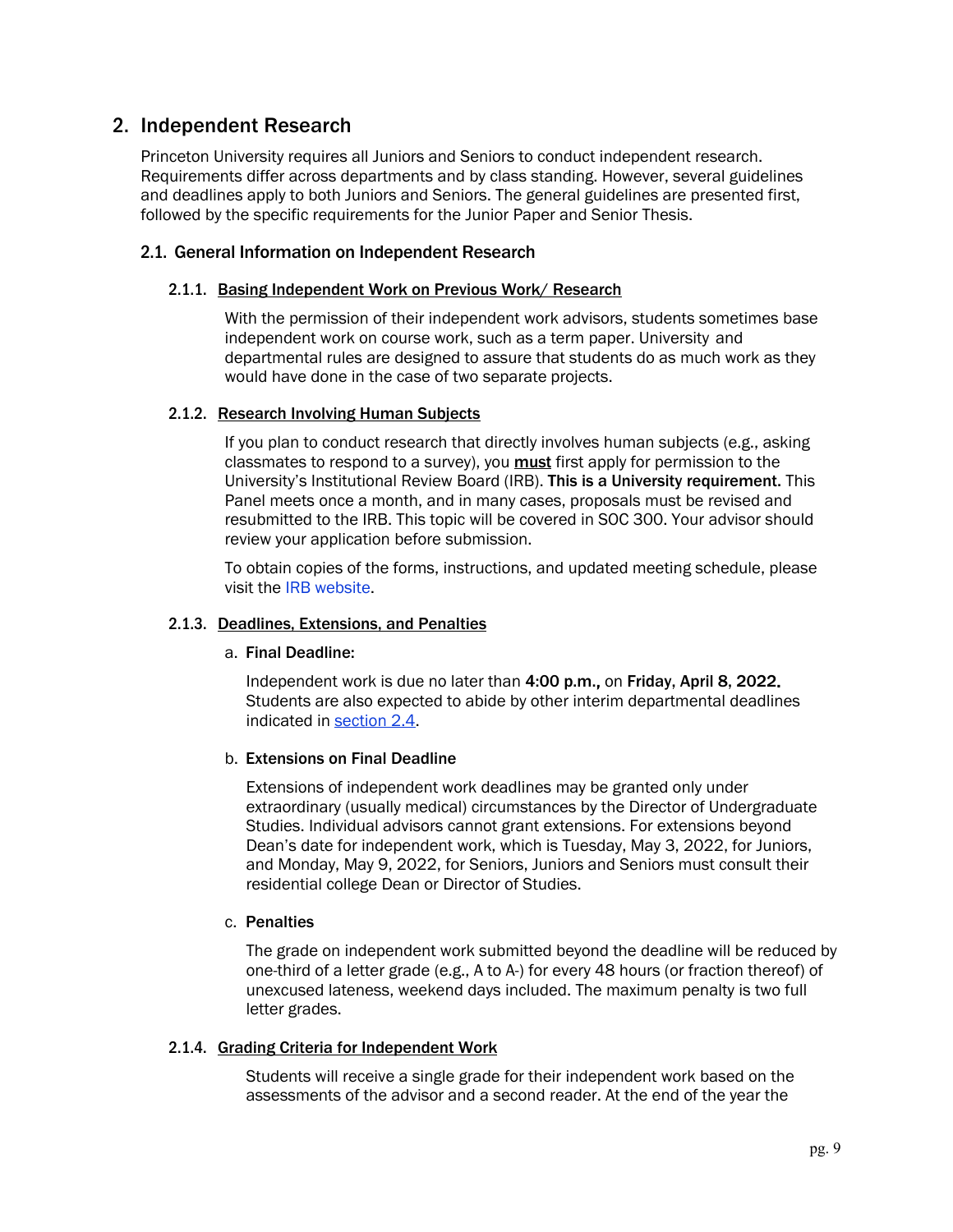students will be informed of their grade and provided with comments on their independent work.

#### *Standards for the Grading of Independent Work*

a. Normally independent work in the A range should present an argument or propose an answer to a well-defined and significant question or set of questions, and it should indicate with care and accuracy the import of its subject for the understanding of sociology. Such independent work will have substantial elements of originality in its conception of its subject, in the evidence and reasoning it brings to bear on that subject, in the analytical techniques it employs, or in all of these; even a specialist in its field of study will find that it contributes to his/her understanding. Independent work in the A range must be grounded in systematic research appropriate to its scope and objectives. Such research will almost always involve attention to the important works on the subject and may require the consultation of original documents, compilation of statistical data, or interviewing. To merit an A, independent work should be well written, that is, it should develop its subject in an orderly way and present its ideas clearly and crisply. Poor grammar and style and more than occasional misspellings have no place in independent work receiving an A.

The mark of A+ should be reserved for independent work that satisfies all of these criteria in high degree. The mark of A- should be given independent work which shows originality but does not meet in a fully satisfactory way one or two other of the requirements of independent work in the A range.

b. Independent work in the B range is a less outstanding treatment of a significant subject. A specialist in its field of study should find it informative, though it will yield few insights of interest to a specialist. A well-done case study which yields some, if few, lessons of general import, or a good critical review of a significant body of thought that does not carry one much beyond previous work on the subject, would merit a grade in this range. Like the A independent work, that in the B range should be grounded in a substantial amount of research appropriate to its objectives, but the latter will fail to do all that is required for systematic coverage or will ignore important sources. Independent work in the B range should be clearly written and logically organized.

A B+ is an appropriate grade for a sensibly conceived, well-executed, wellwritten project that shows little originality. A B- is appropriate for well-conceived projects that have some significant flaw in execution or a number of less important shortcomings.

c. Independent work in the C range is a competent but not distinguished treatment of a significant subject. A non-specialist should find it informative. It will show evidence of substantial, though not wholly adequate research, and may be flawed in one or two additional ways as well: the logic of an important argument may be faulty, the significance of findings may be explored inadequately, or the writing may be mediocre (though it must generally be clear in its expression of ideas). An informative case study that goes little beyond a narration of events, or a review of some body of literature that gets things right but does little more, should be given a grade in the C range.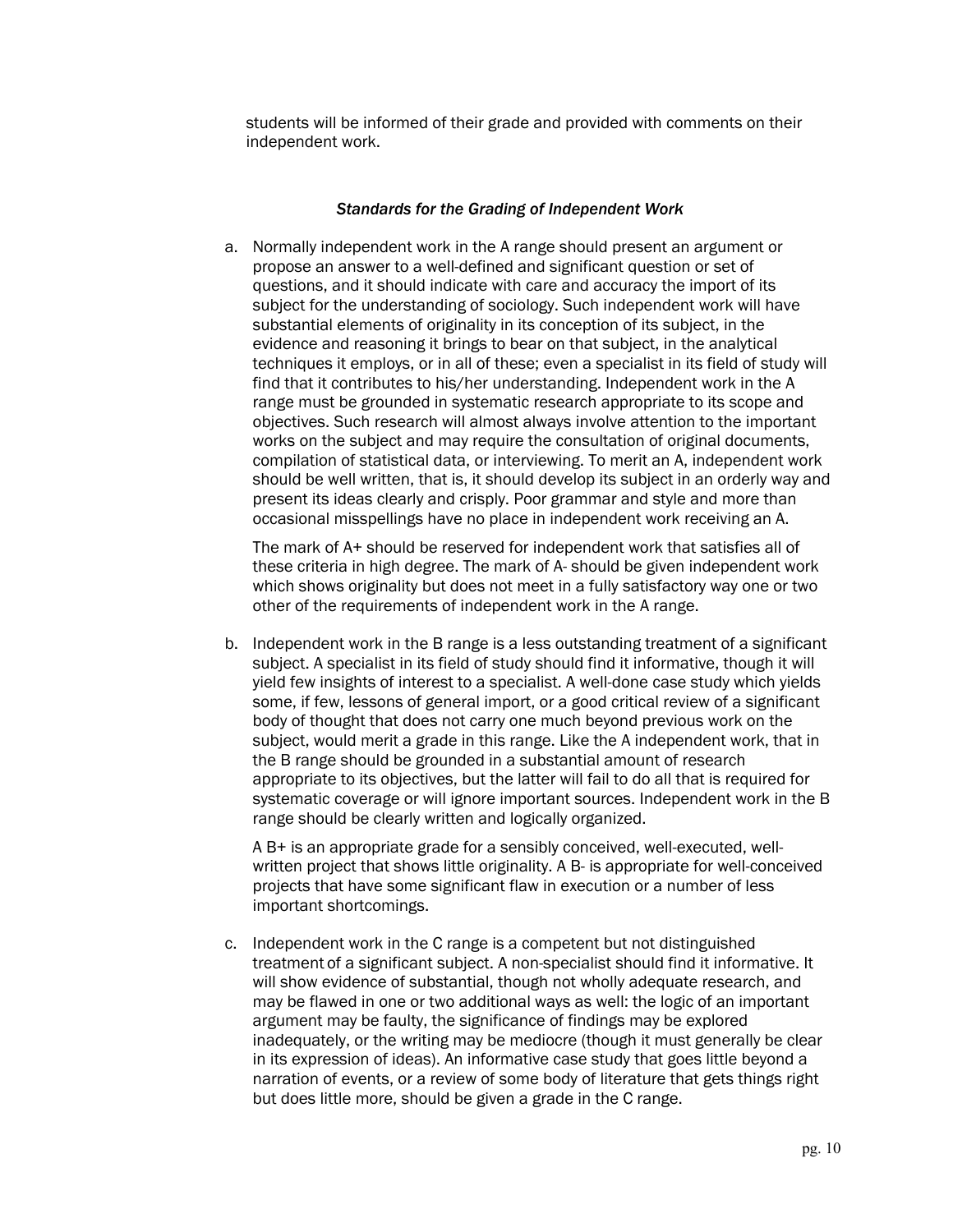C+'s should be given to the most informative of independent work in the C range, C- 's to those that meet the basic requirements of the category but have several serious flaws.

- d. To merit the grade of D, independent work must treat a non-trivial subject in sociology and must show evidence that its writer has some substantial knowledge about, and understanding of, that subject. Beyond that little can be said in praise of independent work in the D range.
- e. Independent work that does not meet the minimal requirements for the grade of D should be given an F.

#### 2.2. Junior Independent Research

Junior Papers usually involve data collection and analysis via interviews, surveys, and the like. The student must include a critical analysis of the relevant sociological literature and conduct their investigation according to a stated research design producing a clear written account of issues and findings that emerge in the course of the investigation. JP's are usually 35-40 pages long.

Each student has an advisor with whom she should stay in close touch, discussing the framing of the sociological question, relevant sources, research strategies, and progress. Exemplary JP's are original contributions to the literature. If regular meetings are not occurring between student and advisor, to the detriment of the student's work, either the student or faculty advisor should get in touch with the Director of Undergraduate Studies as soon as possible

#### 2.2.1. Form, Style, Length, and Copies

#### a. Form:

The Junior Paper must be typed, single-sided and double-spaced on  $8\frac{1}{2} \times 11$ unlined white paper. There should be a title page which includes the student's name and advisor's name as well as the title and an Abstract of no more than 150 words on the following page. Submit one (1) hard copy and one (1) electronic copy as a PDF (not Google Docs) of the final paper to Donna DeFrancisco.

#### b. Style:

In citing the work of other authors in their independent work, students should follow the "Manuscript Preparation" guidelines prescribed by the American Sociological Review (ASR), the flagship journal of the American Sociological Association. These guidelines are listed inside the front cover of any recent issue of ASR. A few examples follow, but you should consult ASR for details.

#### c. References:

Follow the text in a section headed "REFERENCES." All references used in the text must be listed in the reference section, and vice versa. In other words, the list of references should include only those works you actually cite in the text. Do not include items you may have read or consulted as background reading but did not actually use. Publication information for each must be complete and correct.

(1) To reference a book: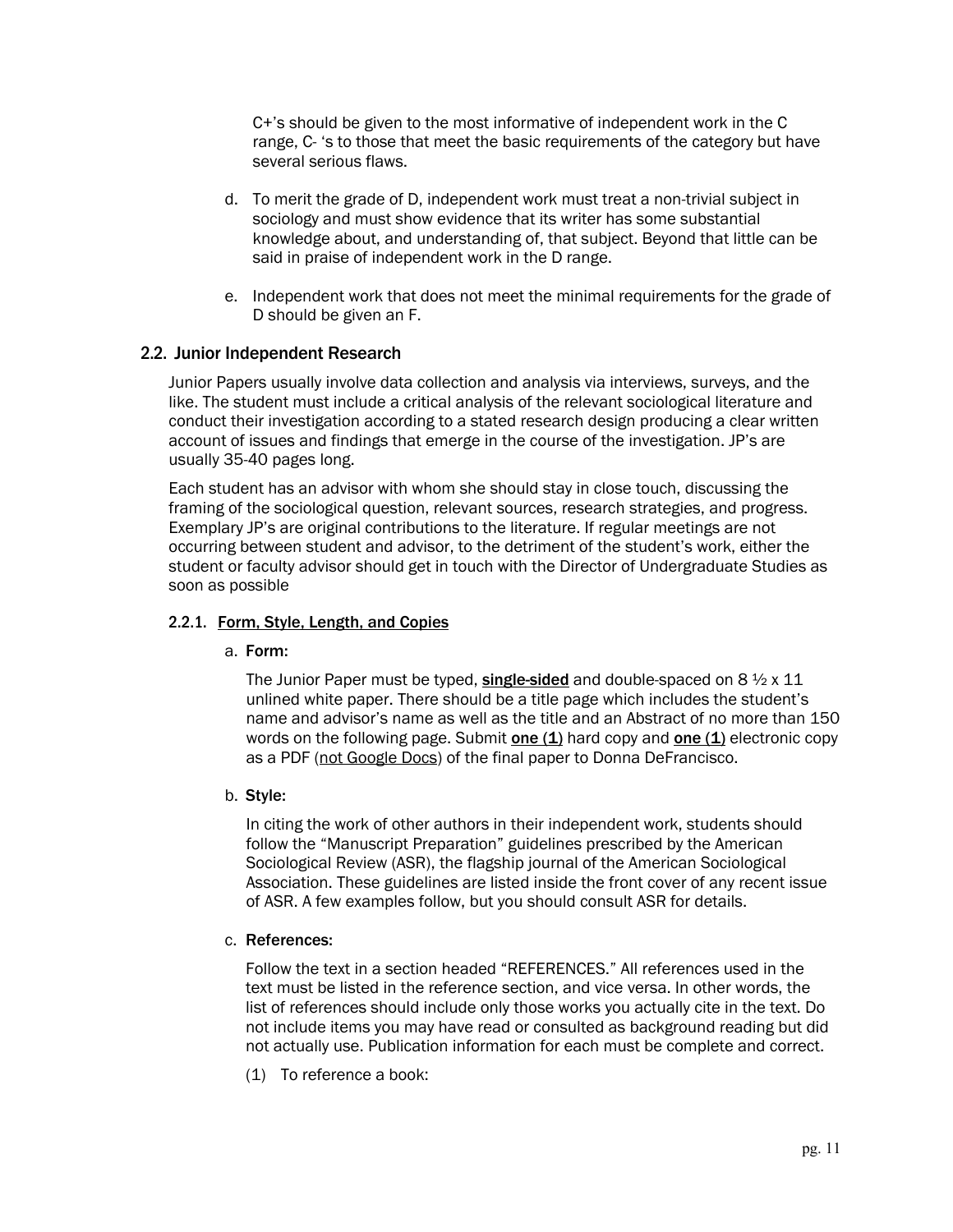Agresti, Allen. 1984. Analysis of Ordinal Categorical Data. New York: John Wiley and Sons.

(2) To reference a chapter in a book, a journal article, or two articles by the same author(s) containing the same year of publication:

Lawler, Edward J. 1986. "Bilateral Deterrence and Conflict Spiral: A Theoretical Analysis." Pp.107-30 in Advances in Group Processes, vol. 3, edited by E.J. Lawler. Greenwich, CT: JAI Press.

. 1992a. "Power Processes in Bargaining." Sociological Quarterly 33: 17-34

d. Length:

A serious treatment of most Junior Paper topics requires roughly 10,000 words, or 35–40 pages.

e. Copies:

One (1) electronic copy as a PDF (not Google Docs), and one (1) hard copy of the Junior Paper should be submitted to Donna DeFrancisco by 4:00 p.m., on Friday, April 8, 2022, in the Sociology Department office for distribution to the advisor. The paper must be signed with a pledge of authorship in accordance with University regulations.

#### 2.3. Senior Independent Research

Senior independent work consists of completing a thesis that (a) explores the various theoretical approaches that have been used to explain a particular social phenomenon and (b) examines that phenomenon through secondary analysis of existing data and/or primary analysis of data collected by the student. Students whose thesis topics require advanced quantitative skills may acquire the necessary competence by enrolling in advanced statistics courses. Students who are contemplating collecting their own data will need the prior approval of the university's Institutional Review Board (see 2.1.2, p. 9 of this Handbook).

Students are expected to work closely with their faculty thesis advisor. Regular meetings and regular production of written work will yield prompt, thorough, helpful feedback. If regular meetings are not occurring between student and advisor, the student should contact the Director of Undergraduate Studies as soon as possible.

#### 2.3.1. Form, Style, Length, and Copies

#### a. Form:

The Senior Thesis must be typed, single-sided and double-spaced on  $8\frac{1}{2} \times 11$ unlined white paper. Students are required to submit one  $(1)$  hard copy and one (1) electronic copy as a PDF (not Google Docs), of their Senior Thesis. The hard copy should be unbound. You may use a paper clip/clamp or file folder for this copy. Format it according to the following specifications. The margin on the left side of the page shall be 1 inch; on the right side, 3/4 inch.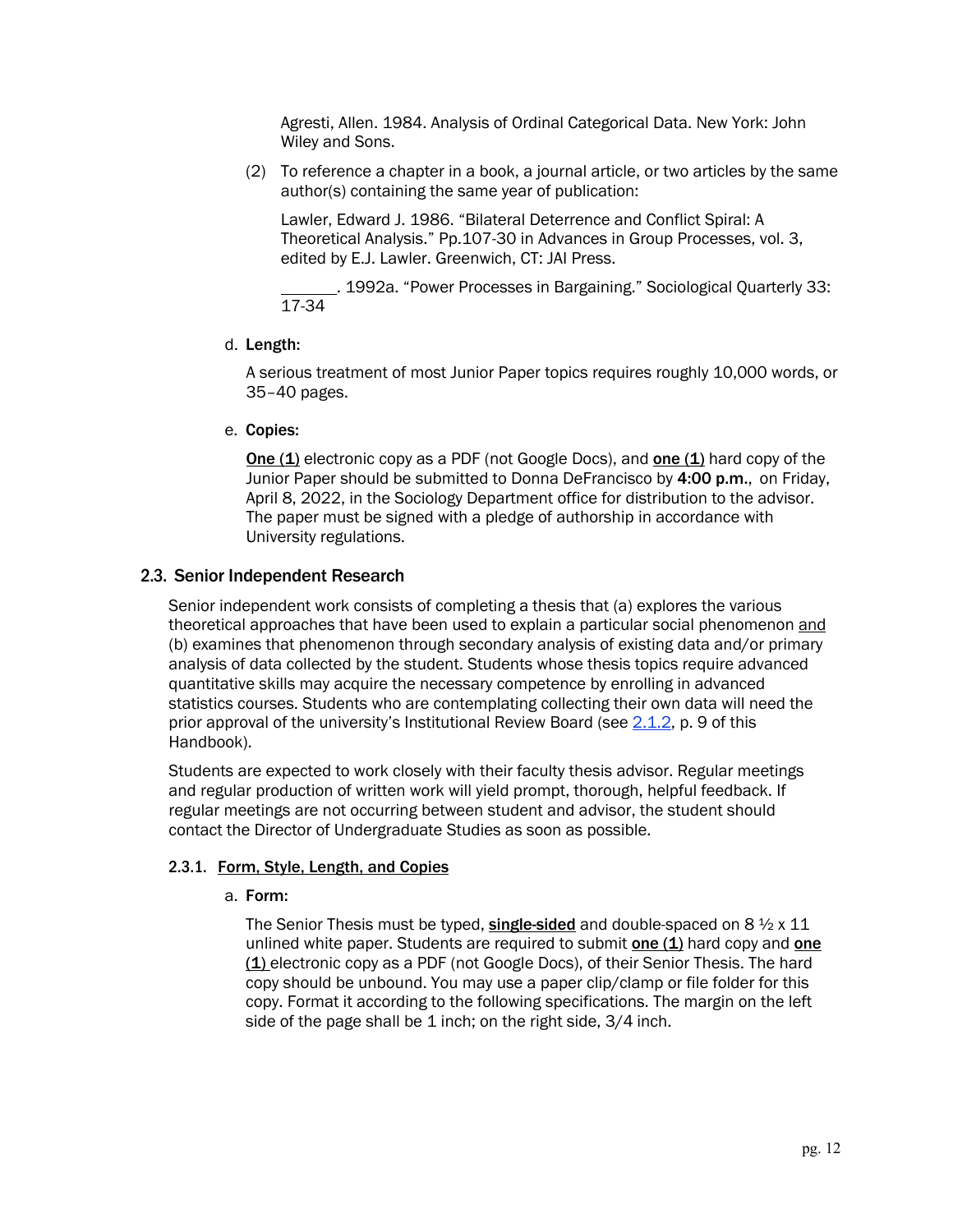b. Style:

The Manuscript Preparation Guidelines specified by the department for the Junior Paper extend also to the Senior Thesis.

In addition, the Senior Thesis must, without exception, include the following: (1) a title page that conforms to the model that follows this paragraph; (2) an Abstract of no more than 150 words, (3) a detailed table of contents; (4) a complete list of the cited references; (5) adequate documentation of the content of the thesis by footnotes or references to source material. Footnotes may be placed either at the end of each chapter or, preferably, at the bottom of each page, in either case remaining consistent throughout the thesis; (6) pages that are numbered sequentially, not including the title page, but continuing through the body of the work, the bibliography and any appendices.

#### Sample Title Page

### AN ANALYSIS OF VOLUNTARY GROUPS AMONG THE MIDDLE CLASS OF PRINCETON

By

#### Jane Q. Doe

A thesis presented in partial fulfillment of the Requirements for the degree of Bachelor of Arts

> Department of Sociology Princeton University

#### 2021

c. Length:

A serious treatment of most Senior Thesis topics requires roughly 20,000 words, or 75-100 pages.

d. Copies:

An electronic copy as a PDF (not Google Docs), and one signed copy (unbound, paper clips/clamps or a file folder are allowed) must be delivered by the student to Donna DeFrancisco in the departmental office by the due date for Senior Thesis (4:00pm, on Friday, April 8, 2022). The electronic and hard copy of the thesis must be signed with a pledge of authorship in accordance with University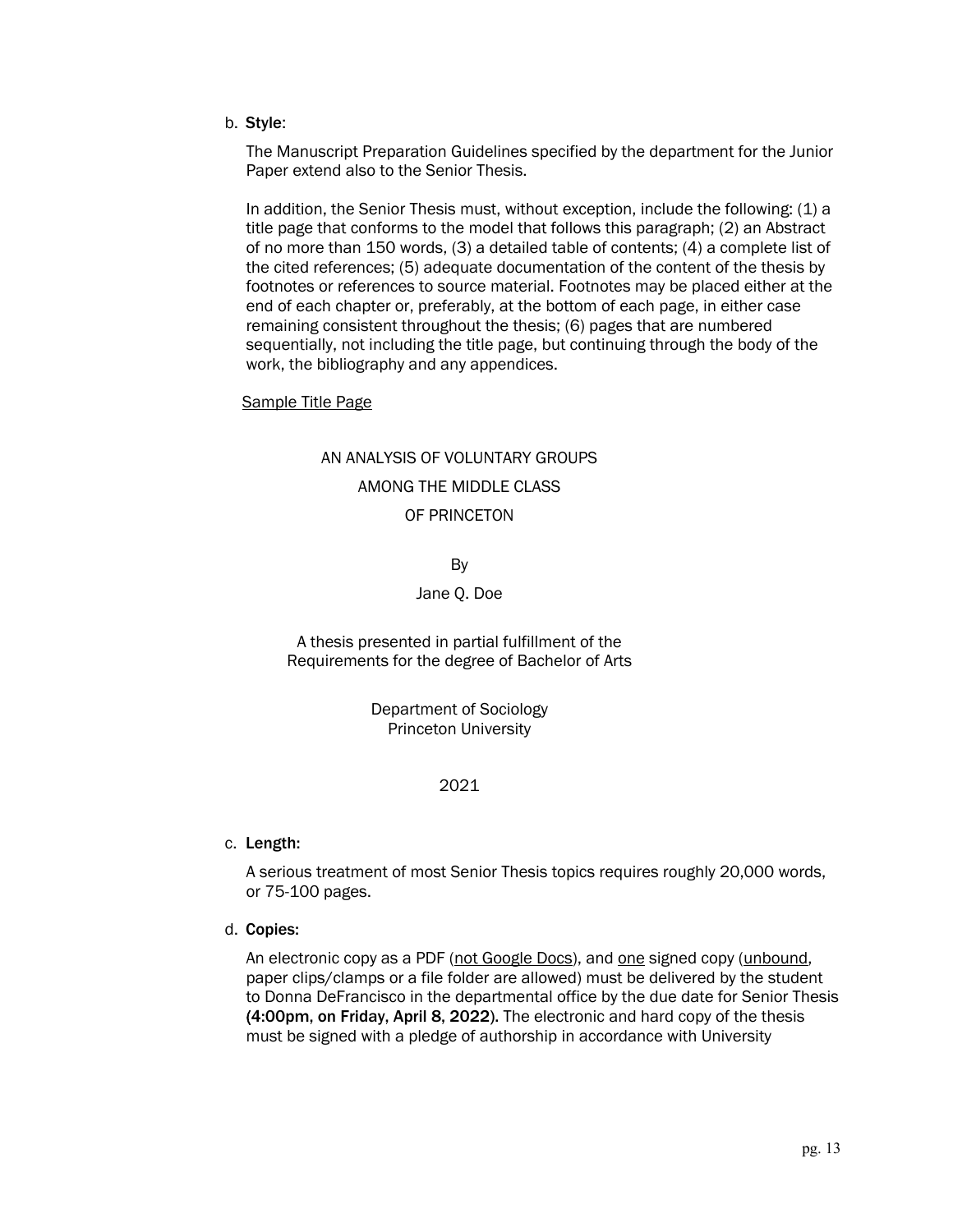regulations. The students must also upload their thesis into Thesis Central on the Mudd Library website. You will receive instructions about this in the spring.

In addition, each senior takes an oral examination based on the Senior Thesis and the broader subfield to which it contributes on Wednesday, May 4, 2022, and Thursday, May 5, 2022. In preparation for the oral examination each senior prepares a professional grade poster for presentation during the oral exam. Students are encouraged to visit Mudd Library to read prize-winning theses in order to get a sense of the quality and quantity of work expected. You can also find samples of excellent theses on our website (https://sociology.princeton.edu/undergraduate-program).

#### 2.4. Timeline and Deadlines

Please see the pages that follow for more details on what is expected for each of the deadlines listed below.

#### 2.4.1. Timeline and Deadline for Juniors (2023)

#### Tuesday, December 14th: Deadline for Juniors to Submit Integrated Draft

Submit the assignment for SOC 300 to your preceptor no later than 4:00 pm, on Tuesday, December 14, 2021.

#### Monday, March 21<sup>st</sup>: Complete First Draft of Independent Work Due

Submit an electronic copy only of the full first draft of your independent work to your adviser, Kristina Phillips (kp11@princeton.edu), and Donna DeFrancisco (defran@princeton.edu) by 4:00pm. You should receive written comments on this draft. Hard copies will not be accepted.

*Unless an extension has been granted by the Director of Undergraduate Studies, students who fail to turn in their written work by the prescribed due date will be penalized one-third of a letter grade on their final independent-work grade.*

#### Friday, April 8th: Final Independent Work Due

Submit one (1) hard copy and one (1) electronic copy in PDF (not Google Docs), of the final paper to Kristina Phillips, and Donna DeFrancisco no later than 4:00pm, on Friday, April 8, 2022. Be sure to include and sign the pledge on both the hard copy and electronic copy. Separate penalties apply for failing to meet this deadline.

*Students who fail to turn in their final written work by Fri., April 8, 2022*, *will be penalized one-third of a letter grade for every 48 hours (or fraction thereof) of unexcused lateness, weekend days included*

#### 2.4.2. Timeline and Deadline for Seniors (2022)

#### Monday, September 27th\*: Prospectus Due

Five-page prospectus including an outline, bibliography, summary of your sociological research question and its significance, and your hypothesis/65raims/ purposes. This progress report should also include a preliminary title page. Submit an electronic copy to your adviser, Kristina Phillips (kp11@princeton.edu), and Donna DeFrancisco (defran@princeton.edu) by 4:00pm. Hard copies will not be accepted.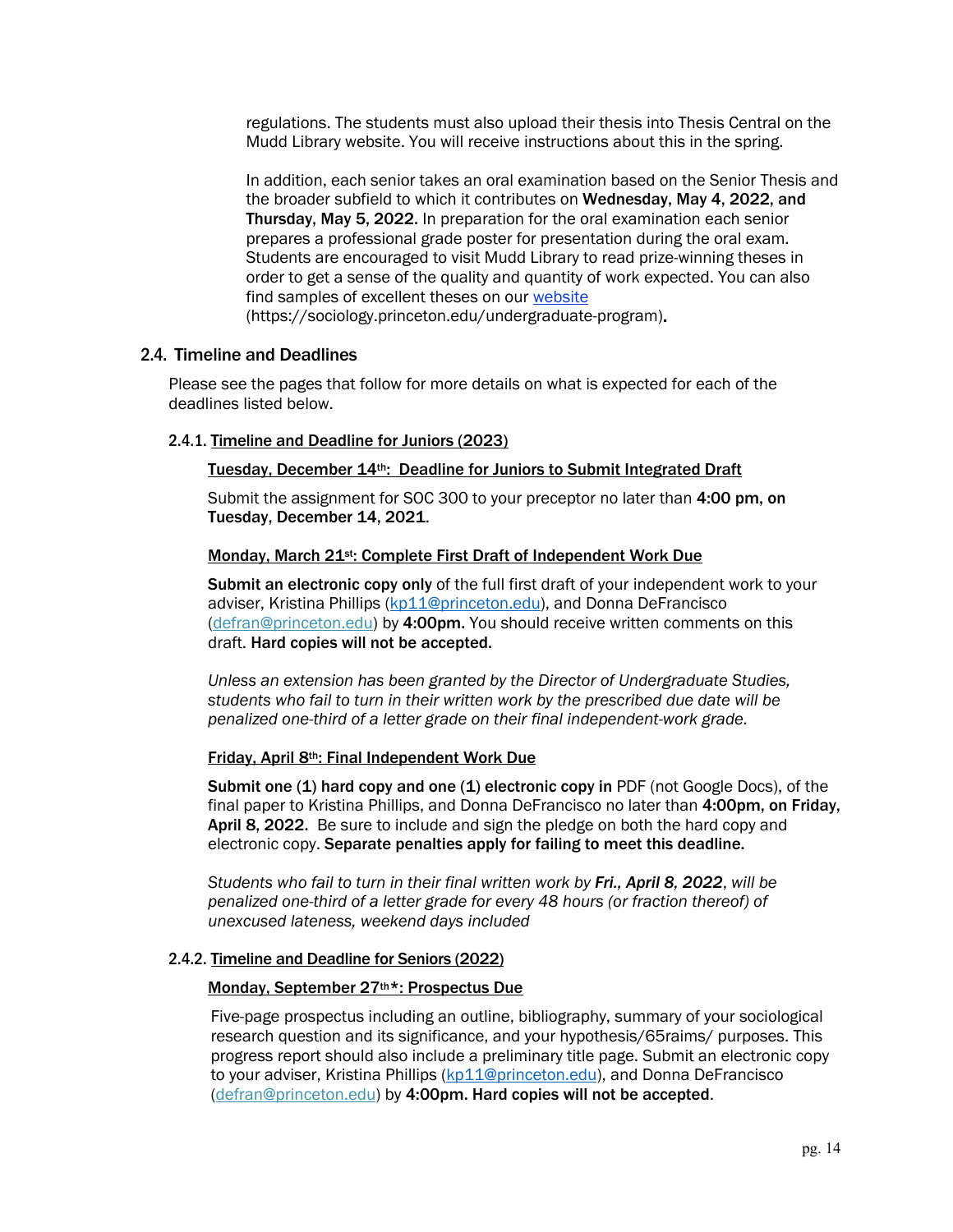#### Monday, October 4th: IRB Application Due

IRB application must be submitted to the IRB as per their instructions. Due by 4:00pm.

#### Friday, October 15th: Deadline for Departmental Funding Requests Through S.A.F.E.

Last day to submit application for sociology department funding in S.A.F.E. If you anticipate needing funds to cover research costs you may apply to the Department after first applying to University-wide funding sources (see Section 6). Resources are quite limited, and grants do not typically exceed \$300. Use the S.A.F.E. system to apply.

#### Saturday, October 16th–Sunday, Oct. 24th: Interviewing or Data Cleaning/ Collection

Intensive interviewing or data cleaning/ collection during Fall break.

#### Monday, October 18<sup>th</sup>–Friday, Oct. 22<sup>nd</sup>: Funding decisions made by department

Department completes funding decisions.

#### Friday, December 3rd\*: Partial Drafts Due

Draft of methods and data chapter including summary statistics for quantitative papers; for qualitative papers, describe two to three key themes and provide up to three examples from interviews or texts illustrating each theme. Include a two-page memo on the key themes in your literature review and how the summary statistics or the qualitative data illustrate/ engage the literature. Submit an electronic copy to your adviser, Kristina Phillips, and Donna DeFrancisco by 4:00pm. Hard copies will not be accepted.

#### Monday, February 14th\*: Complete First Draft of Thesis Due

Submit an electronic copy to your adviser, Kristina Phillips and Donna DeFrancisco by 4:00pm. Hard copies will not be accepted.

#### Monday, March 14th\*: Respond to Adviser's Comments

Submit an electronic copy to your adviser, Kristina Phillips, and Donna DeFrancisco by 4:00pm. Hard copies will not be accepted.

#### Friday, April 8th\*\*: Final Version of Independent Work Due

Final version of Senior Thesis. Submit one (1) hard, unbound copy and one (1) PDF (not Google Docs), electronic copy to Kristina Phillips and Donna DeFrancisco no later than 4:00 pm on Friday, April 8, 2022. Separate penalties apply for failing to meet this deadline.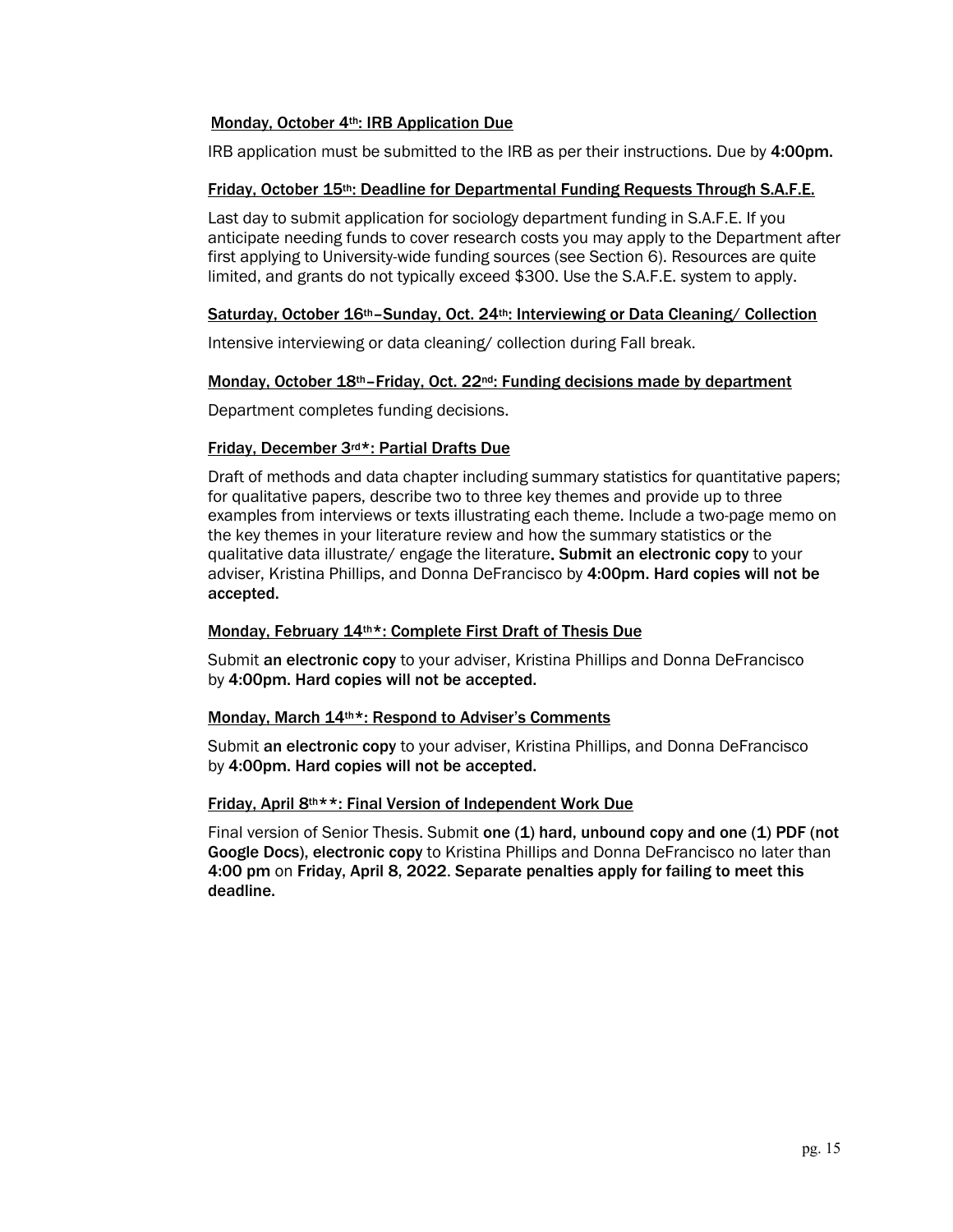#### Wednesday, May 4th and Thursday, May 5th: Departmental Examinations and Posters

Your final oral departmental examination will be scheduled on one of these two days. You will receive information in April advising you of the time and place. The committee will consist of your adviser and a second reader.

The final departmental oral examination is administered at the end of the Senior year and is conducted by the two or more faculty members who graded the student's Senior Thesis. The examination normally lasts 30 minutes. Each student should prepare a fiveminute presentation of their Senior Thesis project. This presentation should be accompanied by a poster displaying the thesis title, student's name, the research question(s), a brief statement justifying the relevance of the research question, a description of the study design, a description of the data, presentation of key findings, a brief summary of results and the study's contribution to theory, evidence, and/or policy. These posters will be on display through Class Day. The student's presentation is followed by questions. In rare circumstances the examination may also include a written component. The grade of the oral examination is jointly fixed by the examiners.

#### Monday, May 23rd

Class Day

*\*Unless an extension has been granted by the Director of Undergraduate Studies, students who fail to turn in their written work by the prescribed due date will be penalized one-third of a letter grade on their final independent-work grade.* 

*\*\*Students who fail to turn in their final written work by Fri., Apr. 8, 2022, will be penalized one-third of a letter grade for every 48 hours (or fraction thereof) of unexcused lateness, weekend days included.* 

#### 3. Resources for Research

Students must consult with advisers and engage in library research to learn which sociological literature resources may be relevant to their topics. Following a discussion with advisers, students are encouraged to meet with the Sociology librarian who could help to identify and access relevant resources through the Princeton University Library system. The Social Sciences Data & Sociology Librarian, Ofira Schwartz-Soicher (oschwart@princeton.edu), is located at Stokes Library (Wallace Hall) and could be reached by email or phone to schedule an appointment.

Literature relevant to students' research topics could be found through the Princeton University Library system: (bold characters are embedded links)

- 1. Article+ includes articles published in the library's journal holdings. It is recommended for use if you are interested in identifying scholarly journal articles published on your research topic.
- 2. The Library Catalog could be used to identify books and other documents within the library's holdings.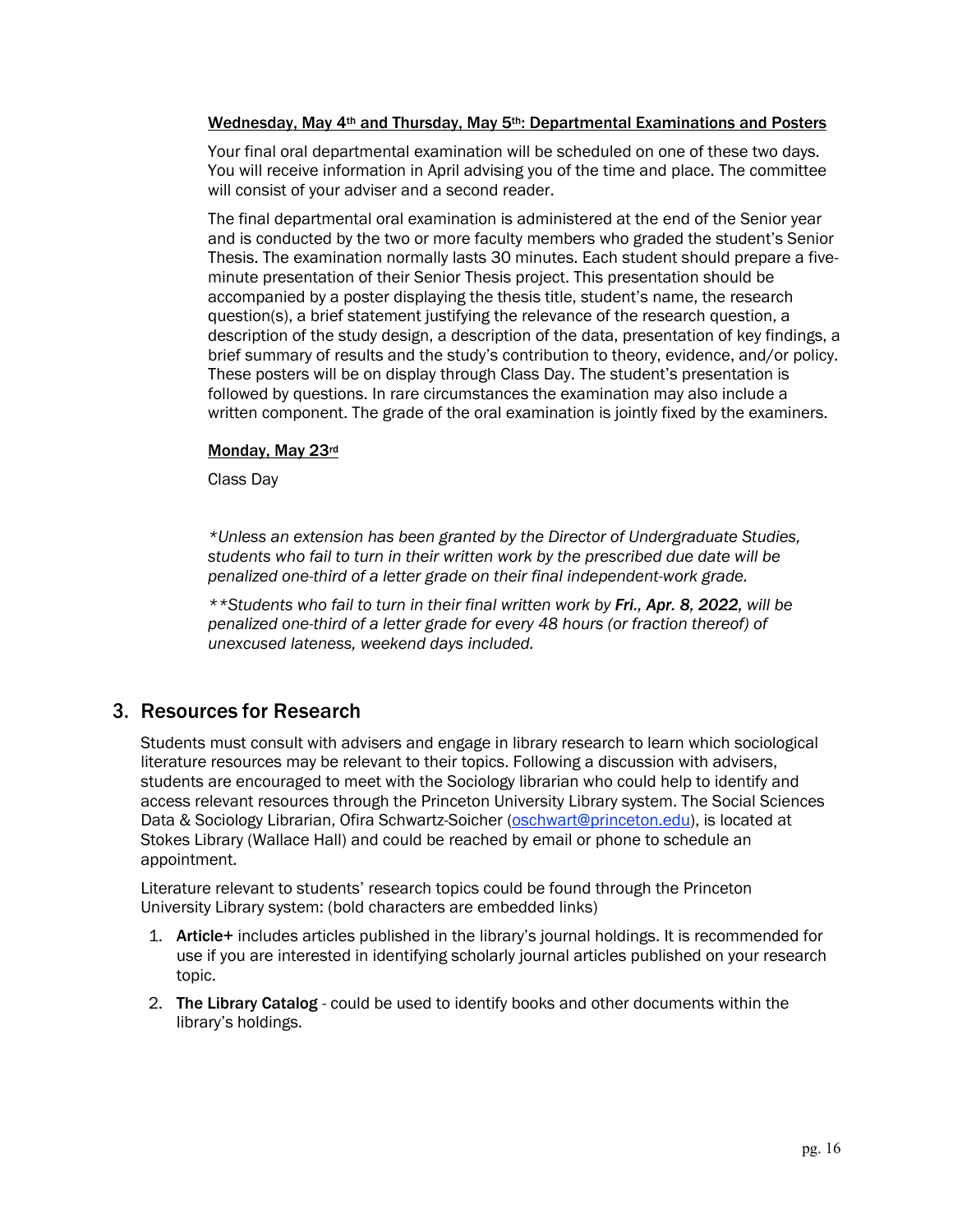3. Sociology related databases are curated by experts in the field and, therefore, may be an efficient way to identify published scholarly journal articles and literature on sociology related topics. The main databases to explore include:

#### Sociological Abstracts

Indexing and abstracting of the world's literature in sociology and related disciplines, both theoretical and applied. Covers over 1,800 journals, conference papers, dissertations, and book reviews. Includes materials in 30 languages.

#### Sociology Sources Ultimate

Provides the must-have materials for social behavior and interaction. Topics range from gender identity, marriage and family, to demographics, political sociology, religion and socio-cultural anthropology.

#### Annual Review of Sociology

Comprehensive review of the literature in sociology. Identifies major trends in the field as well as find general overviews of research in specific subject areas of sociology. *Review* articles can give a very good sense of the relevant issues and the citations necessary to help you start to research a specific topic.

Other databases could be found through the Princeton University Library website. Students should keep in mind that if their research topic relates to other disciplines (e.g., health or economics), they may want to consult databases from those fields as well. The Sociology librarian could help you identify relevant sources.

Princeton University holdings include, in addition to literature, a large collection of datasets on a variety of topics. Students who are considering using secondary data (not collected by themselves) to answer their senior thesis research question, are encouraged to meet with the Social Sciences Data & Sociology Librarian, Ofira Schwartz-Soicher, who could help them identify a suitable dataset. Students interested in exploring data availability on their own could start by checking the **Data and Statistical Services** page which includes a data catalog where one can look for data by topic, country and region.

#### 4. Financial Support for Independent Work

#### 4.1. Support for Juniors

To apply for departmental funds to support Junior Paper research, use the S.A.F.E. system.

Juniors who plan to begin work on a Senior Thesis during the summer after their Junior year can apply for support from the Office of the Dean of the College. Please use the S.A.F.E. system to apply.

#### 4.2. Support for Seniors

There are a number of funds available for Senior Thesis research from The Office of the Dean of the College as well as departments and programs. These are posted on the S.A.F.E. site. Once you have completed your application, check the site frequently for new postings of funding opportunities.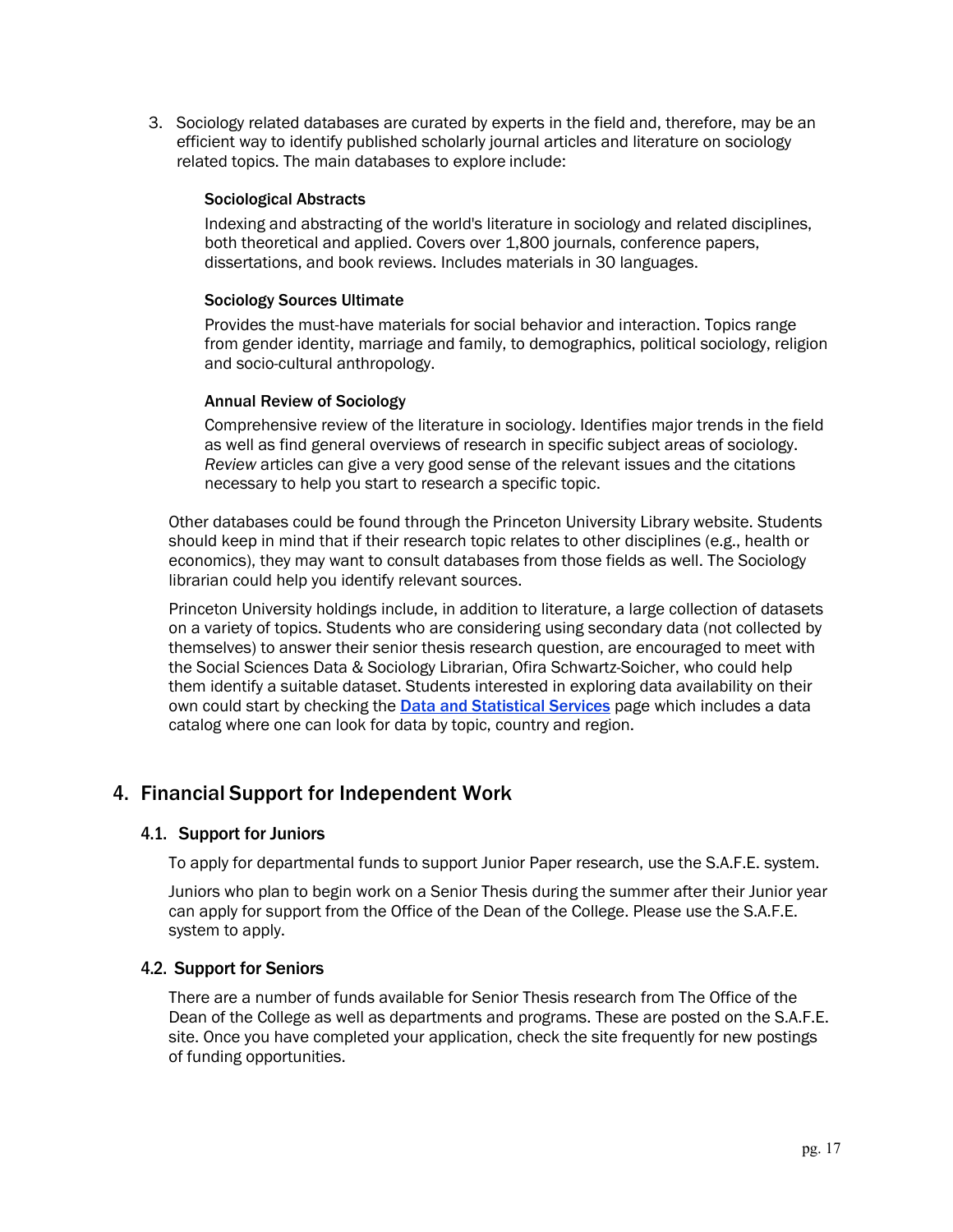Departmental funds, in modest amounts, may be available for students who have first attempted to obtain funding elsewhere. Check S.A.F.E. and if there are such funds, the application will be available there.

### 5. Graduation Requirements, Honors, and Prizes

#### 5.1. Departmental Graduation Requirements

In order to graduate, students must satisfy the following requirements:

- (1) Successfully complete a minimum of 9 courses in sociology
- (2) Achieve a passing grade for:
	- (a) Sociology 101
	- (b) Sociology 300
	- (c) Sociology 301
	- (d) Sociology 302
	- (e) Take one more sociology course at the 300-level or higher
	- (f) Take a minimum of four more sociology courses at any level
	- (g) Junior Independent Work
	- (h) Senior Independent Work
	- (i) The Departmental Oral Examination with Poster

The minimum passing grade for Sociology 101, 300, 301, 302, and Junior Independent Work is "D". For Senior Independent Work and the Oral Examination, the minimum passing grade is "C".

(3) Achieve an average grade of "C" or better for  $\underline{\text{all}}$  graded sociology and cognate courses regardless of when they were taken. The average grade is computed by transforming grades to a numerical scale as follows:

|  | F D C- C+ C B- B B+ A- A A+ |  |  |  |  |
|--|-----------------------------|--|--|--|--|
|  | 0 3 5 6 7 8 9 10 11 12 13   |  |  |  |  |

The required average is therefore 6.00 or better. If a student repeats a course which he or she has failed, the new course is substituted for the "F" in the grade calculations.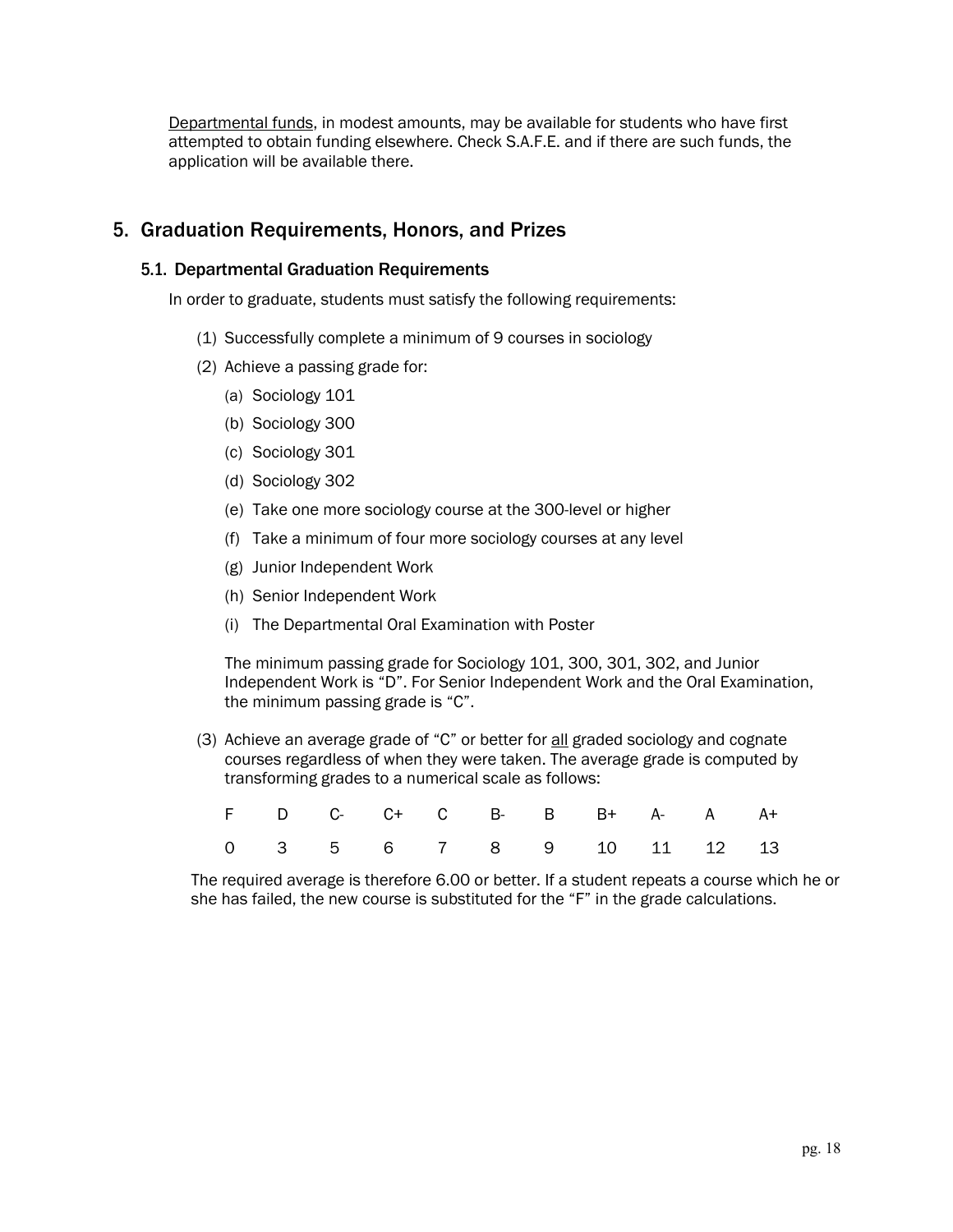#### 5.2. Departmental Honors

The Sociology Department, like other departments in the University, awards honors, high honors, and highest honors to graduating Seniors. The selection of students for honors is determined on the basis of the following components and weights.

| Departmental and Cognate Courses 67% |     |
|--------------------------------------|-----|
| Junior Independent Work              | 10% |
| Senior Independent Work              | 20% |
| Departmental Examination             | 3%  |

The Sociology Department takes into account all departmental courses when calculating honors, not just the top nine grades.

#### 5.3. Departmental Prizes

- (1) The Sociology Department's Isidore Brown Prizes are awarded to:
	- (a) The student achieving the highest ranking among all Seniors awarded highest honors (\$1,500);
	- (b) The student submitting the best Senior Thesis (\$1,500).
- (2) The Sociology Department's Lisa N. Bryant Award honors the graduating sociology major whose contributions to the community and to scholarship best exemplify the qualities represented in the life of Lisa N. Bryant '93. Ms. Bryant demonstrated a strong commitment to the welfare of others and an application of sociological knowledge to the analysis of social needs. Faculty and students in the department are invited to make nominations during the spring semester (book and \$300).
- (3) The Center for Migration and Development awards a prize to the best Senior Thesis in the fields of migration and development (\$300). For more information, contact Nancy Cannuli (ncannuli@princeton.edu).

#### 6. Faculty

(https://sociology.princeton.edu/people/faculty)

**MITCHELL DUNEIER, Chair, Ph.D., University of Chicago: Race, Ethnicity and Minority** Relations, Sex and Gender, Law and Society [155 Wallace Hall, mduneier@princeton.edu, 8-8040].

Professor Duneier is an urban ethnographer who uses the method of participant observation to learn about the survival strategies of the poor, the unintended consequences of policies and bureaucratic structures on urban populations, and the definitions that people bring to their situation. He has recently supervised senior theses about the relationships between taxi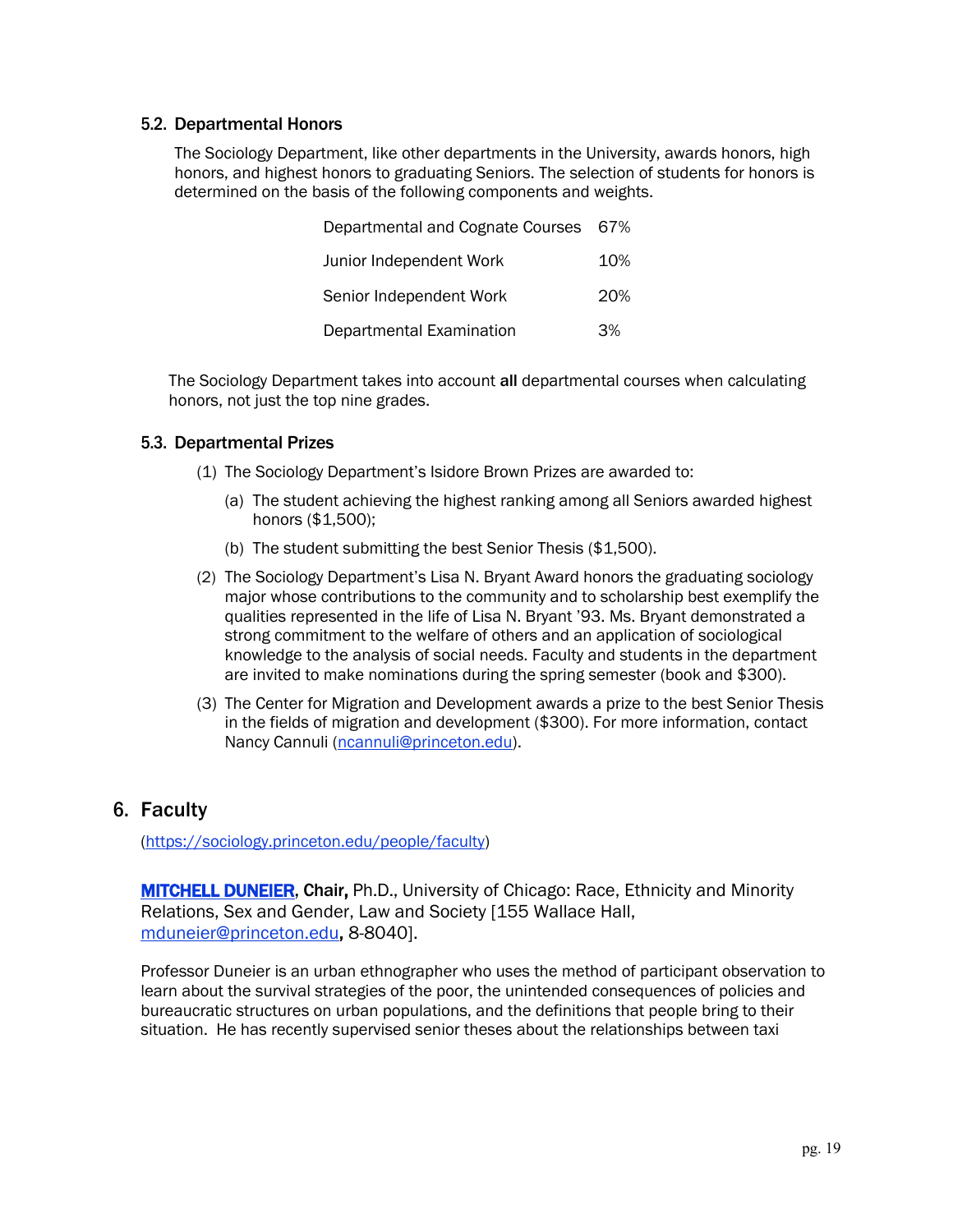drivers and customers in New York City, the culture of backpackers, and the lives of subway musicians. His book, *Slim<sup>1</sup>s Table*, looks at the lives of working poor black men based on years of participation in their lives at a Chicago cafeteria. His later book *Sidewalk* studies the subsistence and survival strategies of New York<sup>1</sup>s unhoused vendors during the administration of Mayor Giuliani.

Duneier consistently emphasizes the usefulness of personal experience and firsthand observation, which gives him insights into the lives of others which he might not otherwise achieve, and he asks how we can disentangle what is common and what is distinctive about the urban poor and account for those distinctions and similarities in terms of history, situation, and social structure. (Both of these books have been collaborations with the photographer Ovie Carter, demonstrating Duneier's commitment to integrating a strong visual dimension to representations of social life. He has also collaborated with the filmmaker Barry Alexander Brown on an ethnographic film that follows up the lives of his subjects in *Sidewalk*. In 2007 he was the recipient of the Leo Goodman award of the American Sociological Association for contributions to sociological methodology by a scholar less than 15 years past his Ph.D.

Sample publications:

- *Ghetto: The Invention of a Place, the History of an Idea*, (New York: Farrar, Straus and Giroux, 2016).
- *Introduction to Sociology*, Seventh Edition, with Anthony Giddens (eds.) (New York: W.W. Norton, 2008).
- "Ethnography, the Ecological Fallacy, and the 1995 Chicago Heat Wave," *American Sociological Review* 71:683-92, 2006.
- *Sidewalk*. New York: Farrar, Straus, & Giroux (November 1999); Second printing May, 2000; Paperback, October 2000.
- With Harvey Molotch, "Talking City Trouble: Interactional Vandalism, Social Inequality, and the Urban Interaction Problem," *American Journal of Sociology*, 104, 5:1263-95, March 1999.
- *Slim's Table: Race, Respectability and Masculinity* (Chicago: University of Chicago Press 1992); Sixth printing, 1999.

ELIZABETH M. ARMSTRONG, Ph.D., University of Pennsylvania: Sociology of Medicine, Social Problems, Health Policy, and the History of Medicine and Public Health [253 Wallace Hall, ema@princeton.edu, 8-6981].

Professor Armstrong is interested in the social construction of disease and diagnosis, the interrelationship of social status and health, and the sociology of bioethics. She is the author of *Conceiving Risk, Bearing Responsibility: Fetal Alcohol Syndrome and the Diagnosis of Moral Disorder* (Johns Hopkins University Press, 2003). Her current research includes a study of the determinants and consequences of media and political attention to diseases, a project on fetal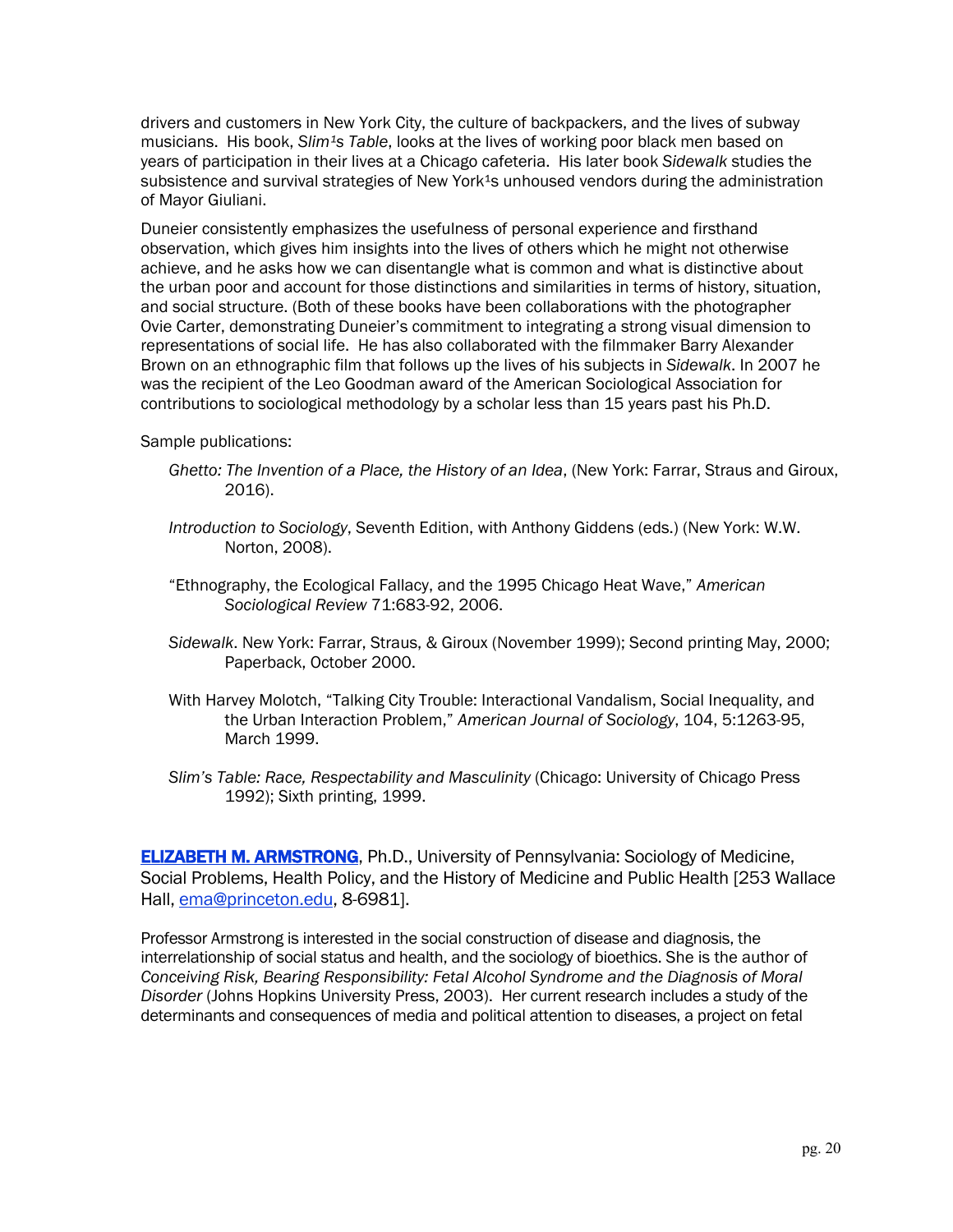personhood and the evolution of obstetrical practice and ethics. She has a joint appointment in the Woodrow Wilson School.

Sample Publications:

- *Conceiving Risk, Bearing Responsibility: Fetal Alcohol Syndrome and the Diagnosis of Moral Disorder* (Johns Hopkins University Press, December, 2003).
- With E.M. Lapetina, "Preventing Errors in the Outpatient Setting: A Tale of Three States," *Health Affairs*, pp. 26-39 (*July*/August 2002).
- With K.B. McDonald, "De-romanticizing Black Intergenerational Support: The Questionable Expectations of Welfare Reform," *Journal of Marriage and Family*, pp. 213-223 (February 2001).
- "Lessons in Control: Prenatal *Education* in the Hospital," *Social Problems* 47(4): 583-605, 2000.
- "Diagnosing Moral Disorder: The Discovery and Evolution of Fetal Alcohol Syndrome," *Social Science and Medicine* 47(12): *2025*-2042, 1998.

**MIGUEL A. CENTENO,** Ph.D., Yale University: Globalization and Trade [116 Wallace Hall, cenmiga@princeton.edu, 8-4452], Vice-Dean, Woodrow Wilson School, 3-S-14 Green Hall, 8-4810.

Professor Centeno is Musgrave Professor of Sociology and Vice-Dean of the Scholl of Public and International Affairs (SPIA). He has published many articles, chapters, and books. His latest publications are States in the Developing World (Cambridge 2017), War and Society (Polity 2016), Global Capitalism (Polity 2010), and State and Nation Making in the Iberian World (Cambridge UP, Vol. I 2013, Vol. II, 2018). He the founder of the Research Community on Global Systemic Risk funded by PIIRS from 2013 (http://risk.princeton.edu and has published early results in the Annual Review of Sociology. He is also starting a new book project on the sociology of discipline. In 2000, he founded the Princeton University Preparatory Program, which provides intensive supplemental training for lower income students in local high schools. (http://pupp.princeton.edu/) From 2003 to 2007, he served as the founding Director of the Princeton Institute for International and Regional Studies. From 1997-2004 he also served as Head of Wilson College at Princeton. He served as Chair of the Sociology Department from 2012-2017.

Sample publications:

- "Can Democracies Handle Systemic Risks". SSRC Items.
- With Nava, Jean, and Larry Liu. "Technocracy in discourse: The case of direct democracy." *The Technocratic Challenge to Democracy*. Routledge, 2020. 164-182.
- With Anheier, Helmut K., Payal Arora, Thomas Biersteker, Sara Curran, Dirk Messner, Hagen Schulz-Forberg, and J. P. Singh. "Introducing Global Perspectives: An Editorial Essay." *Global Perspectives* 1, no. 1 (2020).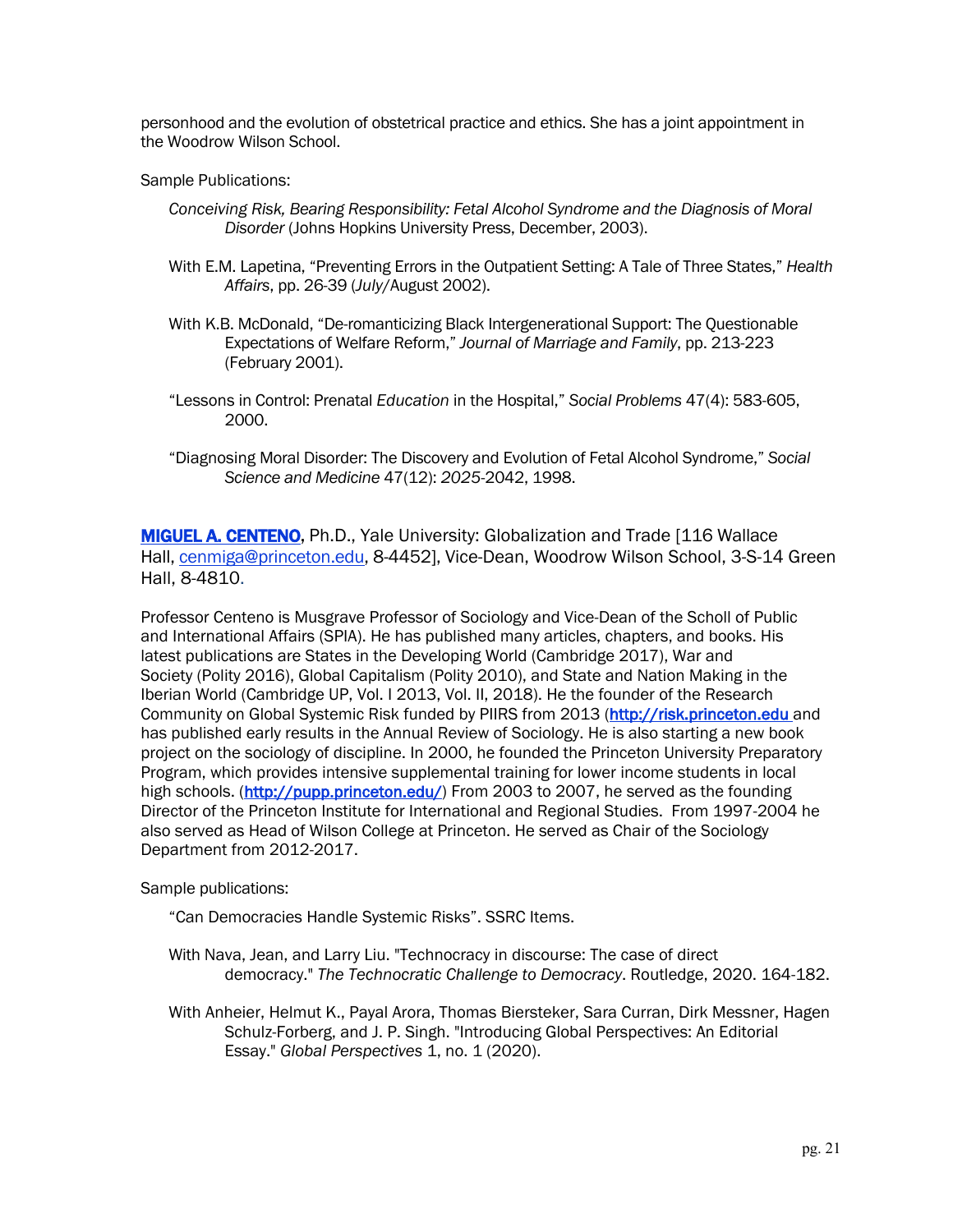DALTON CONLEY, Ph.D., Columbia University: Socio-Economic Issues, Racial Inequalities, Biosociology [157 Wallace Hall, dconley@princeton.edu, 8-8871].

Professor Conley is the Henry Putnam University Professor in Sociology and a faculty affiliate at the Office of Population Research and the Center for Health and Wellbeing. He earned his PhD in sociology from Columbia University in 1996 and a PhD in Biology (Genomics) from NYU in 2014. Conley's scholarship has primarily dealt with the intergenerational transmission of socioeconomic and health status from parents to children. This focus has led him to study (among other topics): the impact of parental wealth in explaining racial attainment gaps; the causal impact of birthweight (as a heuristic for the literal overlap of the generations) on later health and educational outcomes; sibling differences that appear to reflect the triumph of achievement over ascription (but which may, in fact, merely reflect within-family stratification processes); and, finally, genetics as a driver of both social mobility and reproduction. He is a Research Associate at the National Bureau of Economic Research and has been the recipient of Guggenheim, Robert Wood Johnson Foundation and Russell Sage Foundation fellowships as well as a CAREER award and the Alan T. Waterman Award of the National Science Foundation. He is an elected member of the American Academy of Arts and Sciences and the National Academy of Sciences.

Sample publications:

- *Being Black, Living in the Red: Race, Wealth and Social Policy in America*. 1999. Berkeley, CA: University of California Press.
- With Kate W. Strully, and Neil G. Bennett. *The starting gate: Birth weight and life chances*. Univ of California Press, 2003.
- *The Pecking Order: Which Siblings Succeed and Why*. New York (2004).
- *You may ask yourself: An introduction to thinking like a sociologist*. WW Norton & Company, 2009. 7th edition 2021.
- *Parentology: Everything You Wanted to Know about the Science of Raising Children but Were Too Exhausted to Ask*. Simon and Schuster, 2014.

**MATTHEW DESMOND, Ph.D., University of Wisconsin-Madison: Poverty, Public Policy,** Urban Sociology, Race & Ethnicity, Work, Theory, Ethnography [153 Wallace Hall, matthew.desmond@princeton.edu, 8-4424].

Professor Desmond is a Professor in the Department of Sociology and a faculty affiliate at the Office of Population Research. After receiving his Ph.D. in 2010 from the University of Wisconsin at Madison, he joined the Harvard Society of Fellows as a Junior Fellow. He is the author of four books, including *Evicted: Poverty and Profit in the American City* (2016), which won the Pulitzer Prize, National Book Critics Circle Award, and Carnegie Medal, and PEN / John Kenneth Galbraith Award for Nonfiction. The principal investigator of The Eviction Lab, Desmond's research focuses on poverty in America, city life, housing insecurity, public policy, racial inequality, and ethnography. He is the recipient of a MacArthur "Genius" Fellowship, the American Bar Association's Silver Gavel Award, and the William Julius Wilson Early Career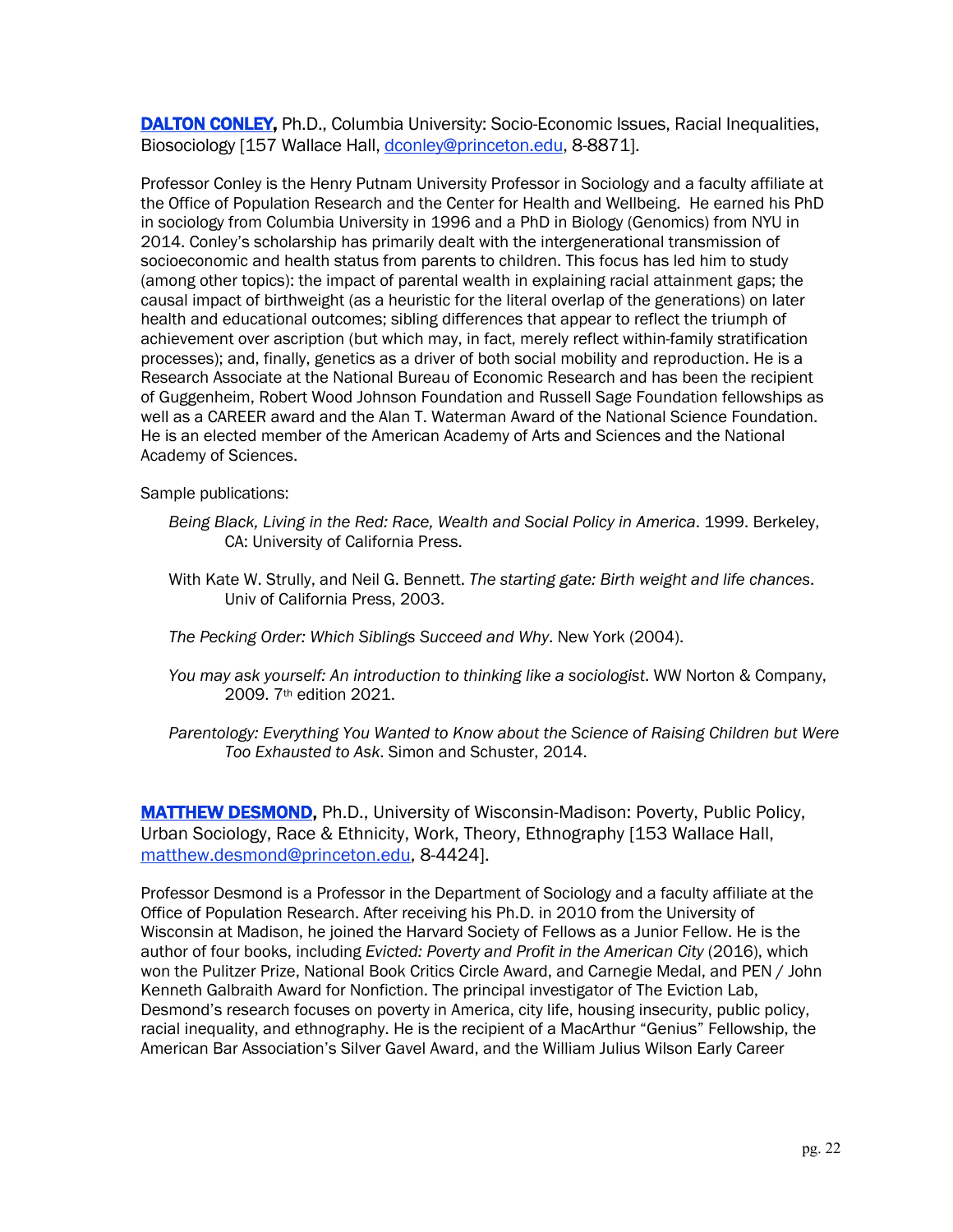Award. A Contributing Writer for the *New York Times Magazine*, Desmond was listed in 2016 among the *Politico* 50, as one of "fifty people across the country who are most influencing the national political debate."

Sample publications:

*Evicted: Poverty and Profit in the America City. Crown, 2016*

With Emirbayer, Mustafa, and Matthew Desmond. *The Racial Order*. University of Chicago Press, 2015.

With Mustafa Emirbayer. *Race in America*. WW Norton, Incorporated, 2015.

*On the fireline*. University of Chicago Press, 2008.

KATHRYN EDIN, Ph.D., Northwestern University: Poverty, Family, Urban Sociology [254 Wallace Hall, kedin@princeton.edu, 8-7018].

Professor Edin is one of the nation's leading poverty researchers, working in the domains of welfare and low-wage work, family life, and neighborhood contexts, through direct, in-depth observations of the lives of low-income populations. A qualitative and mixed-method researcher, she has taken on key mysteries about the urban poor that have not been fully answered by quantitative work: How do single mothers possibly survive on welfare? Why don't more go to work? Why do they end up as single mothers in the first place? Where are the fathers and why do they disengage from their children's lives? How have the lives of the single mothers changed as a result of welfare reform? The hallmark of her research is her direct, indepth observations of the lives of low-income women, men, and children.

Edin has authored 8 books and some 60 journal articles. \$2 a Day: The Art of Living on Virtually Nothing in America, co-authored with Luke Shaefer, was met with wide critical acclaim. It was included in The New York Times 100 Notable Books of 2015, cited as "essential reporting about the rise in destitute families."

Sample publications:

- With DeLuca, Stefanie, and Susan Clampet-Lundquist. *Coming of age in the other America*. Russell Sage Foundation, 2016.
- With H. Luke Shaefer. *\$2.00 a day: Living on almost nothing in America*. Houghton Mifflin Harcourt, 2015.
- With Sarah Halpern-Meekin, Sarah, Laura Tach, and Jennifer Sykes. *It's not like I'm poor: How working families make ends meet in a post-welfare world*. Univ of California Press, 2015.
- With Timothy Nelson. *Doing the Best I Can: Fatherhood in the Inner City*. University of California Press, 2013.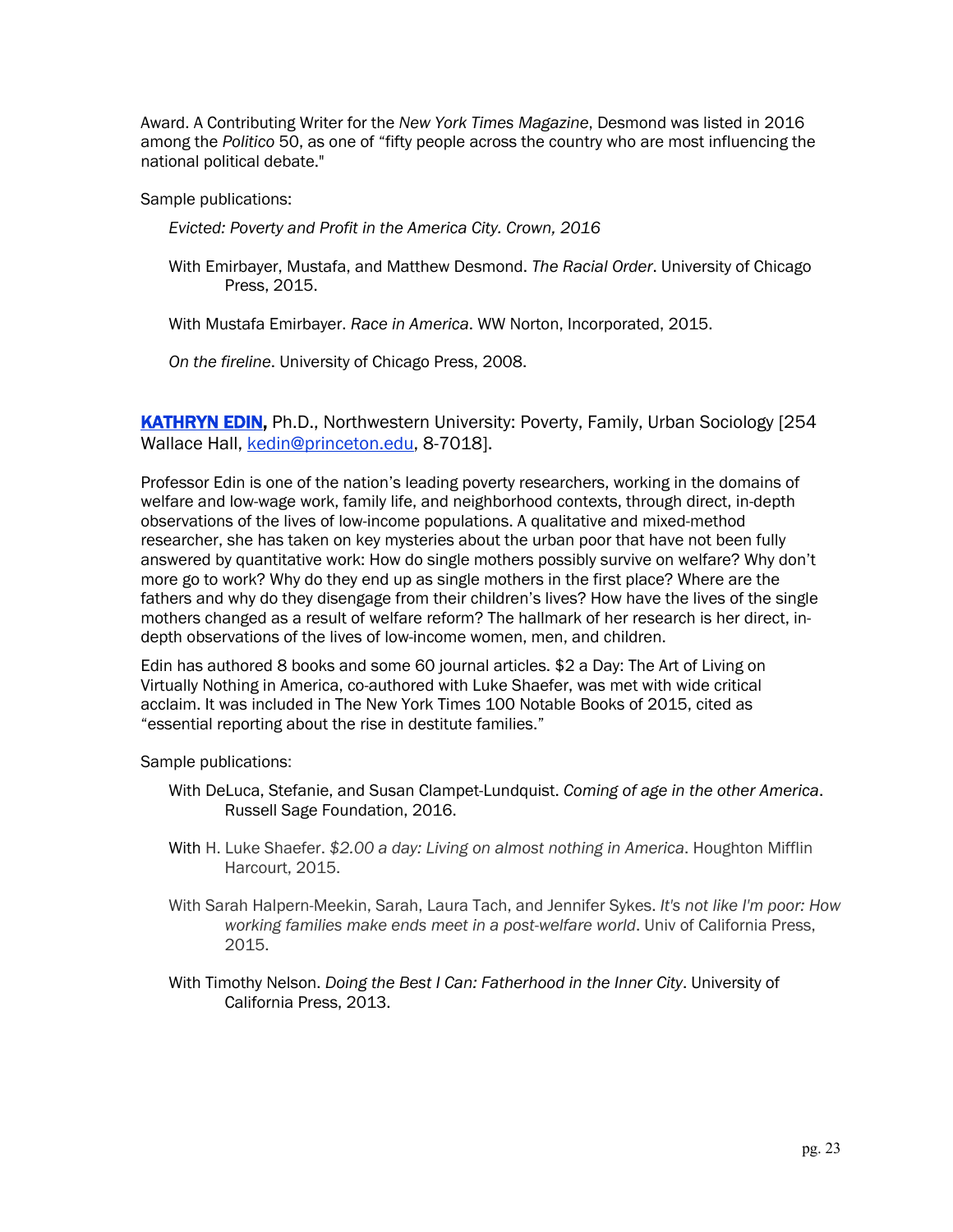- With Maria Kefalas. *Promises I can keep: Why poor women put motherhood before marriage*. Univ of California Press, 2011.
- With Laura Lein. *Making ends meet: How single mothers survive welfare and low-wage work*. Russell Sage Foundation, 1997.

PATRICIA FERNÁNDEZ-KELLY, Ph.D., Rutgers University: International Economic Development; Gender, Class and Ethnicity; Urban Sociology [255 Wallace Hall, mpfk@princeton.edu, 8-2237].

Professor Fernández-Kelly has a joint appointment in Sociology and the Office of Population Research. She is a social anthropologist with an interest in international development and an early student of export-processing zones in Asia and Latin America. Her book on Mexico's maquiladora program, *For* We *Are Sold, I and My People: Women and Industry in Mexico's Frontier* was featured by *Contemporary Sociology* as one of twenty-five favorite books of the latter part of the 20<sup>th</sup> century. With Lorraine Gray, she co-produced the Emmy award-winning documentary "The Global Assembly Line." She has written on migration, economic restructuring, women in the labor force, and race and ethnicity. With Jon Shefner (University of Tennessee), she is the editor of *Out of the Shadows: Political Action and the Informal Economy in Latin America*  (Penn State University Press, 2006) and *NAFTA and Beyond: Alternative Perspectives in the Study of Global Trade and Development* (Annals of the American Academy of Political and Social Science, 2007). With Alejandro Portes, she is the editor of *Exceptional Outcomes: Achievement in Education and Employment among the Children of Immigrants.* She is currently completing a book-length manuscript entitled *The Hero's Fight: Survival and Endurance in West Baltimore.* Her latest projects include ethnographic research on immigrant children and on immigration and health.

Sample publications:

- *The Hero's Fight: African Americans in the Shadow of the State* (Princeton, NJ: Princeton University Press, 2016). C.Wright Mills Award, Finalist (Society for the Study of Social Problems).
- With Alejandro Portes, *The State and the Grassroots: Immigrant Transnational Organizations in Four Continents* (Berghahn Books) (with Alejandro Portes, Princeton University and University of Miami).
- With Alejandro Portes, *Health Care and Immigration: Understanding the Connections* (Routledge, 2014.)
- With Paul DiMaggio, *Art in the Lives of Immigrant Communities in the United States* Princeton University). Rutgers University Press, 2010).
- With Jon Shefner, *Hegemons, Regions and Expressions: New Perspectives in the Study of Globalization* (University of Tennessee, Knoxville) (Penn State University Press, 2010). (Translation in Spanish published by Porrua Publishing House).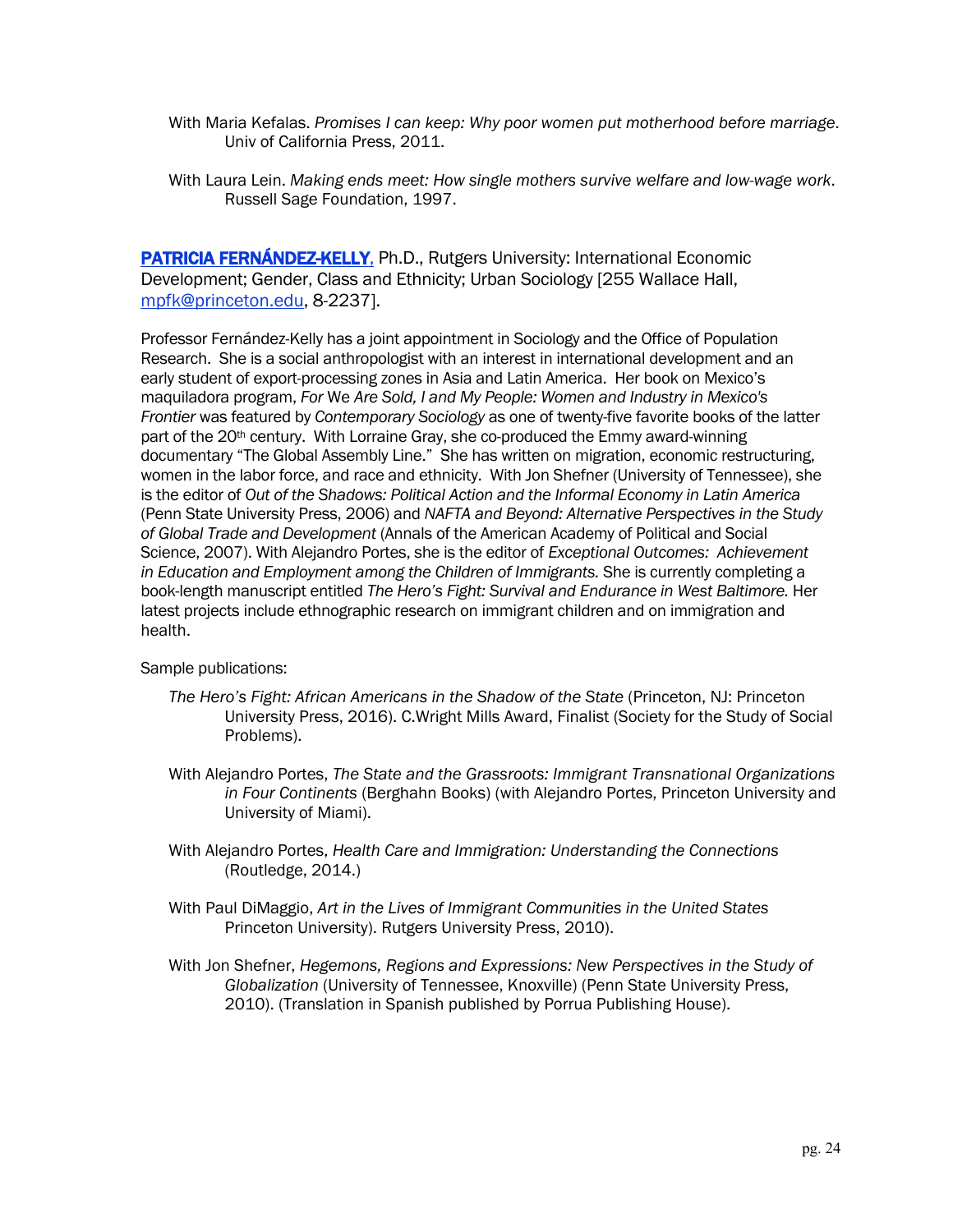- Exceptional Outcomes: Achievement in Education and Employment among the Children of Immigrants (Annals of the American Academy of Political and Social Science, 2008).
- NAFTA and Beyond: Alternative Perspectives in the Study of Global Trade and Development, with Jon Shefner, (eds.) (Annals of the American Academy of Political and Social Science.
- *Out of the Shadows: Political Action and the Informal Economy in Latin America*, with Jon Shefner (eds.) (Penn State University Press, 2006).
- With Lisa Konczal, "'Murdering the Alphabet'—Identity and Entrepreneurship Among Second Generation Cubans, West Indians, and Central Americans," Ethnic and Racial Studies 28(6):1153-1181, November, 2005.
- "The Future of Gender in Mexico and the United States: Economic Transformation and Changing Definitions," The Shape of Social Inequality: Stratification and Ethnicity in Comparative Perspective, David B. Bills (ed.) (New York: Elsevier, 2005), pp. 255-280.

FILIZ GARIP, Ph.D., Princeton University: Migration, Economic Sociology, and Inequality [126 Wallace Hall, fgarip@princeton.edu, 8-4436.

Professor Garip is Professor of Sociology and Public Affairs. Her research lies at the intersection of migration, economic sociology and inequality. Within this general area, she studies the mechanisms that enable or constrain mobility and lead to greater or lesser degrees of social and economic inequality. Her work has been published in journals such as American Journal of Sociology, Demography, Population and Development Review, Sociological Methods and Research. Her book, *On the Move: Changing Mechanisms of Mexico-US Migration*, has won three best book awards.

Sample Publications:

2016. On the Move: Changing Mechanisms of Mexico-U.S. Migration. Princeton, NJ: Princeton University Press.

With Linda Zhao. Forthcoming. "Network diffusion under homophily and consolidation as a mechanism for social inequality." Sociological Methods and Research. With Mario Molina. 2019. "Machine Learning for Sociology." Annual Reviews of Sociology 45: 27-45.

- 2014. "The Impact of Migration and Remittances on Wealth Accumulation and Distribution in Rural Thailand." Demography 51(2): 673-698.
- 2012. "Discovering Diverse Mechanisms of Migration: The Mexico-U.S. Stream from 1970 to 2000." Population and Development Review 38(3): 393-433.
- With Paul DiMaggio. 2012. "Network Effects and Social Inequality." Annual Review of Sociology 38: 93-118.
- With Paul DiMaggio. 2011. "How Network Externalities Can Exacerbate Intergroup Inequality." American Journal of Sociology 116(6): 1887-1933.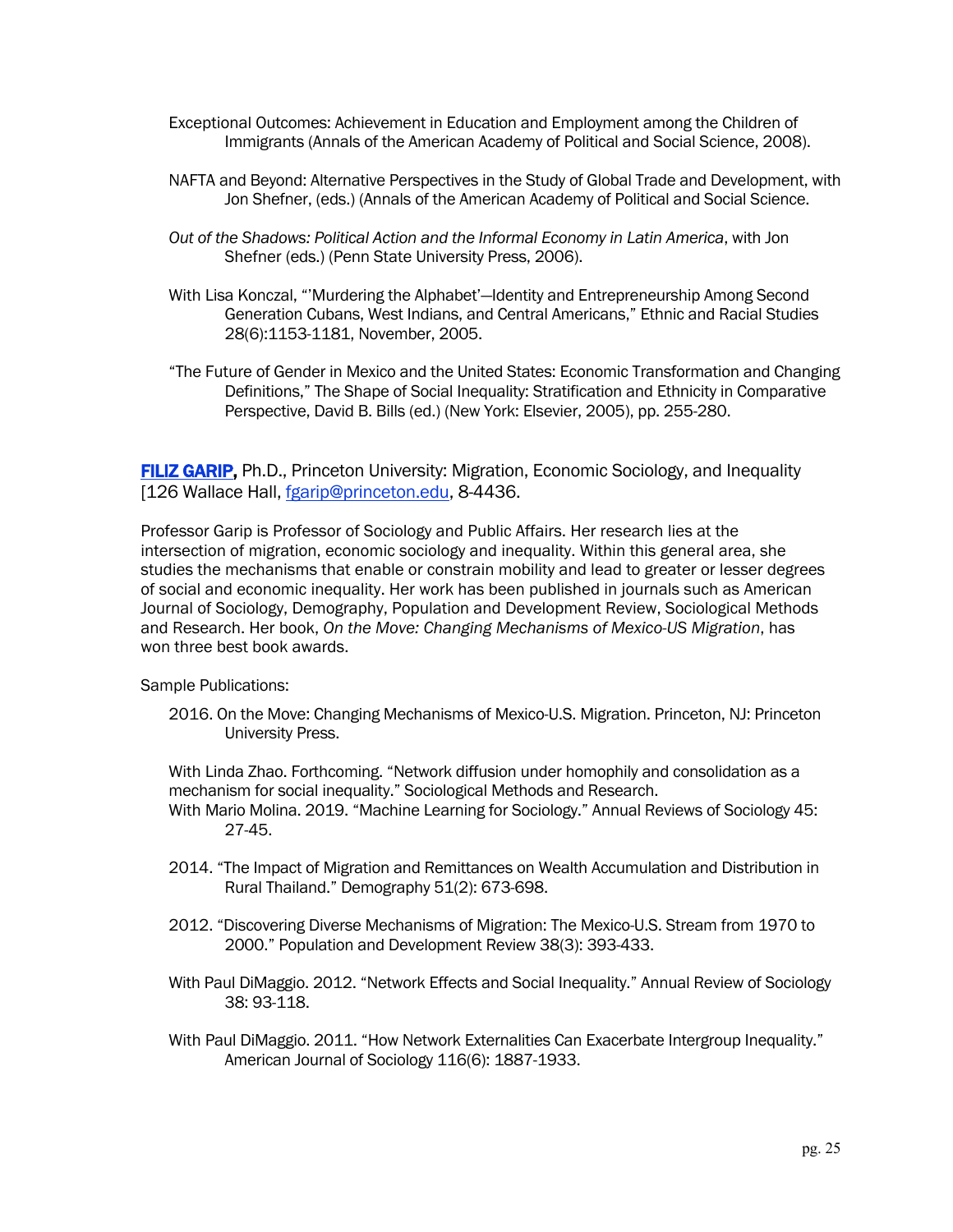ADAM GOLDSTEIN, Ph.D., University of California, Berkeley: Economic Sociology, Organizations and Social Stratification [114 Wallace Hall, amg5@princeton.edu, 8-8741].

Professor Goldstein is jointly appointed in the Department of Sociology and the Woodrow Wilson School of International and Public Affairs. He is an economic sociologist with interests in economic sociology, organizations, and social stratification. His current research examines the social consequences of financial capitalism in the contemporary United States. He is interested in how institutional changes associated with 'financialization' have reshaped various socio-economic domains, and how organizations, communities and households respond to these changes in patterned (and often surprising) ways. His research has been published in the *American Sociological Review, Socio-Economic Review*, and *The Oxford Handbook of the Sociology of Finance*.

Sample Publications:

- "Revenge of the Managers: Labor Cost-Cutting and the Paradoxical Resurgence of Managerialism in the Shareholder Value Era, 1984-2001." *American Sociological Review* 77: 268-94.
- "The Emergence of a Finance Culture in American Households: Some Preliminary Evidence." *Socio-Economic Review* 13: 575-601 (with Neil Fligstein)
- "The Financialization of Higher Education in the United States, 2001-2012" *Socio-Economic Review* doi:10.1093/ser/mwv030 (with Charlie Eaton, Jacob Habinek, Cyrus Dioun, Daniela García Godoy, and Robert Osley-Thomas).

**TOD HAMILTON, Ph.D., University of Texas at Austin: Demography, Immigration, Health,** and Stratification [128 Wallace Hall, todh@princeton.edu, 8-5938].

Professor Hamilton is an Associate Professor of Sociology and Faculty Associate of the Office of Population Research. His interests are in the field of demography, with an emphasis on immigration and health. His current research evaluates the relative importance of culture and selective migration in explaining differential patterns of stratification and health between U.S. born and foreign-born individuals in the United States.

Sample Publications:

- *Immigration and the Remaking of Black America* (New York: Russell Sage Foundation, 2019).
- With Tia Palermo, and Tiffany Green, "Health Assimilation among Hispanic Immigrants in the United States: The Impact of Ignoring Arrival-Cohort Effects," *Journal of Health and Social Behavior,* 56: 460-477, 2015.
- With Alexis Rosenblum, William Darity Jr., and Angel Harris, "Looking Through the Shades: The Effect of Skin Color on Earnings by Region of Birth and Race for Immigrants to the United States." *Sociology of Race and Ethnicity* 2:87-105, 2015.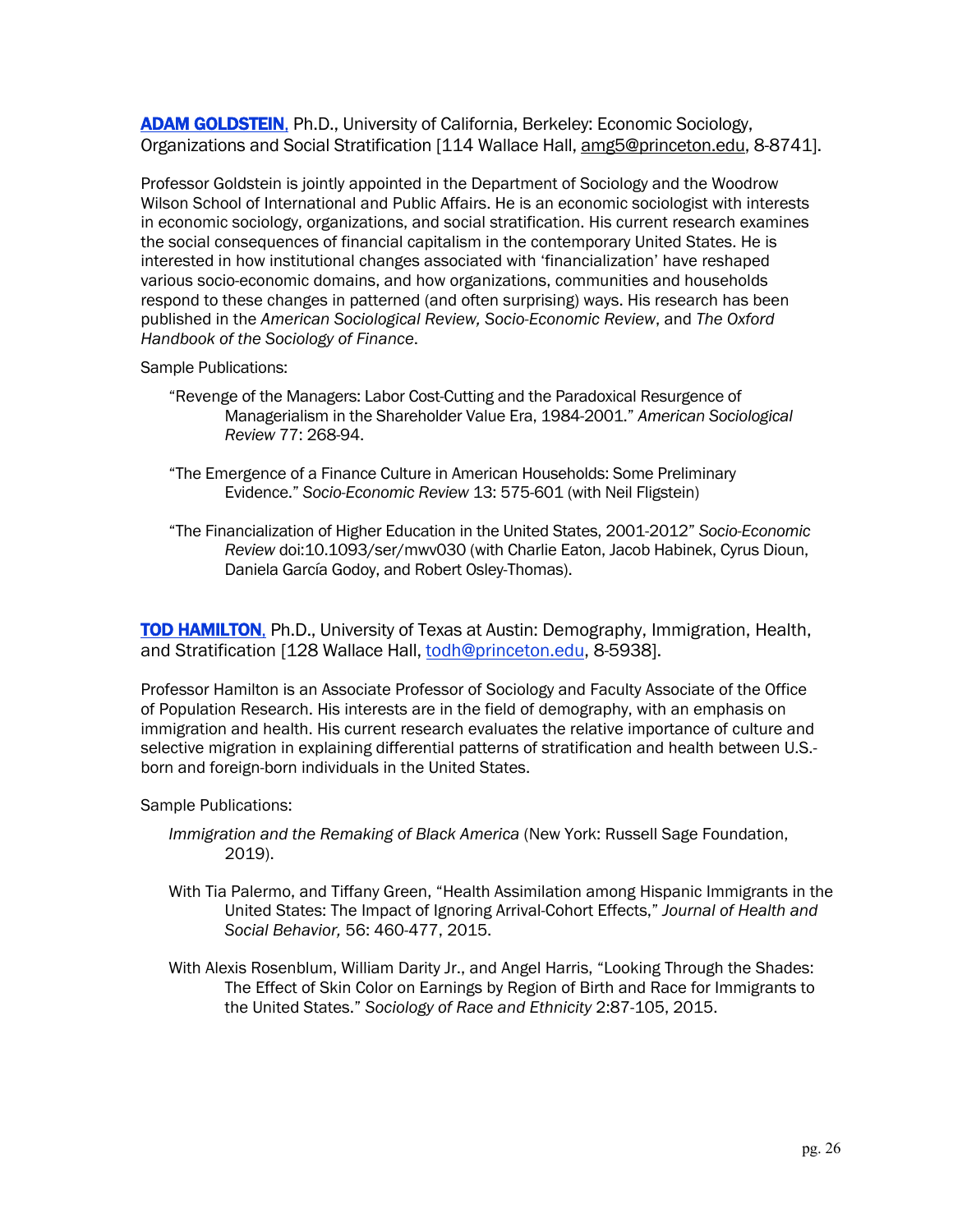- "Selection, Language Heritage, and the Earnings Trajectories of Black Immigrants in the United States." *Demography* 50: 975-1002, 2014.
- With Robert Hummer, "Immigration and the Health of U.S. Black Adults: Does Country of Origin Matter?" *Social Science and Medicine* 73:1551-1560, 2011.

**ARUN HENDI, Ph.D., University of Pennsylvania Inequalities in Health and Mortality,** Sociology of Marriage and Family, Formal Demography [257 Wallace Hall, ahendi@princeton.edu, 8-5513].

Professor Hendi is a demographer who uses quantitative methods to study socioeconomic and racial inequalities in life expectancy and health; changing trends in marriage, divorce, and assortative mating; and population dynamics in cities and rural areas. His current projects include an examination of geographic and racial variation in mortality in the United States and an analysis of how population flows between urban, suburban, and rural areas influence health and well-being. His research is supported by the Robert Wood Johnson Foundation and the National Institute on Aging. He has a joint affiliation in the Woodrow Wilson School and the Office of Population Research.

Sample Publications:

- With Jessica Y. Ho, "Recent Trends in Life Expectancy Across High Income Countries: Retrospective Observational Study." *BMJ*, 362:1-13, 2018.
- "Globalization and Contemporary Fertility Convergence." *Social Forces*, 96(1): 215-238, 2017.
- "Trends in U.S. Life Expectancy Gradients: The Role of Changing Educational Composition." *International Journal of Epidemiology*, 44(3): 946-955, 2015.
- With Neil K. Mehta and Irma T. Elo, "Health Among Black Children by Maternal and Child Nativity." *American Journal of Public Health*, 105(4): 703-710, 2014.

JENNIFER JENNINGS, Ph.D., Columbia University: Education, Stratification [159 Wallace Hall, jlj@princeton.edu, 8-4422].

Professor Jennings is interested in how schools and educators structure the life chances of the children they serve, and how educator and family responses to education policies influence inequality in educational outcomes. Specifically, her research focuses on three areas: 1) the impacts of educational accountability systems on educators' behavior and inequality in education and health outcomes; 2) the effects of teachers and schools on students' cognitive and non-cognitive skills; and 3) the effects of school choice policies on the school choices of students and parents, the distribution of students between schools, and student outcomes.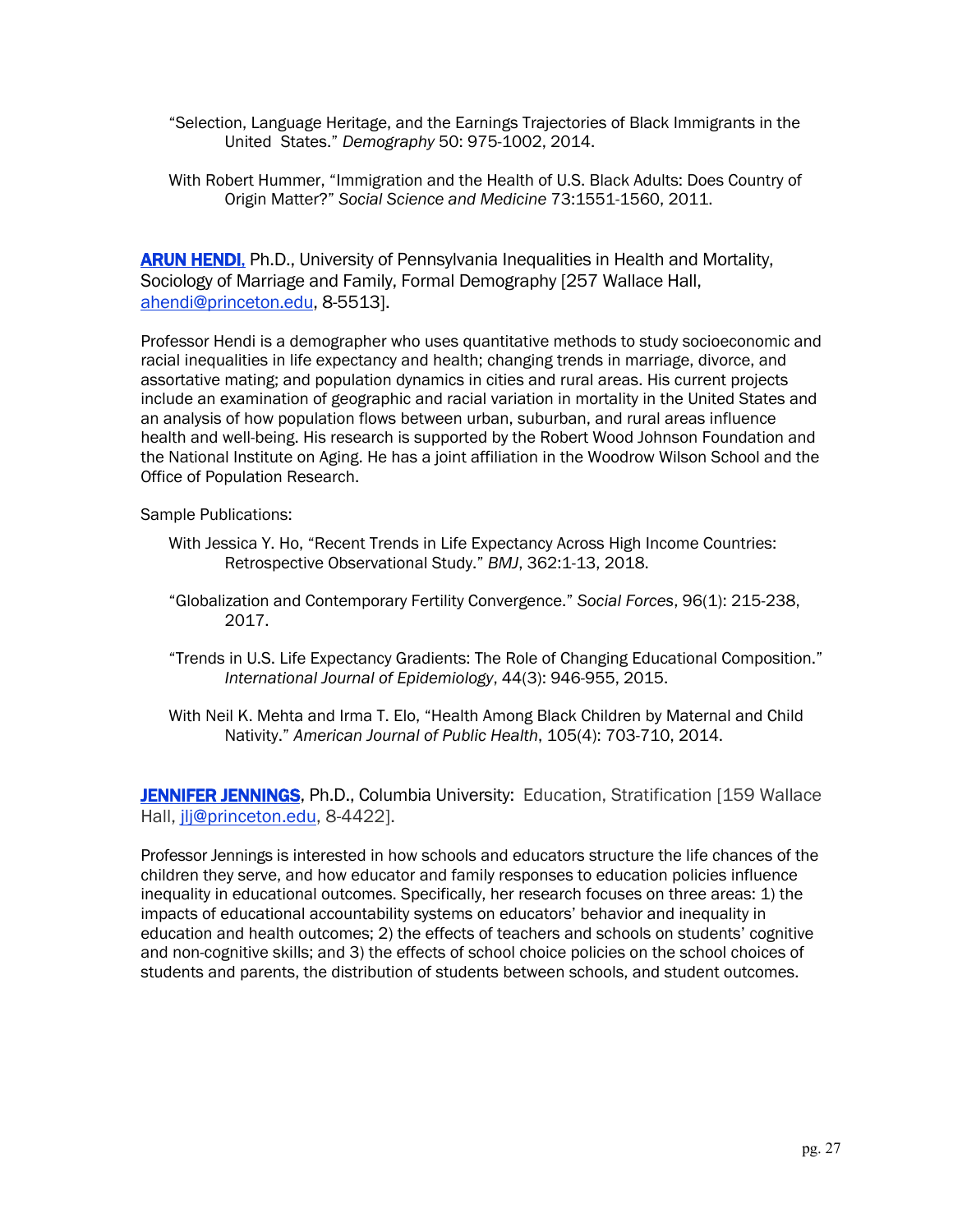Sample Publications:

- With David Deming, Christopher Jencks, Maya Lopuch, and Beth Schueler, "Do Differences in School Quality Matter More Than We Thought? Educational Opportunity in the 21<sup>st</sup> Century," *Sociology of Education* 88 (1): 56-82, 2015*.*
- With Jonathan M. Bearak\*. "Teaching to the Test" in the NCLB Era: How Test Predictability Affects Our Understanding of Student Performance. *Educational Researcher* 43 (2014): 381-389*.*
- With Heeju Sohn, "Measure for Measure: How Proficiency-Based Accountability Systems Affect Inequality in Academic Achievement," *Sociology of Education* 87 (2014): 125- 141.
- "School Choice or Schools' Choice? Managing in an Era of Accountability," *Sociology of Education* 83 (2010): 227-247*.*

**SHAMUS RAHMAN KHAN, Ph.D., University of Wisconsin-Madison. Cultural Sociology and** Stratification [177 Wallace Hall, shamuskhan@princeton.edu, 8-2762].

Shamus Khan is professor of sociology and American studies at Princeton University. He writes on culture, inequality, gender, and elites. He is the author of over 100 articles, books, and essays, including Privilege: The Making of an Adolescent Elite at St. Paul's School (Princeton), The Practice of Research (Oxford, with Dana Fisher), Approaches to Ethnography: Modes of Representation and Analysis in Participant Observation (Oxford, with Colin Jerolmack), and Sexual Citizens: Sex, Power, and Assault on Campus (W.W. Norton, with Jennifer Hirsch), which was named a best book of 2020 by NPR. He was a co-principal investigator of SHIFT, a multiyear study of sexual health and sexual violence at Columbia University. He directed the working group on the political influence of economic elites at the Russell Sage Foundation, is the series editor of "The Middle Range" at Columbia University Press and served as the editor of the journal Public Culture. He writes regularly for the popular press such as The New Yorker, The New York Times, The Washington Post, and has served as a columnist for Time Magazine. In 2016 he was awarded Columbia University's highest teaching honor, the Presidential Teaching Award, and in 2018 he was awarded the Hans L. Zetterberg Prize from Upsala University for "the best sociologist under 40".

Sample publications:

- With Jennifer Hirsch. 2020, Sexual Citizens: Sex, Power, and Assault on Campus, W.W. **Norton**
- With Joss Greene, Jennifer Hirsch, and Claude Mellins, 2020, "The Social Organization of Sexual Assault," Annual Review of Criminology, Volume 3: 139-163.
- With Fabien Accominott, and Adam Storer, 2018, "How Cultural Capital Emerged in Gilded Age America: Musical Purification and Cross-Class Inclusion at the New York Philharmonic," American Journal of Sociology, Vol. 123, No. 6: 1743-83.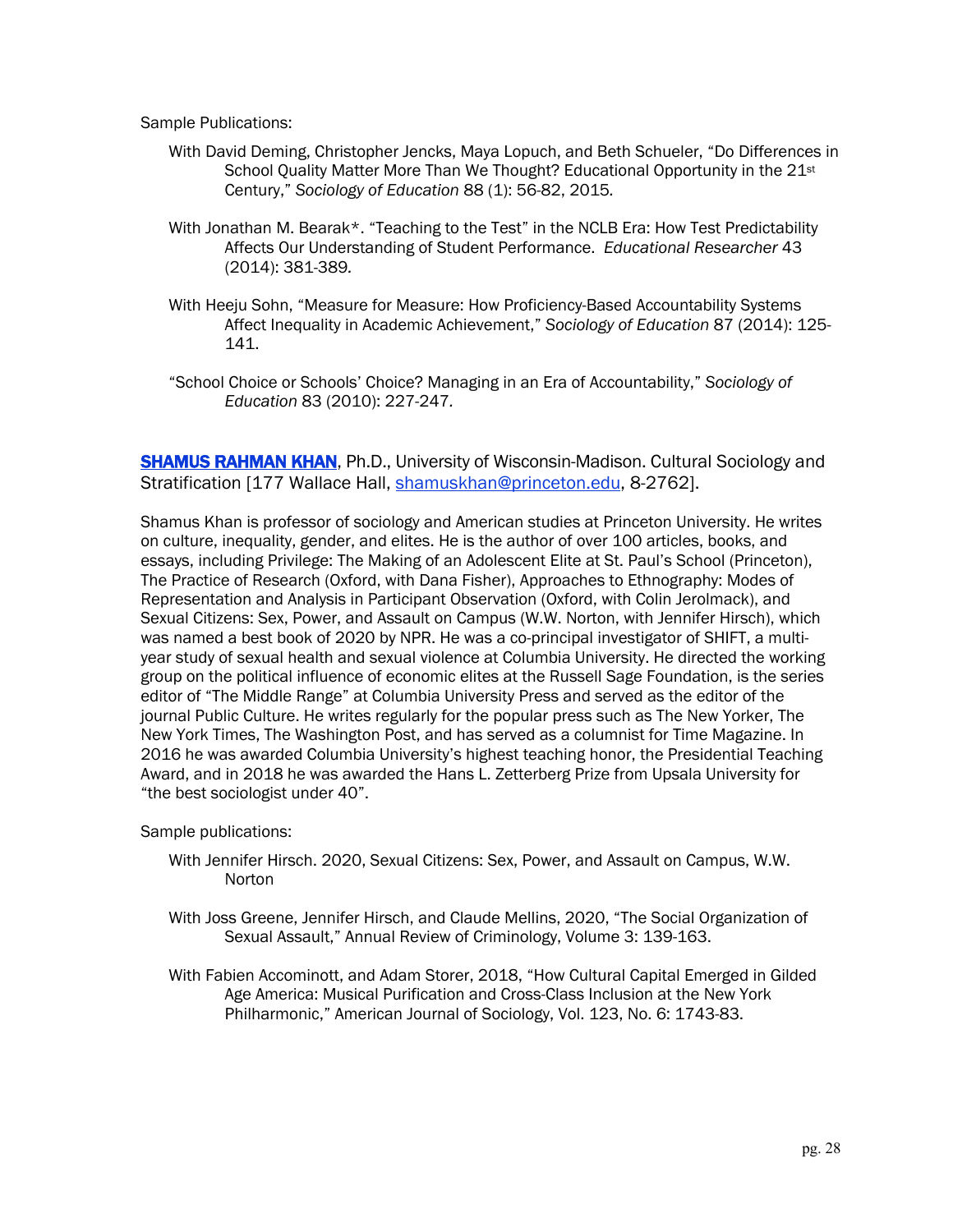- 2016, "The Education of Elites in the United States," Année Sociologique, Vol 66, No 1: 171- 192.
- With Colin Jerolmack, 2014, "Talk is Cheap: Ethnography and the Attitudinal Fallacy," Sociological Methods and Research, 43: 178-209.
- With Erik Schneiderhan, 2008 "Reasons and Inclusion: The Foundation of Deliberation," Sociological Theory 26:1–24.
- *Privilege: The Making of an Adolescent Elite at St. Paul's School*, Princeton University Press, 2011

**DEBORAH KAPLE, Ph.D., Princeton University. Comparative and Historical Sociology,** Russian and Chinese Societies, Organizations, Immigrants in America [353 Wallace Hall, dkaple@princeton.edu, 8-9871].

Professor Kaple is interested in the organization and the organizational foundations of communist rule. She focuses on Stalinism, the Soviet Gulag, the Cold War in Asia, and the Sino-Soviet relationship. She is currently investigating the KGB files of the Lithuanian SSSR in order to understand the Soviet population's response to Khrushchev's de-Stalinization speech. Her book-in-progress is called *Khrushchev's Secret Speech: The Unintended Consequences for Communism.* 

Sample publications:

- "Soviet and Chinese Comrades Look Back at the "Friendship Decade," *Modern China Studies*, Vol. 22, Issue 1 (2014), pp. 45-69.
- *Gulag Boss: A Soviet Memoir* (Oxford University Press, 2010).
- "Soviet Assistance and Civilian Cooperation in China," in Odd Arne Westad, ed., *Brothers in Arms: The Rise and Fall of the Sino-Soviet Alliance*, *1948-1963*. Washington, DC: Stanford University Press, 1999.
- *Dream of a Red Factory: High Stalinism in China.* New York and London: Oxford University Press, 1994.

DOUGLAS S. MASSEY, Ph.D., Princeton: Demography, Urban Sociology, Race and Ethnicity, International Migration, Latin American Society, particularly Mexico [239 Wallace Hall, dmassey@princeton.edu, 8-4949].

Professor Massey has served on the faculties of the University of Chicago and the University of Pennsylvania. His research focuses on international migration, race and housing, discrimination, education, urban poverty, stratification, and Latin America. He is the coauthor, most recently, of *Spheres of Influence: The Social Ecology of Racial and Class Inequality*. He is a member of the National Academy of Sciences, the American Academy of Arts and Sciences, and the American Philosophical Society. He is past president of the American Sociological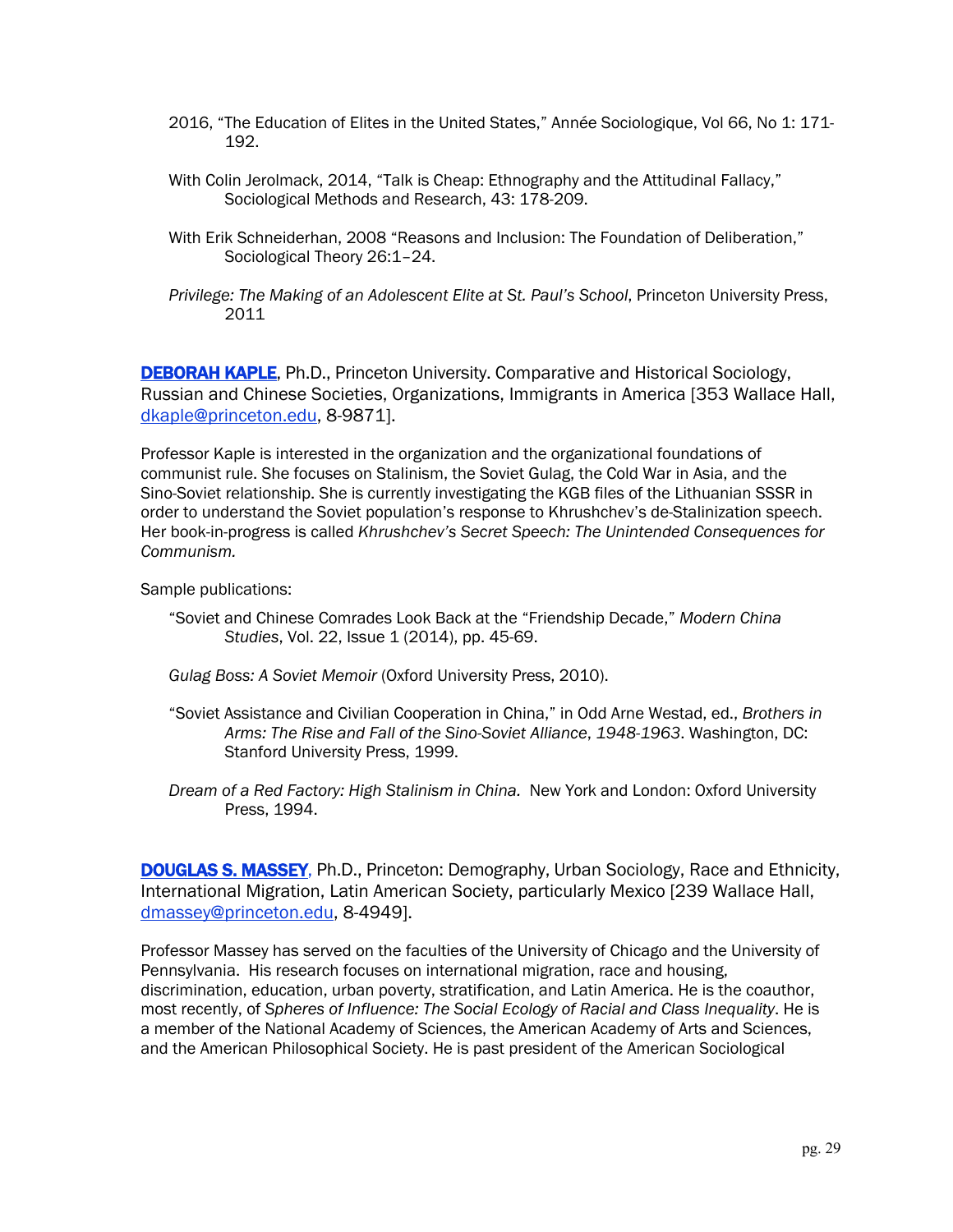Association, the Population Association of America, and the American Academy of Political and Social Sciences.

Sample publications:

- With Len Albright, Rebecca Casciano, Elizabeth Derickson, and David Kinsey. *Climbing MountLaurel: The Struggle for Affordable Housing and Social Mobility in an American Suburb* (Princeton, NJ: Princeton University Press).
- With Magaly Sanchez. *Brokered Boundaries: Creating Immigrant Identity in Anti-Immigrant Times* (New York Russell Sage Foundation, 2010).
- *New Faces in New Places: The Changing Geography of American Immigration* (Russell Sage, 2008)
- Categorically *Unequal: The American Stratification System* (Russell Sage, 2007).
- Strangers *in a Strange Land: Humans in an Urbanizing World*. (New York: Norton Publishers, 2005).
- With Jorge Durand and Nolan Malone, *Beyond Smoke and Mirrors: Mexican Immigration in an Age of Economic Integration* (New York: Russell Sage Foundation, 2002).
- With Nancy Denton, *American Apartheid: Segregation and the Making of the Underclass*  (Harvard University Press, 1993).

**SANYU MOJOLA,** Ph.D., University of Chicago: Sociology of Sex and Gender, Medical Sociology, Children and Youth, Aging and the Life Course, Sociology of Population [147 Wallace Hall, smojola@princeton.edu, 8-8734].

Professor Mojola's research examines how societies produce health and illness. She is especially interested in how gender, race/ethnicity, age and socio-economic status shape health outcomes. She has investigated how social processes within schools, communities, labor markets, cities and eco-systems can lead to health inequality. Her past and ongoing work primarily focuses on the HIV/AIDS pandemic as it unfolds in various settings such as Kenya, the United States and South Africa. She is currently writing a book on the HIV epidemic among African Americans in Washington D.C and is Principal Investigator of an NIH funded project called HIV after 40 in rural South Africa: Aging in the Context of an HIV/AIDS epidemic. Her team is investigating the causes and consequences of the HIV epidemic among middle aged and older adults as they age in rural post-apartheid South Africa.

Before coming to Princeton, she was on the faculty of Sociology at the University of Michigan and the University of Colorado Boulder.

Sample publications:

Love*, Money and HIV: Becoming a Modern African Woman in the Age of AIDS*. (University of California Press, 2014).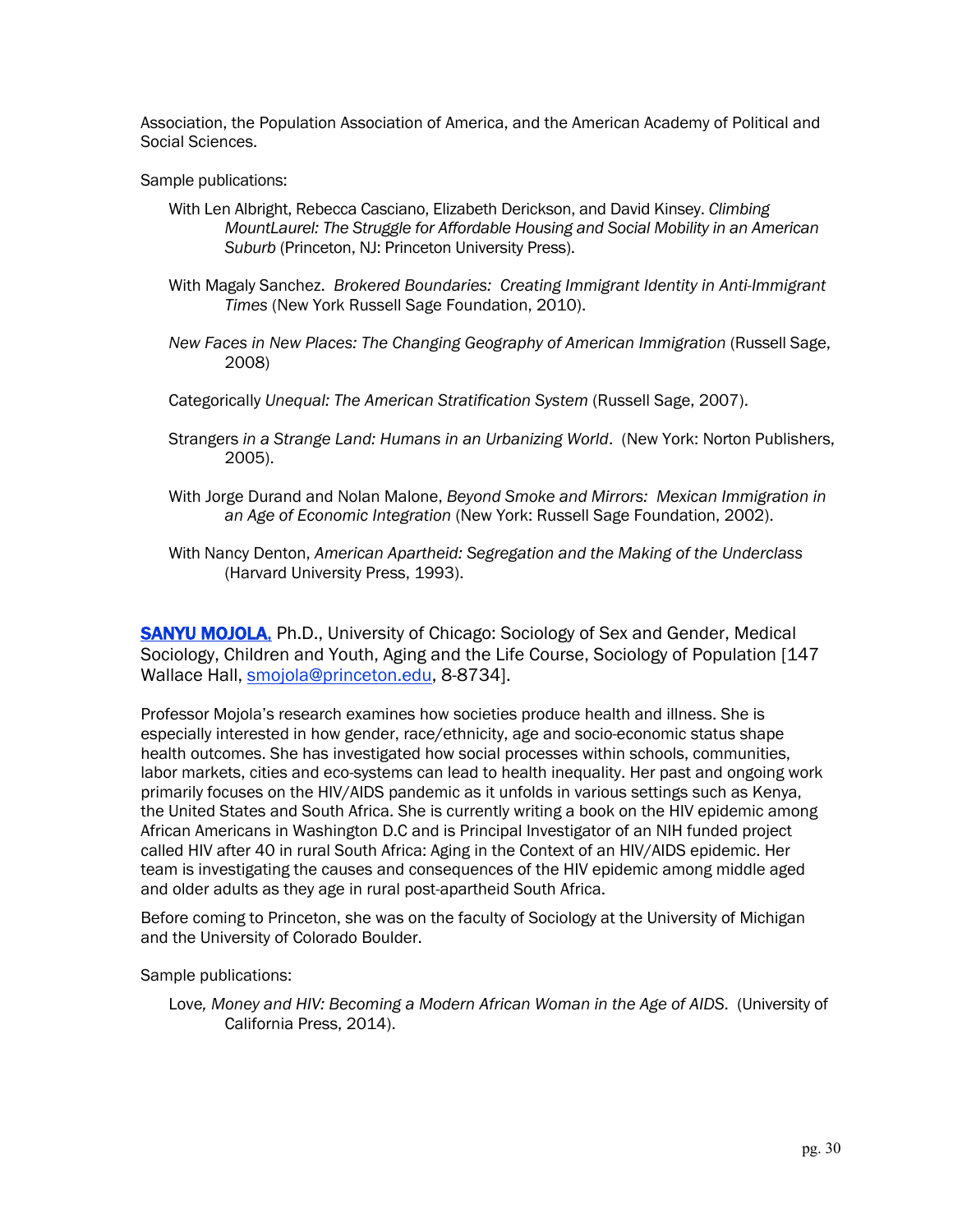- With Jill Williams, Nicole Angotti and F. Xavier Gómez-Olivé, "HIV after 40 in Rural South Africa: A Life Course Approach to HIV Vulnerability among Middle Aged and Older Adults," *Social Science and Medicine* 143: 204–212, October 2015.
- "Providing Women, Kept Men: Doing Masculinity in the Wake of the African HIV/AIDS Pandemic," *Signs* 39(2): 341-363, 2014.
- "Fishing in Dangerous Waters: Ecology, Gender and Economy in HIV Risk," *Social Science and Medicine* 72(2): 149-156, 2011.

**TIMOTHY NELSON, Director of Undergraduate Studies, Ph.D. University of Chicago:** Poverty and Inequality; Fatherhood; Religion; Qualitative Methods [181 Wallace Hall, tjnelson@princeton.edu, 8-3623]

Professor Nelson is the author of numerous articles on low-income fathers and is the coauthor, with Kathryn Edin, of the book *Doing the Best I Can: Fatherhood in the Inner City*, published in June 2013 by the University of California Press. Currently, he is working on a book with Kathryn Edin and Laura Lein (University of Michigan) on the work and child support experiences of 440 low-income fathers interviewed across four metropolitan areas: Philadelphia, Charleston, South Carolina, Austin and San Antonio. His prior research has focused on African American religion and congregational studies. His prior book, *Every Time I Feel the Spirit: Religious Experience and Ritual in an African American Congregation* was published by NYU Press in 2004.

Sample Publications:

- With Davison,Kirsten, and JoN."Fathers' Perceived Reasons for Their Underrepresentation in Child Health Research and Strategies to Increase Their Involvement." *Maternal and Child Health Journal*. Pp. 1-8.
- With Buher-Kane, Jennifer, and Kathryn Edin. "Formal, Informal, and In-kind Child Support." *Journal of Marriage and Family*. 77(3): 591-611.
- "Transformations: Framing Religious Ritual." Pp.9-30 in *Understanding Religious Ritual: Theoretical Approaches and Innovations*, edited by John Hoffman. New York: Routledge.

**JAMES RAYMO,** Ph.D., The University of Michigan: Demography, Family, Aging and Life Course, Japan. [183 Wallace Hall, raymo@princeton.edu, 8-7766].

Professor Raymo is Professor of Sociology and the Henry Wendt III Professor of East Asian Studies at Princeton University. He is a social demographer whose research focuses on documenting and understanding the causes and potential consequences of demographic changes associated with population aging in Japan. His published research includes analyses of marriage timing, divorce, recession and fertility, marriage and women's health, single mothers' well-being, living alone, family change and social inequality, employment and health at older ages, and regional differences in health at older ages.

His research has been published in leading U.S. journals such as *American Sociological Review, American Journal of Sociology*, *Demography, Journal of Gerontology: Social*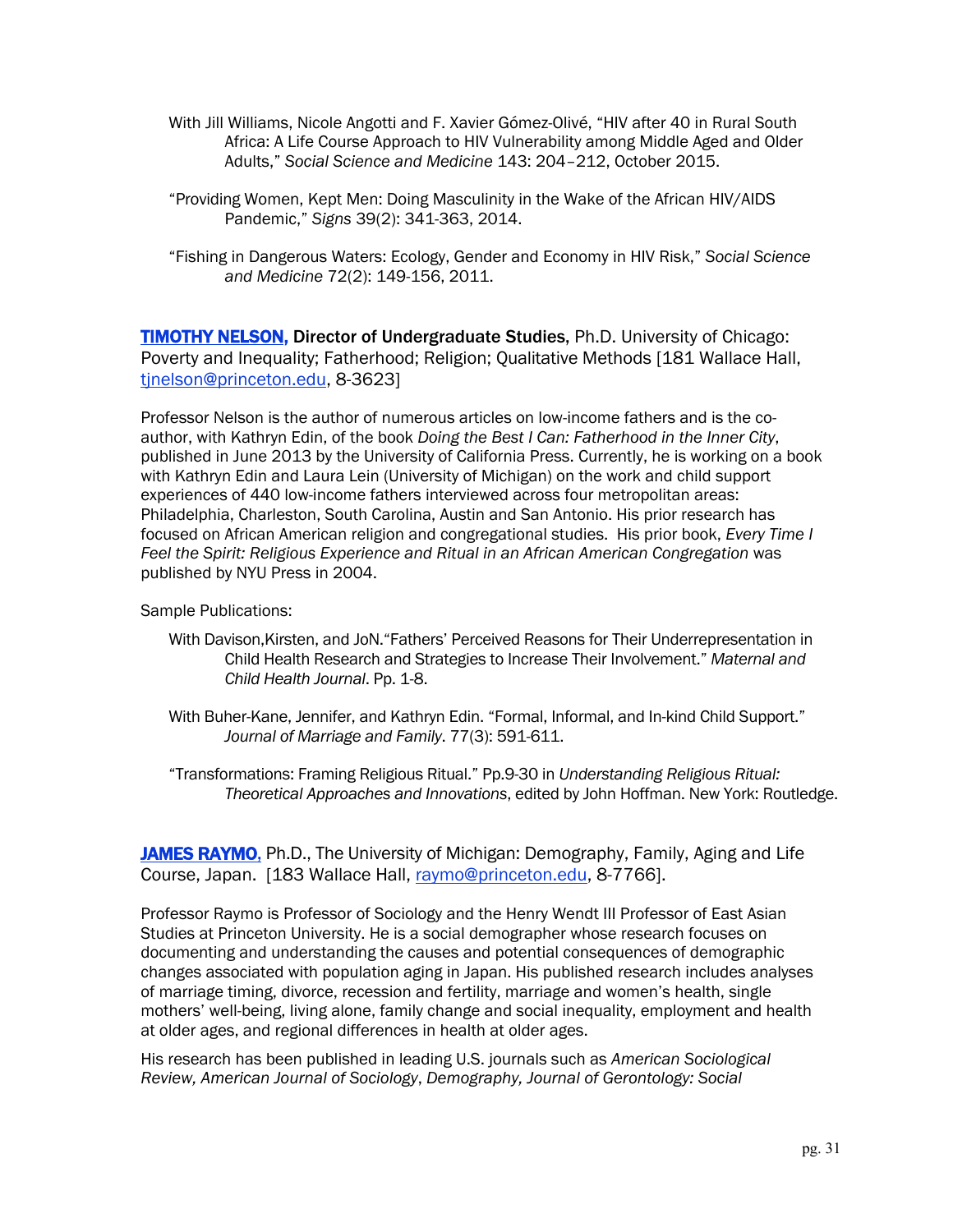*Sciences,* and *Journal of Marriage and Family* as well as in Japanese journals. Raymo serves on the board of directors of the Population Association of America and is an associate editor of *Journals of Gerontology: Social Sciences* and *Demography*.

Sample publications:

- With Hao Dong. "Parental Resources and Children's Well-being in East Asia: An Overview." *Chinese Journal of Sociology* 6: 197-218.
- With Wang. "Household income and child well-being in Japan: The role of grandparental coresidence and residential proximity." *Chinese Journal of Sociology* 6: 286-314.
- With Hyunjoon Park. 2019. "Marriage Trends in Korea: Changing Composition of the Domestic Marriage Market and Growth in International Marriage" *Demography* 57: 171–194.
- With Fukuda, Setsuya, and Shohei Yoda. 2019. "Revisiting the Educational Gradient in Women's Marriage in Japan" *Journal of Marriage and Family* (online first version available)
- With Isabel Pike, and Jersey Liang. 2019."A New Look at the Living 34 Arrangements of Older Americans using Multistate Life Tables." *Journal of Gerontology: Social Sciences* 74: e84–e96.
- With Vogelsang, Eric, Jersey Liang, Erika Kobayashi, and Taro Fukaya. 2019. "Population Aging and Health Trajectories at Older Ages." *Journal of Gerontology: Social Sciences*  74: 1245–1255.

JOHN N. ROBINSON III, Ph.D., Northwestern University: Race, Poverty, Social Policy [Wallace Hall, jnr3@princeton.edu, 8-2654]

Professor Robinson studies the racial underpinnings of money and markets, with emphasis on housing and credit policies. His award-winning work examines how the rise of finance is reshaping place-based inequalities within and around American cities. His current book project explores the ongoing rise of the affordable housing industry in the US and its intersections with racial and economic inequality. A secondary project investigates the politics of race, punishment and municipal debt in suburban areas. His work appears or is forthcoming in leading journals such as the *American Journal of Sociology, Social Problems*, *Socio-Economic Review*, *Politics and Society*, *Law and Social Inquiry*, *Journal of Urban Affairs*, and *Housing Policy Debate*, and has earned recognition from the Institute for Advanced Study (Princeton), the Ford Foundation, the Horowitz Foundation for Social Policy, the Society for the Advancement of Socio-Economics, and the Paris Institute for Political Studies.

Sample publications:

"Making markets on the margins: Housing finance agencies and the racial politics of credit expansion." *American Journal of Sociology* 125.4 (2020): 974-1029.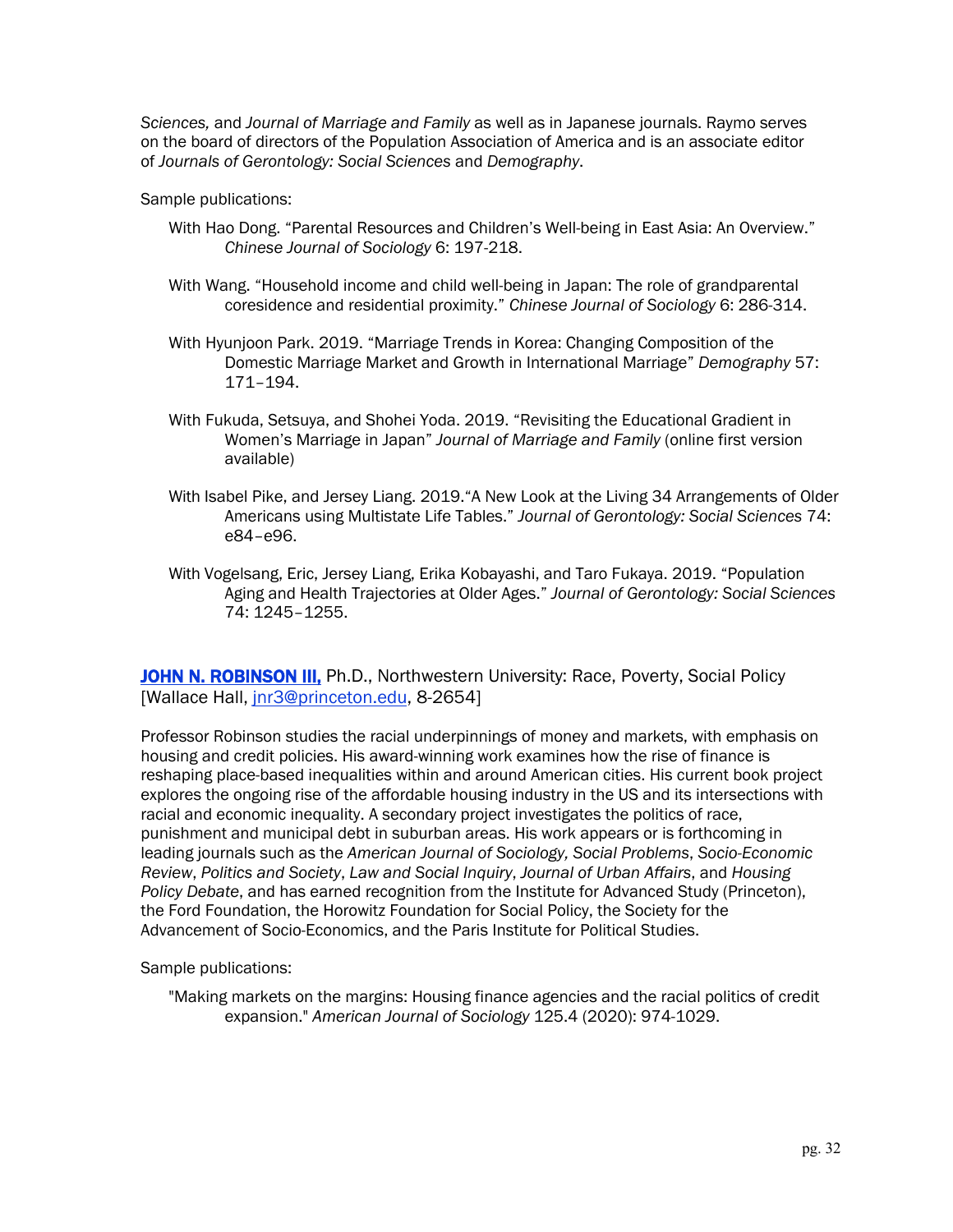With Pacewicz, Josh. "Pocketbook policing: How race shapes municipal reliance on punitive fines and fees in the Chicago suburbs." *Socio-Economic Review* (2020).

**MATTHEW SALGANIK, Ph.D., Columbia: Social Networks, Quantitative Methods,** Computational Social Science [145 Wallace Hall, mjs3@princeton.edu, 8-8867].

Professor Salganik is interested in social networks, quantitative methods, and computational social science. One major stream of research involves using social network sampling methods to study the populations at highest risk for HIV/AIDS such as drug injectors and sex workers. Another major area of research involves harnessing the power of the Internet, mobile phones, and other new technologies to conduct social research.

Salganik's research has been published in journals such as Science, PNAS, Sociological Methodology, and Journal of the American Statistical Association. His papers have won the Outstanding Article Award from the Mathematical Sociology Section of the American Sociological Association (twice) and the Outstanding Statistical Application Award from the American Statistical Association. Popular accounts of his work have appeared in the New York Times, Wall Street Journal, Economist, and New Yorker.

Sample Publications:

- With Karen C. Levy, "Wiki Surveys: Open and Quantifiable Social Data Collection," *PLOS One*, 10(5):e0123483, 2015.
- With Sharad Goel, "Respondent-Driven Sampling as Markov Chain Monte Carlo," *Statistics in Medicine*, 28:2202-2229, 2009.
- With Duncan J. Watts, "Leading the Herd Astray: An Experimental Study of Self-Fulfilling Prophecies in an Artificial Cultural Market,'' *Social Psychology Quarterly*, 71:338-355, 2008
- With Peter S. Dodds, and Duncan J. Watts. "Experimental Study of Inequality and Unpredictability in an Artificial Cultural Market,'' *Science*, 311:854-856, 2006.
- With Douglas D. Heckathorn, "Sampling and Estimation in Hidden Populations Using Respondent-Driven Sampling,'' *Sociological Methodology*, 34:193-239, 2004.

KIM LANE SCHEPPELE, Ph.D., University of Chicago: Sociology of Law, Theory, Sociology of Knowledge, Political Sociology, Comparative Historical Sociology, Culture, Gender Studies [118 Wallace Hall, kimlane@princeton.edu, 8-6949].

Professor Scheppele is the Laurance S. Rockefeller Professor of Sociology and International Affairs in the Woodrow Wilson School and the University Center for Human Values, in addition to being a faculty fellow at the University of Pennsylvania Law School. Her primary field is the sociology of law, particularly comparative constitutional ethnography. Since 9/11, she has examined how constitutions fare under the stress of anti-terrorism campaigns, both in the United States and elsewhere. Before that, Professor Scheppele focused on how new constitutions were drafted in Eastern Europe where she did extensive fieldwork in Hungary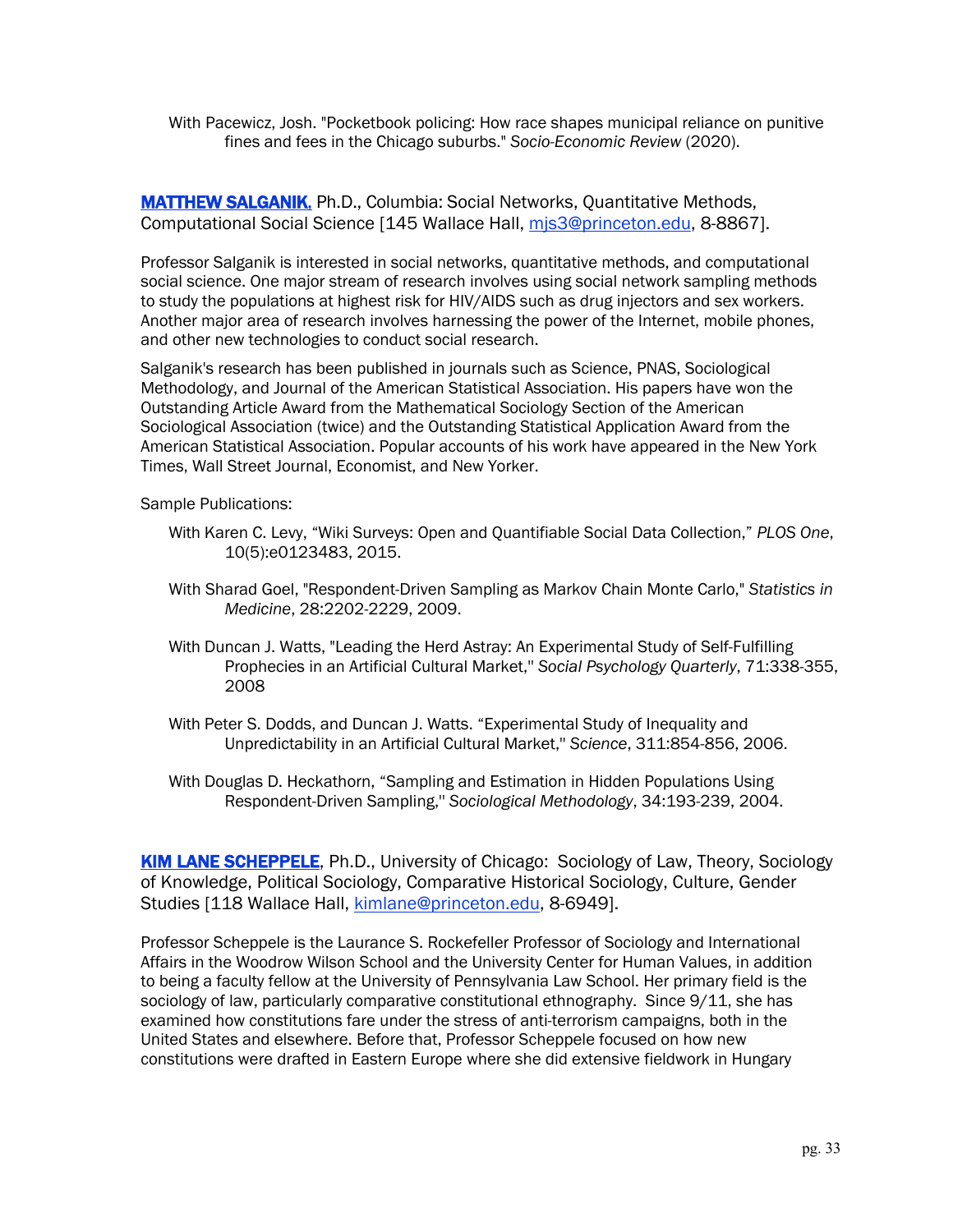(1994-1998) and Russia (2003). Now that those liberal constitutional experiments are failing, she has been studying the rise of new autocrats, particularly those who are elected on populist political platforms and then use the law to undermine constitutional institutions. She is also now examining changes within the European Union – BREXIT, the rise of illiberal democracies, the Euro crisis, the migration crisis – and developing a new theory of the sociology of law grounded in phenomenology. n 2014, she received the Kalven Prize from the Law and Society Association for scholarship that has had an important influence on the development of sociolegal studies, and in 2016, she was elected to the American Academy of Arts and Sciences. She is also an elected member of the International Academy of Comparative Law and serves as a "global jurist" on the executive committee of the International Association of Constitutional Law. She served as the elected president of the Law and Society Association from 2017-2019. Her book, *Legal Secrets,* won Special Recognition in the Distinguished Scholarly Publication competition of the American Sociological Association as well as the Corwin Prize of the American Political Science Association.

Sample Publications:

- With Vedaschi, Arianna (eds.) *9/11 And the Rise of Global Anti-Terrorism Law: How the UN Security Council Rules the World*. Cambridge University Press, 2021.
- With Dimitry Kochenov and Barbara Grabowska-Moroz, EU Values are Law, After All: Enforcing EU Values through Systemic Infringement Actions by the European Commission and the Member States of the European Union, 29 *Yearbook of European Law* 3-121 (2021)

"Autocratic Legalism." *The University of Chicago Law Review* 85.2 (2018): 545-584.

**PATRICK SHARKEY, Ph.D., Harvard University: Urban Inequality, Violence and Criminal** Justice, Public Policy [126 Wallace Hall, psharkey@princeton.edu, 8-4742].

Professor Sharkey is a sociologist whose research focuses on urban inequality, violence, and public policy. He completed his PhD in Sociology and Social Policy at Harvard's Kennedy School of Government in 2007, received a Robert Wood Johnson Health and Society postdoctoral fellowship at Columbia University, and taught at New York University for nine years before arriving at Princeton.

Much of his research examines the role of neighborhoods and cities in generating and maintaining inequality across multiple dimensions. In recent years, he has focused particular attention on community violence, and shown how the long-term decline of violence in the United States has affected cities and their residents. His first book, titled *Stuck in Place: Urban*  Neighborhoods *and the End of Progress Toward Racial Equality*, received the Mirra Komarovsky Award for the best book of the year from the Eastern Sociological Society, the Otis Dudley Duncan Award from the Population Section of the American Sociological Association, and The American Publishers Award for Professional and Scholarly Excellence (PROSE Award) in Sociology and Social Work. His second book, *Uneasy Peace: The Great Crime Decline, The Renewal of City Life, and the Next War on Violence*, was published in 2018 and was reviewed in *The New York Times, The New Yorker, The Wall Street Journal*, and many other outlets.

Professor Sharkey has published dozens of articles in academic journals such as the *Proceedings of the National Academy of Sciences, Criminology, American Journal of Sociology, American Sociological Review, American Journal of Public Health,* and *Demography*,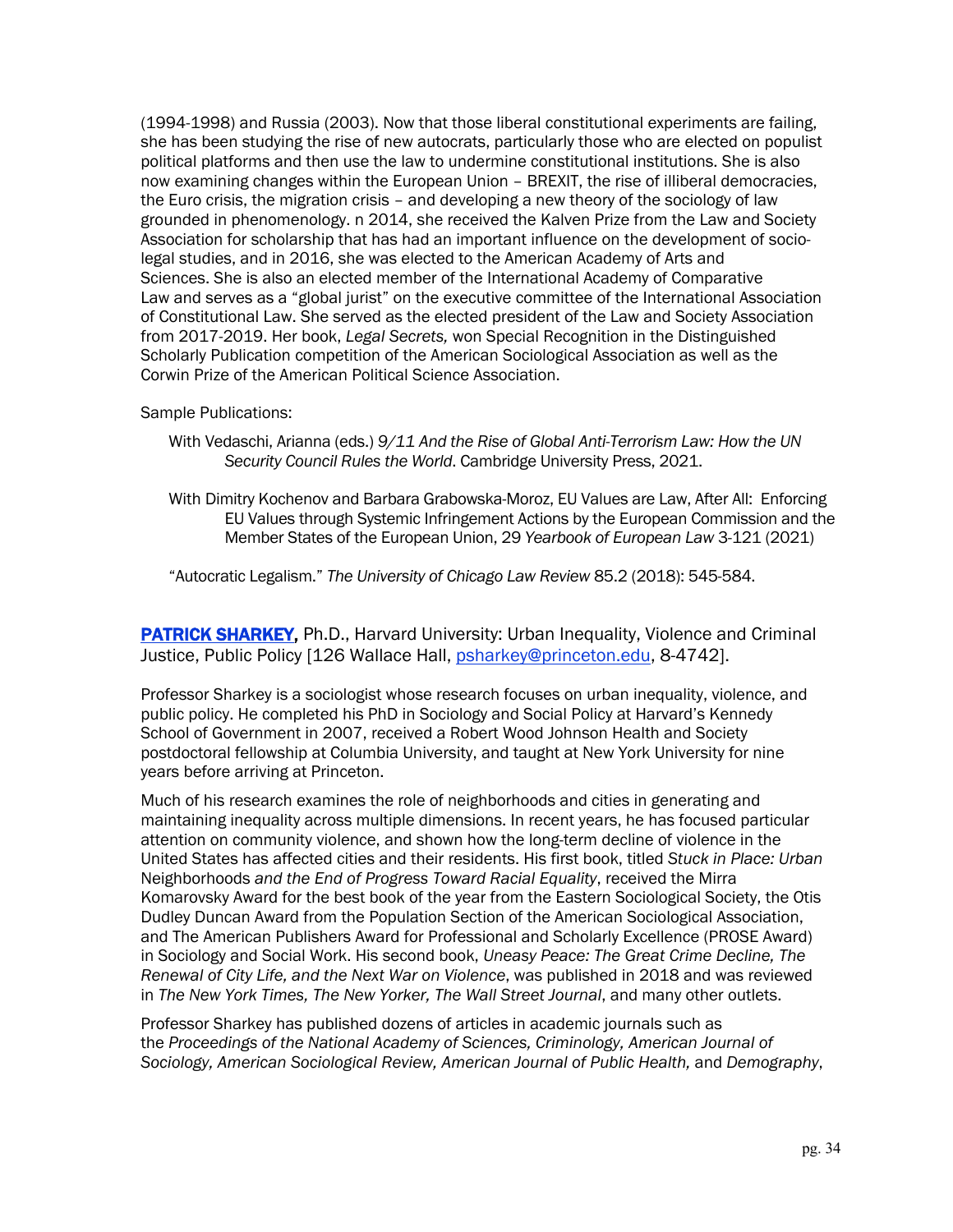and he has written essays for *The Guardian, The New York Times, The Los Angeles Times, The Atlantic, and The Huffington Post*. He has served as Director of the Institute for Human Development and Social Change, Scientific Director of Crime Lab New York, and is the founder of AmericanViolence.org.

Sample Publications:

- *Uneasy Peace: The Great Crime Decline, the Renewal of City Life, and the Next War on Violence* (New York: W.W. Norton, 2019).
- With George Galster (eds.). Spatial Foundations of Inequality. New York: RSF: The Russell Sage Foundation Journal of the Social Sciences, 2017.
- *Stuck in Place: Urban Neighborhoods and the End of Progress toward Racial Equality* (Chicago: University of Chicago Press, 2013).

PAUL E. STARR, Ph.D., Harvard: Political Sociology, Communications, Theory, Historical Sociology [124 Wallace Hall, starr@princeton.edu, 8-4533].

Professor Starr has interests in social theory, political sociology, and the structure of social institutions, particularly in the fields of health care, the professions, and the media. Much of his work deals with the historical development of American society, seen in comparative perspective with Western Europe. He also writes about public policy and contemporary politics and is co-founder and co-editor of *The American Prospect*.

Sample publications:

*Entrenchment: Wealth, Power, and the Constitution of Democratic Societies* (Yale University Press, 2019).

*Remedy and Reaction: The Peculiar American Struggle over Health Care Reform, rev. ed.* (New *Haven*: Yale University Press, 2013).

- *The Creation of the Media: Political Origins of Modern Communications* (New York: Basic Books, 2004), winner of the Goldsmith Prize.
- *The Social Transformation of American Medicine,* updated edition (New York: Basic Books, 2017), winner of the Pulitzer Prize for nonfiction and Bancroft prize in American history.

**BRANDON STEWART, Ph.D., Harvard University: Quantitative Methods, Computational** Social Science, Automated Text Analysis [149 Wallace Hall, bms4@princeton.edu, 8-5094]

Professor Stewart is interested in developing new quantitative statistical methods for applications across the social sciences. A major focus of his research has been the field of automated text analysis with applications to the study of law, education and political science. He is also interested in the study of network and spatial data. He is the co-author of four open source software packages for the R language implementing his methods. His research has been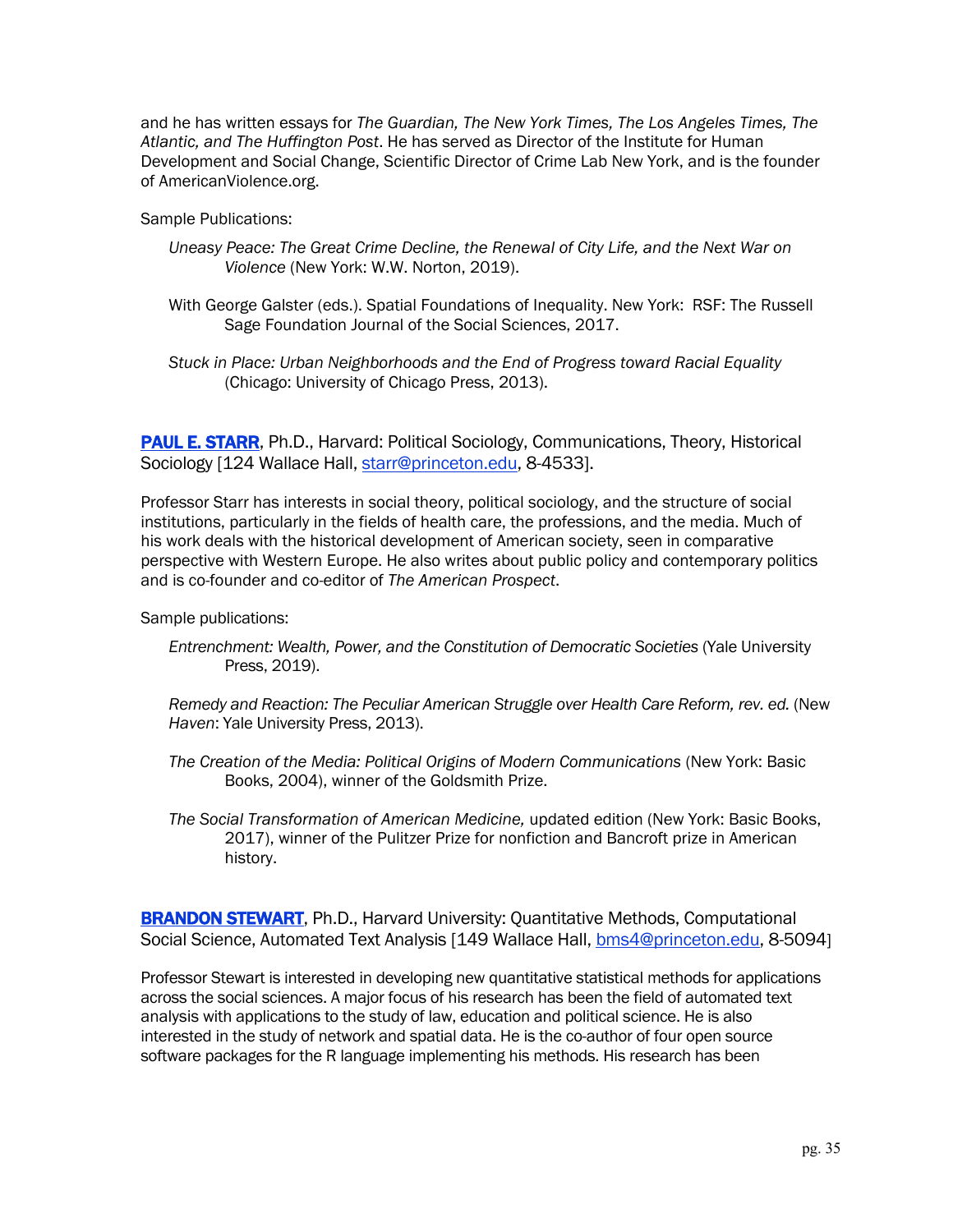published in journals such as American Journal of Political Science, Political Analysis and the Proceedings of the Association of Computational Linguistics. His work has won the Edward R Chase Dissertation Prize, the Gosnell Prize for Excellence in Political Methodology, and the Political Analysis Editor's Choice Award.

Sample Publications:

- With Roberts et al "Structural topic models for open-ended survey responses." *American Journal of Political Science* 58(4): 1064-1082. 2014.
- With Justin Grimmer, "Text as Data: The Promise and Pitfalls of Automatic Content Analysis Methods for Political Texts," *Political Analysis* 21(3):267-297, 2013.
- With Yuri Zhukov, "Choosing Your Neighbors: Networks of Diffusion in International Relations," *International Studies Quarterly* 57(2):271-287, 2013.
- With Paulette Lloyd and Beth Simmons, "Combating Transnational Crime: The Role of Learning and Norm Diffusion in the Current Rule of Law Wave," *Rule of Law Dynamics: In an Era of International and Transnational Governance*, 2012.

**SAM TREJO**, Ph.D., Stanford University: Social Genomics, Education & Health Policy, Social Demography, Quantitative Methods, [Wallace Hall, samtrejo@princeton.edu, 8-2614].

Professor Trejo is a quantitative social scientist interested in how social and biological factors jointly shape human development across the life-course. I specialize in quasi-experimental, biosocial, and computational methods, and my research capitalizes on two data sources that, until recently, were unavailable to researchers: (1) large administrative datasets and (2) longitudinal studies containing molecular genetic data. Most of his work in human genomics surrounds polygenic scores, and how the social environment mediates, moderates, and confounds observed associations between genes and outcomes. Additional work explores the processes that produce educational and health inequality, with an emphasis on the reciprocal relationship between education and health. This work highlights how policies and institutions designed to foster health and educational development could benefit from a more unified treatment of these two intimately related life domains.

Sample publications:

"Exploring Genetics Influences on Birth Weight." (2020) (Under Review at Demography)

- With Domingue, Benjamin W., et al. "Interactions between polygenic scores and environments: Methodological and conceptual challenges." *Sociological Science* 7 (2020): 465-486.
- With Martschenko, D., and Domingue, B.W., 2019. Genetics and education: recent developments in the context of an ugly history and an uncertain future. *AERA Open*, *5*(1), p.2332858418810516.
- With Domingue, B. W. (2018). Genetic nature or genetic nurture? Introducing social genetic parameters to quantify bias in polygenic score analyses. *Biodemography and Social Biology*, *64*(3-4), 187-215. https://doi.org/10.1080/19485565.2019.1681257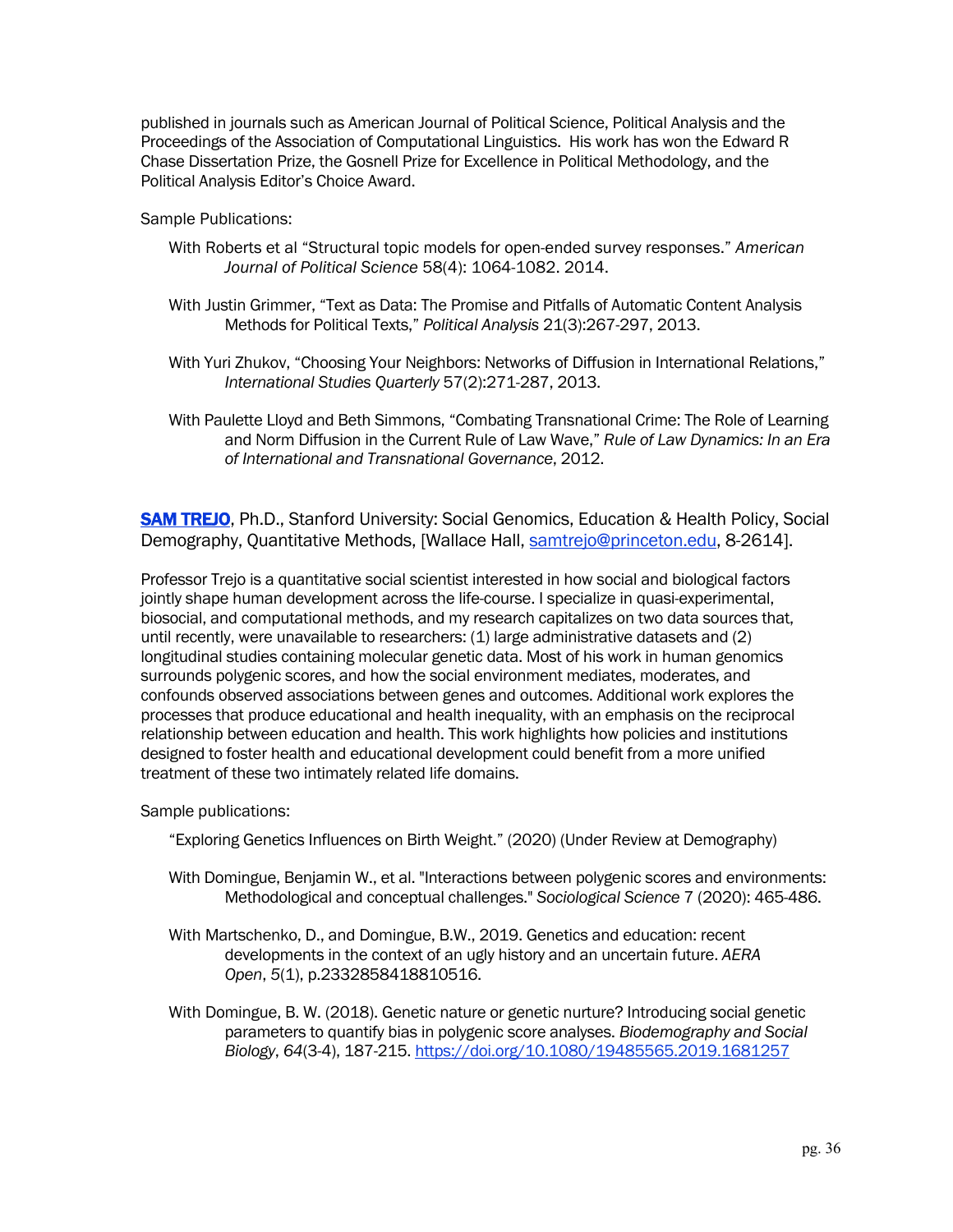KRISTOPHER VELASCO, Ph.D., University of Texas at Austin: Global & Transnational Sociology, Organizations, Political Sociology, Culture, and Sexuality [Wallace Hall, kvelasco@princeton.edu, 8-2607].

Professor Velasco's research lies at the intersections of global & transnational sociology, organizations, political sociology, culture, and sexuality. His research is driven by one overarching question: how do organizations and institutions facilitate social and cultural change? Kristopher addresses this question at two scales. Globally, he investigates how transnational advocacy networks, NGOs, and international institutions facilitate the expansion of LGBTI rights around the world by changing cultural understandings of gender and sexuality. This line of research, and the backlash these processes invite, is the subject of Kristopher's current book project. Domestically, he examines the cultural dimensions of nonprofit organizations (e.g., language use, emotionality, etc.) and how these attributes influence wider society, especially when it comes to normalizing diverse sexual and gender identities.

Kristopher's research has been published in the American Journal of Sociology, American Sociological Review, Social Forces, and International Studies Quarterly, among others. Additionally, Kristopher has received awards for his research from the American Sociological Association, American Political Science Association, International Studies Association, Academy of Management, and the Ford Foundation.

Sample Publications:

- With Pamela Paxton, and Robert W. Ressler. 2020. "Use of Emotion in Mission Statements Increases Donations and Volunteers." *American Sociological Review* 85(6): 1051-1083.
- "A growing queer divide: The divergence between transnational advocacy networks and foreign aid in diffusing LGBT policies." *International Studies Quarterly* 64.1 (2020): 120-132.
- "Human rights INGOs, LGBT INGOs, and LGBT policy diffusion, 1991–2015." *Social Forces* 97.1 (2018): 377-404.
- With Pamela Paxton. Forthcoming. "Deconstructed and Constructive Logics: Explaining Inclusive Language Change in Queer Nonprofits, 1998-2016." *American Journal of Sociology.*

JANET VERTESI, Ph.D., Cornell University: Sociology of Science, Sociology of Technology, Organizations, Ethnography [122 Wallace Hall, jvertesi@princeton.edu, 8-8724].

Professor Vertesi specializes in the sociology of science, knowledge, and technology. She has spent the past decade studying NASA spacecraft teams as an ethnographer. Her book, *Seeing like a Rover: Images and Interaction on the Mars Exploration Rover Mission (Chicago,* 2015) draws on her ethnographic study of the Mars Exploration Rover mission to show how scientists and engineers use digital images to conduct scientific research on another planet. She is currently working on follow-up study of missions to Saturn and to Europa focusing on the role of sociotechnical organization in research, data-sharing, funding science, and decision-making on robotic spacecraft teams. Vertesi is also interested in digital sociology: whether studying computational systems in social life, shifting sociological methods online, or applying sociological insights to build new technologies. She holds a Master's degree from Cambridge and a PhD from Cornell, has received several grants from the National Science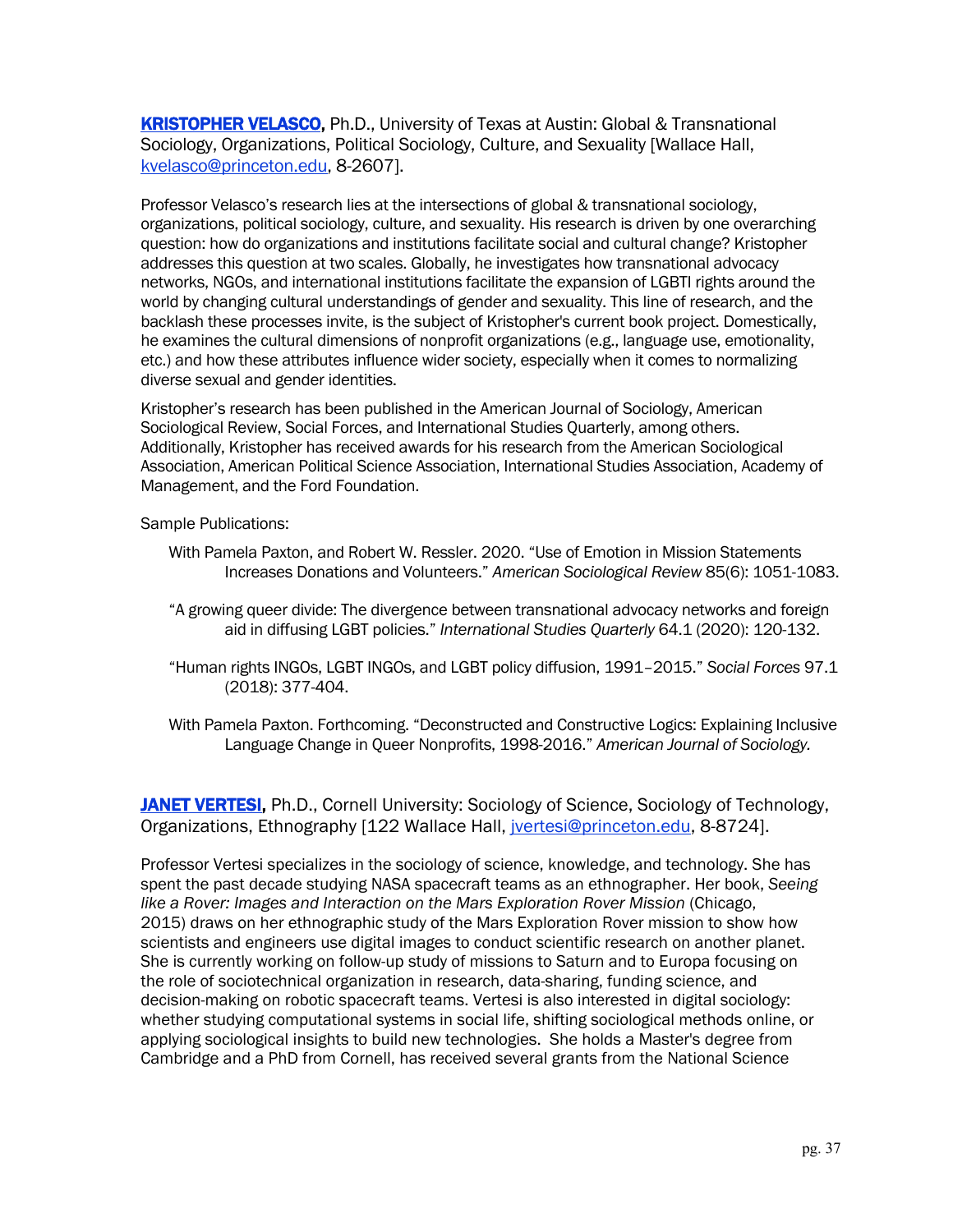Foundation, has been awarded top prizes for her book (from the ASA's Communications and Information Technology Section in 2016), her article on visualization and embodiment on the Rover mission (from the Society for Social Studies of Science in 2015), and her paper on the London subway map (from the ASA's Science, Knowledge and Technology Section in 2007).

Sample publications:

- *Seeing Like a Rover: Images in Interaction on the Mars Exploration Rover Mission* (Chicago, IL: University of Chicago Press, 2015)
- With Cateljine Coopmans, Michael Lynch, and Steve Woolgar (eds.), *Representation in Scientific Practice Revisited* (Cambridge, MA: MIT Press, 2014).
- With Paul Dourish, "The Value of Data: Considering the Context of Production in Data Economies," *Proceedings of the ACM Conference on Computer-Supported Cooperative Work*, 533-542, 2011.
- "'Mind the Gap:' The London Underground Map and Users' Representations of Urban Space," *Social Studies of Science* 38(1): 1-32, 2008.

**FREDERICK WHERRY, Ph.D., Princeton University: Economic Sociology, Cultural** Sociology, International Economic Development [102 Wallace Hall, ffwherry@princeton.edu, 8-2375].

Professor Wherry is an economic and cultural sociologist who uses qualitative methods to examine how groups of people experience economic life in the United States and abroad. He has published five books and a four-volume encyclopedia. His research trajectory has evolved in three phases: first, exploring how people use narratives, social ties, and dynamic performances to understand, contest, and transform the value of places and things; second, investigating the role of morals, rituals, and social relationships in budgeting decisions while reforming how sociologists (and other social scientists) study the meanings and practices of consumption. He directs the Dignity and Debt Network and is currently editing (with Ian Woodward) The Oxford Handbook of Consumption and authoring (with Kristin Seefeldt and Anthony S. Alvarez) Financial Citizenship from Below (in final revisions at Russell Sage Press).

Before coming to Princeton, he served as the Director of Undergraduate Studies for the Department of Sociology at Yale and the Co-Director of the Center for Cultural Sociology. He has also taught at Michigan and Columbia.

Sample Publications:

- With Nina Bandelj and Viviana Zelizer (eds.), *Money Talks: How Money Really Works* (Princeton: Princeton University Press, 2017).
- General Editor (with Juliet Schor, Consulting Editor). T*he Encyclopedia of Economics and Society Volumes 1-4* (Thousand Oaks, CA: Sage, 2015).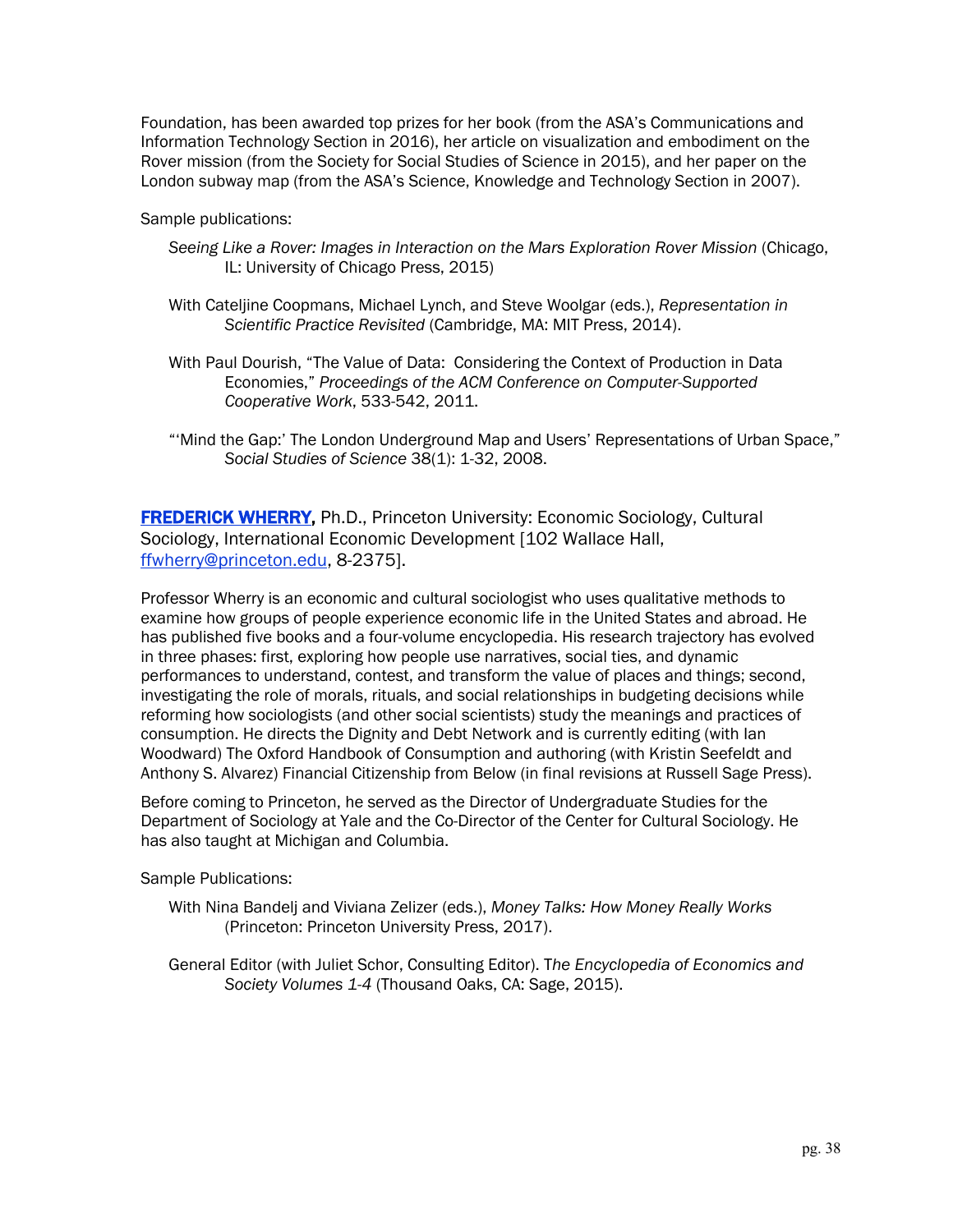- "Analyzing the Culture of Markets," Theory and Society 43 (2014): 421-436. *The Philadelphia Barrio: The Arts, Branding, and Neighborhood Transformation.* (Chicago: University of Chicago Press, 2011).
	- With Nina Bandelj (eds.), *The Cultural Wealth of Nations*. (Stanford: Stanford University Press, 2011).
	- "The Social Sources of Authenticity in Global Handicraft Markets: Evidence from Northern Thailand," *Journal of Consumer Culture* 6 (1): 5-32, 2006.

**YU XIE, Ph.D., University of Wisconsin, Madison: Social Stratification, Methods and** Statistics, Demography, Sociology of Science, Chinese Studies [188 Wallace Hall, yuxie@princeton.edu, 8-7080].

Professor Xie is Bert G. Kerstetter '66 University Professor of Sociology and has a faculty appointment at the Princeton Institute of International and Regional Studies, Princeton University. He is also a Visiting Chair Professor of the Center for Social Research, Peking University. His main areas of interest are social stratification, demography, statistical methods, Chinese studies, and sociology of science. His recently published works include: *Marriage and Cohabitation* (University of Chicago Press 2007) with Arland Thornton and William Axinn, *Statistical Methods for Categorical Data Analysis* with Daniel Powers (Emerald 2008, second edition), and *Is American Science in Decline?* (Harvard University Press, 2012) with Alexandra Killewald. He was elected a member of the American Academy of Arts and Sciences (2004), Academia Sinica (2004), and the National Academy of Sciences (2009).

Sample publications:

- With Xiang Zhou, "Income Inequality in Today's China," *Proceedings of the National Academy of Sciences* (PNAS) 111: 6928-6933. (doi:10.1073/pnas.1403158111). PMCID: PMC PMC4024912, 2014.
- With Amy Hsin, "Explaining Asian Americans' Academic Advantage over Whites," *Proceedings of the National Academy of Sciences* (PNAS) 111 (23): 8416-8421 (doi: 10.1073/phas.140640211) PMCID: PMC4060715, 2014
- With Alexandra A. Killewald, *Is American Science in Decline?* (Harvard University Press, 2012).
- With Arland Thornton, and William Axinn, *Marriage and Cohabitation* (Chicago: University of Chicago Press, 2007).
- With Kimberly Goyette. *A Demographic Portrait of Asian Americans* (New York: Russell Sage Foundation and Population Reference Bureau, 2004).
- With Kimberlee A. Shauman, *Women in Science: Career Processes and Outcomes* (Cambridge, MA: Harvard University Press, 2003).